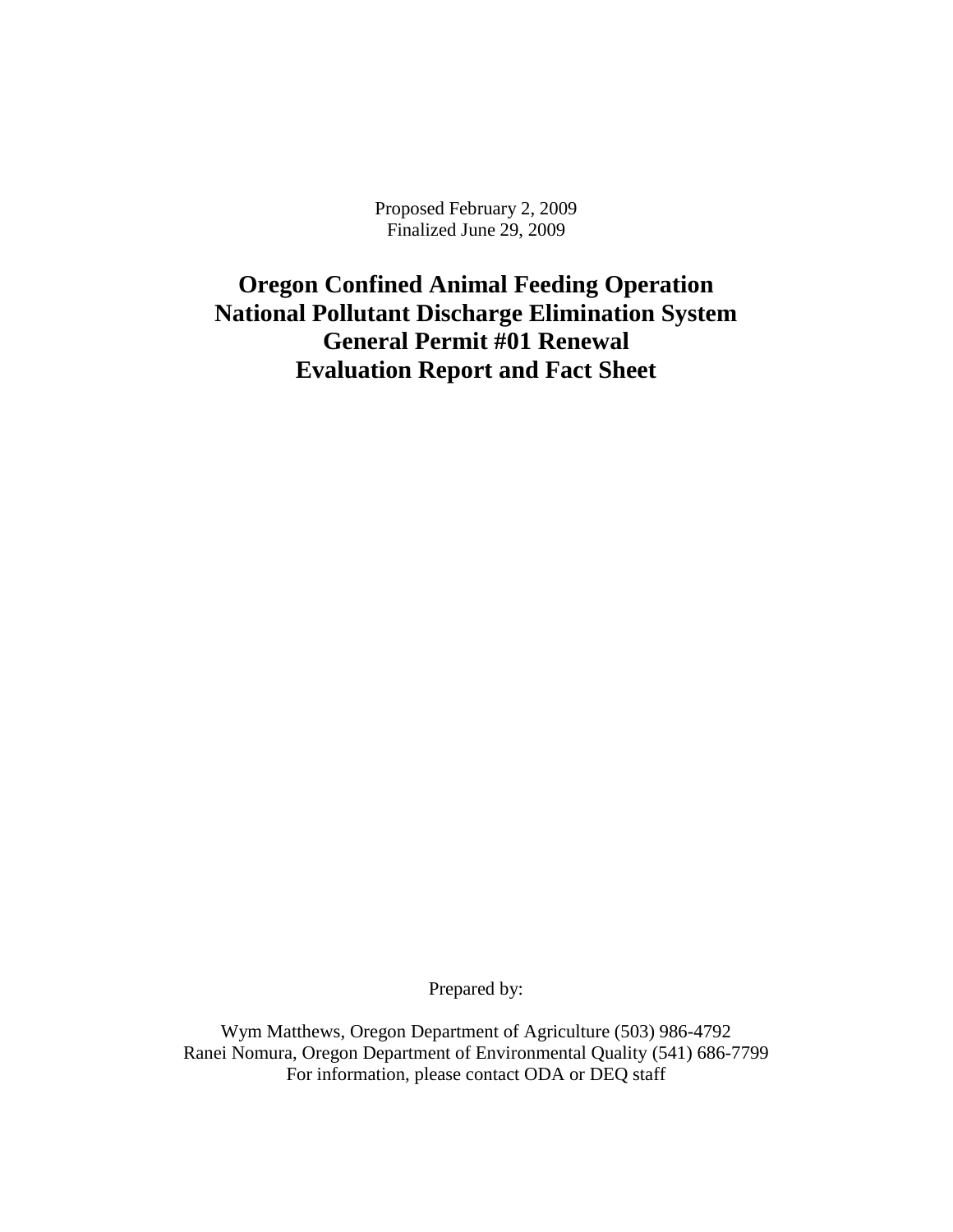# Oregon CAFO NPDES General Permit #01 Renewal **Evaluation Report and Fact Sheet Proposed February 2, 2009**<br>Finalized June 29, 2009

## **Table of Contents**

| 1. |     |                                                                                     |  |
|----|-----|-------------------------------------------------------------------------------------|--|
|    | 1.1 |                                                                                     |  |
|    | 1.2 |                                                                                     |  |
|    | 1.3 |                                                                                     |  |
|    | 1.4 |                                                                                     |  |
|    | 1.5 |                                                                                     |  |
| 2. |     | November 2008 EPA Adoption of Regulations for Concentrated Animal Feeding           |  |
|    |     |                                                                                     |  |
|    | 2.1 |                                                                                     |  |
|    | 2.2 |                                                                                     |  |
|    | 2.3 |                                                                                     |  |
|    | 2.4 | Animal Waste Management Plans: Public Notice and Enforceable Effluent Limitation  6 |  |
| 3. |     |                                                                                     |  |
|    | 3.1 |                                                                                     |  |
|    | 3.2 |                                                                                     |  |
|    | 3.3 |                                                                                     |  |
| 4. |     |                                                                                     |  |
|    | 4.1 |                                                                                     |  |
|    | 4.2 | Antidegradation policy: Special policies and guidelines (OAR 340-041-0350) 7        |  |
|    | 4.3 |                                                                                     |  |
| 5. |     |                                                                                     |  |
|    | 5.1 |                                                                                     |  |
|    | 5.2 |                                                                                     |  |
|    | 5.3 |                                                                                     |  |
| 6. |     |                                                                                     |  |
|    | 6.1 |                                                                                     |  |
|    | 6.2 |                                                                                     |  |
|    | 6.3 |                                                                                     |  |
|    | 6.4 |                                                                                     |  |
|    | 6.5 |                                                                                     |  |
|    | 6.6 |                                                                                     |  |
|    | 6.7 | Special Conditions: S4. Monitoring, Inspection, Recordkeeping, and Reporting        |  |
|    |     |                                                                                     |  |
|    | 6.8 |                                                                                     |  |
| 7. |     |                                                                                     |  |
|    | 7.1 |                                                                                     |  |
|    | 7.2 |                                                                                     |  |
|    | 7.3 |                                                                                     |  |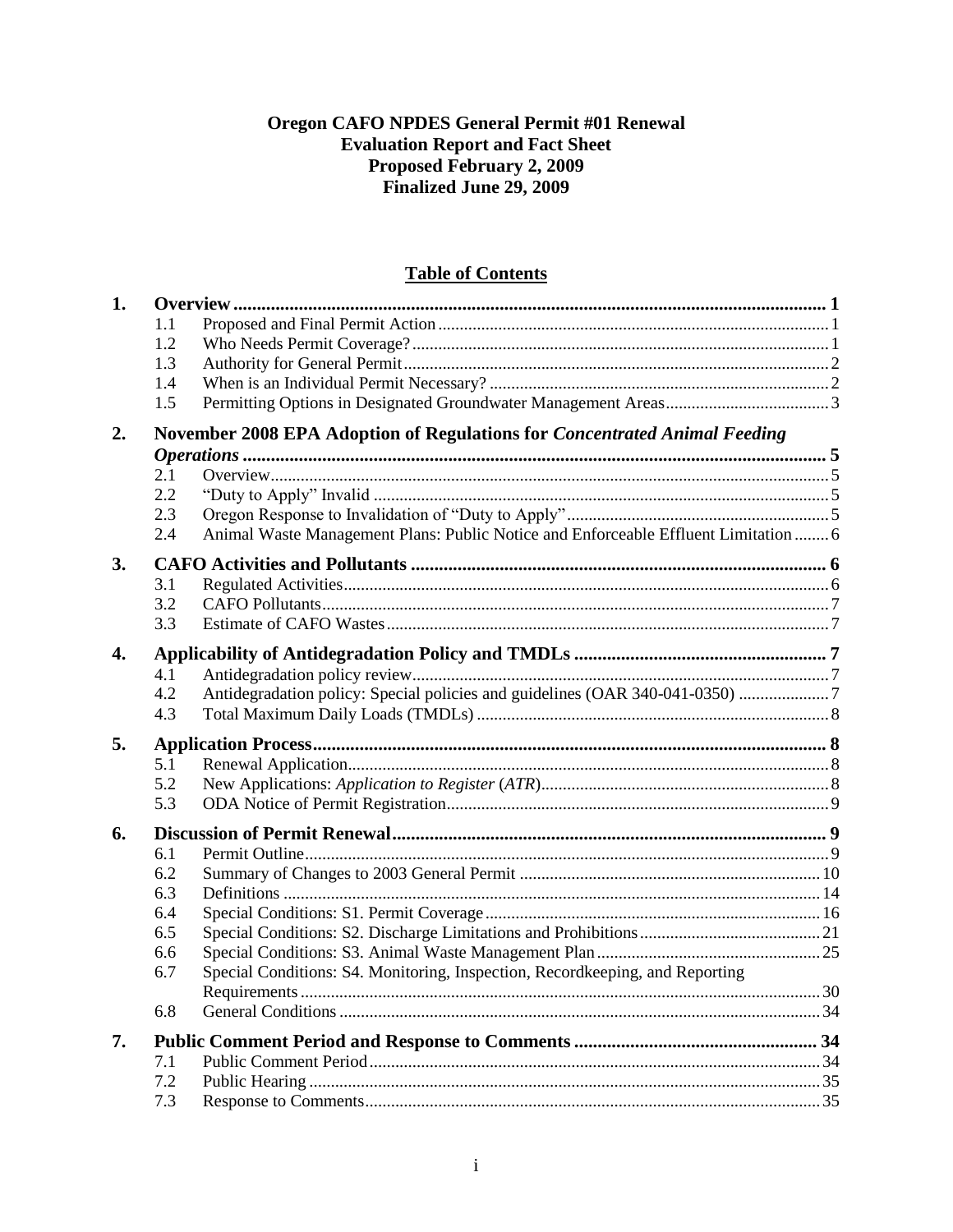## **Oregon CAFO NPDES General Permit #01 Renewal Evaluation Report and Fact Sheet Proposed February 2, 2009 Finalized June 29, 2009**

## **List of Tables**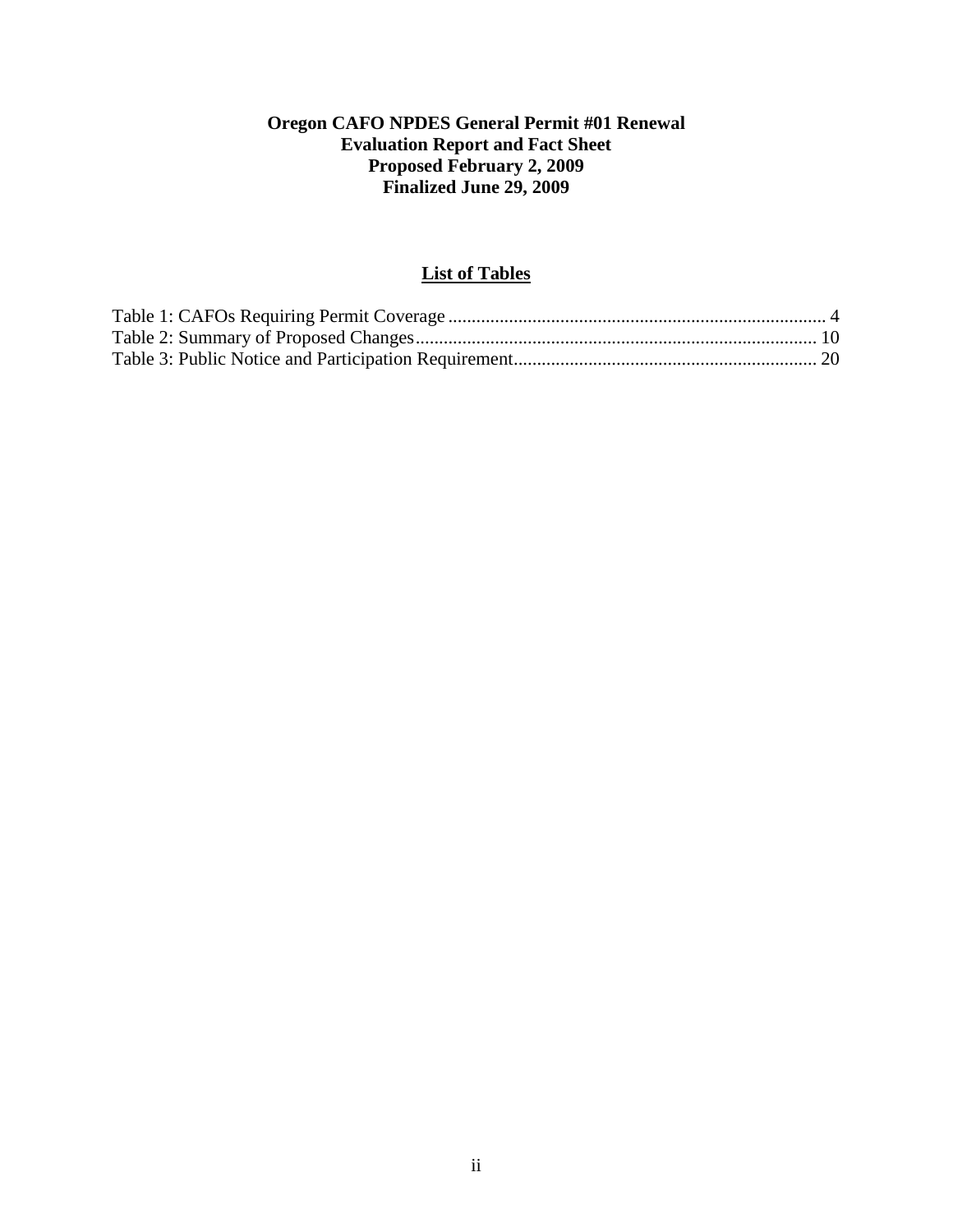# **Oregon CAFO NPDES General Permit #01 Renewal Evaluation Report and Fact Sheet**

Proposed February 2, 2009 Finalized June 29, 2009

## <span id="page-3-0"></span>**1. Overview**

## <span id="page-3-1"></span>**1.1 Proposed and Final Permit Action**

The Oregon Department of Agriculture (ODA) and Department of Environmental Quality (DEQ) proposed on February 2, 2009 to renew National Pollutant Discharge Elimination System (NPDES) General Permit #01 for confined animal feeding operations (CAFOs) in Oregon. This permit was initially adopted on August 15, 2003 by rule and expired on July 31, 2008; however, issuance of the renewal proceeded by order rather than rule as allowed by Oregon Revised Statute (ORS) 468B.050(2), which was previously amended to allow issuance of a general permit by Department order. The general permit was also renumbered as #01-2009 to reflect the year of renewal.

Following the end of the public comment period on March 16, 2009 and after addressing public comment, the general permit was submitted to the U.S. Environmental Protection Agency (EPA) on May 8, 2009 for approval. EPA approved the permit on June 10, 2009 and ODA and DEQ issued it on June 29, 2009. The general permit will expire within five years of permit issuance on May 31, 2014. This renewal affects 581 CAFOs that are currently registered to the 2003 version of the general permit, future CAFOs desiring general permit coverage, and interested parties potentially affected by CAFO operations.

## <span id="page-3-2"></span>**1.2 Who Needs Permit Coverage?**

Owners or operators of CAFOs described in *[Table 1: CAFOs Requiring Permit Coverage](#page-6-0)*, p. [4,](#page-6-0) are required to obtain permit coverage. Permit coverage is required by ORS 468B.050(1)(d) to prevent contamination of surface water and groundwater from improper collection, storage, and disposal of CAFO wastes. Title 40 Code of Federal Regulations (CFR) §122.1(b)(2)(i) also requires NPDES permits for CAFOs defined as *concentrated* that discharge or propose to discharge pollutants to waters of the U.S.

While the type of CAFOs requiring permit coverage has not changed from the 2003 general permit, the proposed renewal was revised to clarify and detail the types of CAFOs that need permit coverage. See section [6.4,](#page-18-0) p. [16,](#page-18-0) for more detail. In response to comments received on the proposed permit, the following statements were added to the general permit to better explain why permit coverage is required and what the permit covers:

a) *Pursuant to ORS 468B.200, it is the policy of the State of Oregon to protect the quality of the groundwater and surface waters of Oregon by preventing animal wastes from discharging into waters of the state. To implement this policy, ORS 468B.050(1)(d) requires that any person who owns or operates a CAFO listed in S1.A.2 below to obtain a permit from ODA and DEQ. As a result, there is no state process to certify that a CAFO does not discharge or propose to discharge to waters of the state and permit coverage is required regardless of discharge status. Coverage under this general permit is required for all CAFOs listed in S1.A.2 unless application is made for an individual permit or an individual permit is required by ODA and DEQ.* (See general permit condition S1.A.1 of S1.A When is a Permit Required?)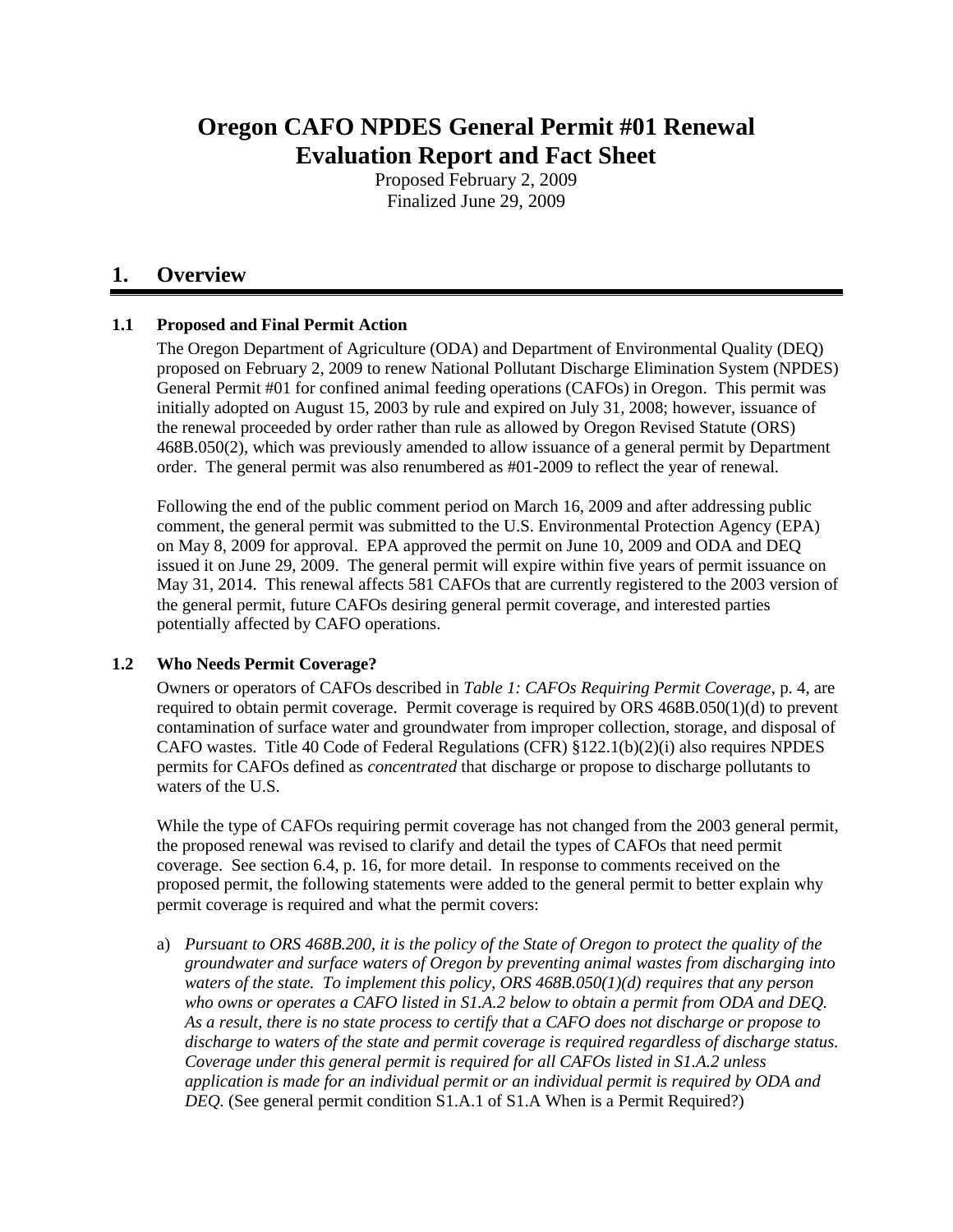b) *Consistent with ORS 468B.200, ODA and DEQ developed this general permit to prohibit routine discharges of manure, litter, and process waste water from CAFO operations to waters of state. Discharges of manure, litter, or process waste water to waters of the state are only expected to occur under extreme weather conditions and as limited by the conditions of this general permit. Further, the general permit only authorizes the discharge of pollutants resulting from the processes, wastes, and operations that have been clearly identified in the permittee's AWMP approved by ODA.* (See general permit condition S1.D.1 of S1.D Permit Coverage.)

See the *Summary of comments and response to comments received for the proposed renewal of CAFO NPDES General Permit #01-2009*, June 29, 2009, for more information.

## <span id="page-4-0"></span>**1.3 Authority for General Permit**

DEQ and EPA regulations [Oregon Administrative Rule (OAR) 340-045-0033(2) and 40 CFR §122.28, respectively] authorize the issuance or renewal of *general* permits when the following conditions are met:

- There are several minor sources of activities that involve the same or substantially similar types  $\bullet$ of operations.
- The sources or activities have the potential to discharge or dispose of the same or similar types  $\bullet$  . of waste.
- The general permit requires the same or similar monitoring requirements, effluent limitations, and operating conditions for the categories.
- The category of sources or activities would be more appropriately controlled under a general permit than an individual permit.

The use of a general permit for regulating Oregon CAFOs is appropriate because the waste characteristics from different CAFOs are substantially similar. In addition, the effluent limitation guidelines, best management practices, and other requirements for CAFOs covered by this general permit are similar as well.

## <span id="page-4-1"></span>**1.4 When is an Individual Permit Necessary?**

Most CAFOs in Oregon will be sufficiently regulated under this general permit; however, the ODA or DEQ director may decide that a particular operation must be covered by an individual permit or any owner or operator of a CAFO required to obtain coverage under this NPDES general permit may request issuance of an individual permit. Pursuant to OAR 340-045-0033(10), situations when an individual permit may be required include:

- The discharge or activity is a significant contributor of pollution or creates other environmental  $\bullet$ problems.
- The operator is not in compliance with the terms and conditions of the general permit, submitted false information or is in violation of any applicable law.
- A change occurs in the availability of demonstrated technology or practices for the control or abatement of pollutants being discharged.
- New effluent limitation guidelines are promulgated for point sources covered by this general  $\bullet$ permit and the guidelines are not already in the permit.
- Circumstances have changed so that the discharge or activity is no longer appropriately  $\bullet$ controlled under a general permit, or either a temporary or permanent reduction or elimination of the authorized discharge is necessary.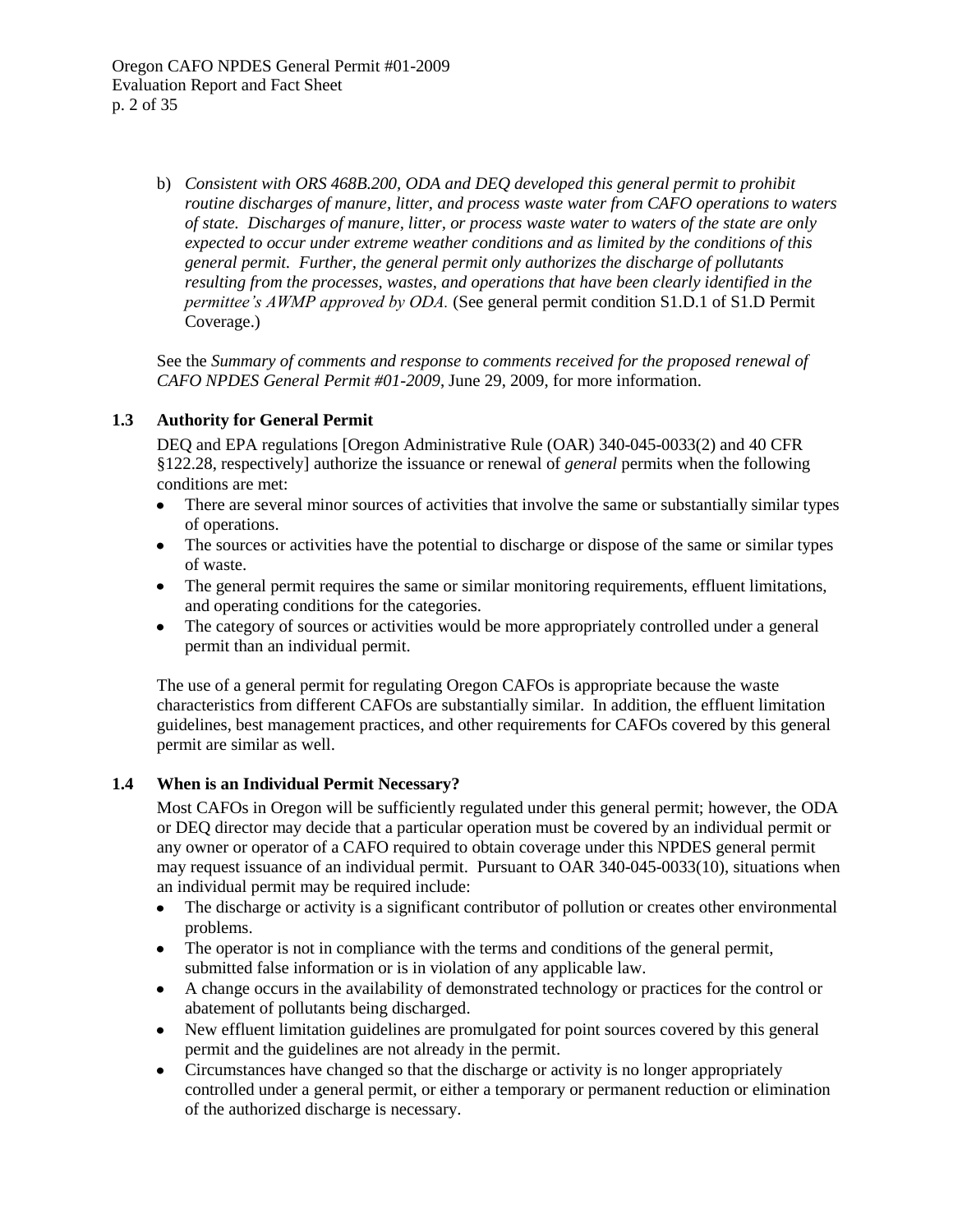## <span id="page-5-0"></span>**1.5 Permitting Options in Designated Groundwater Management Areas**

Permitting options for CAFOs in groundwater management areas will be evaluated on a case-bycase basis. ODA expects that a majority of these operations will be adequately regulated by the general permit. In situations where a CAFO might affect groundwater quality, additional monitoring requirements or management practices may be required under the general permit or an individual permit may be required.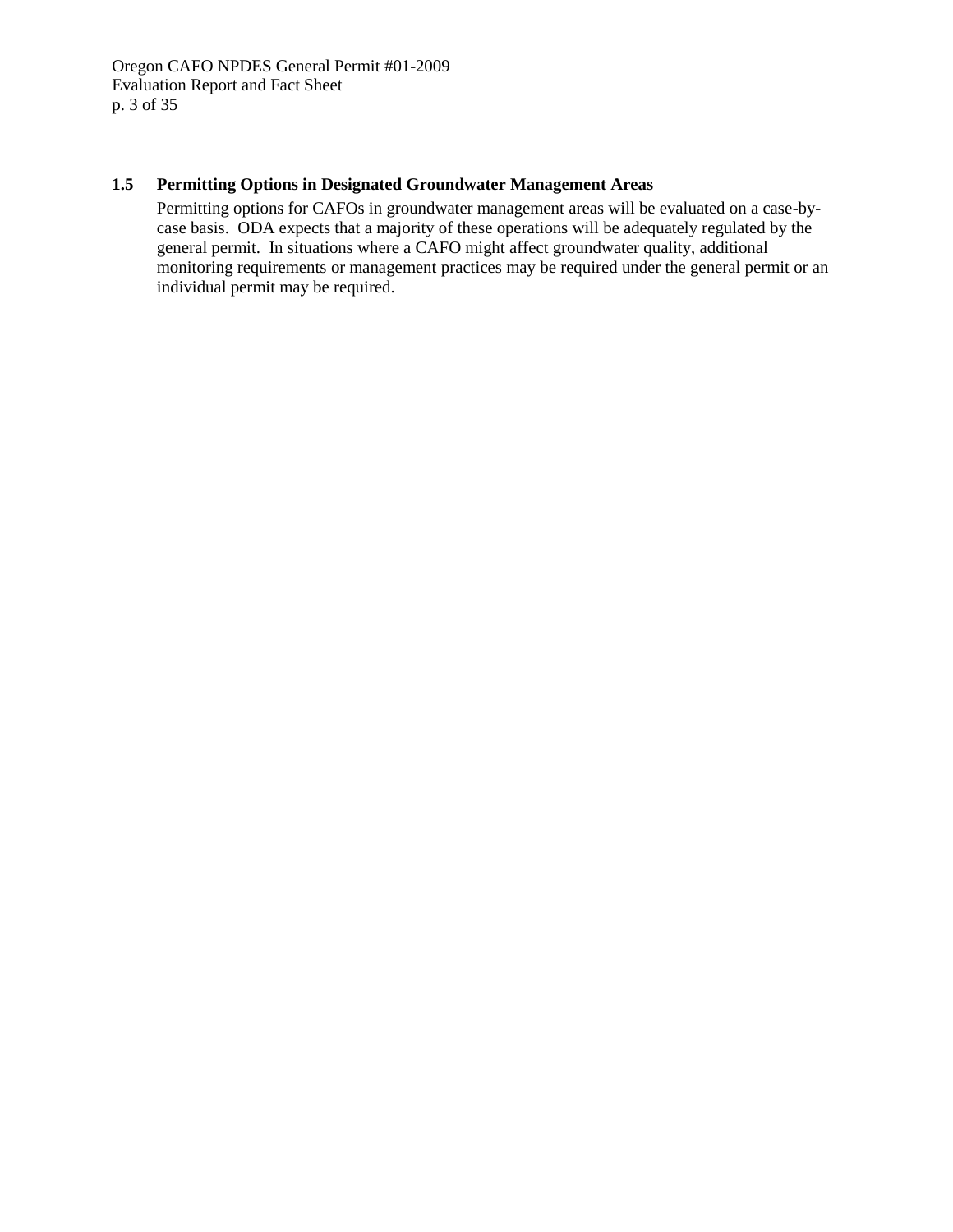<span id="page-6-0"></span>

|                                                                                 | <b>CONFINED</b>                                                                                                                                                              |                                                                                                                                                                  | <b>CONCENTRATED</b>                                                                                                                                                                                                                                                                                                                                      |                                                                                                                                                                                                                                                                                                            |                                                                                                                                                                                                                                                       |  |
|---------------------------------------------------------------------------------|------------------------------------------------------------------------------------------------------------------------------------------------------------------------------|------------------------------------------------------------------------------------------------------------------------------------------------------------------|----------------------------------------------------------------------------------------------------------------------------------------------------------------------------------------------------------------------------------------------------------------------------------------------------------------------------------------------------------|------------------------------------------------------------------------------------------------------------------------------------------------------------------------------------------------------------------------------------------------------------------------------------------------------------|-------------------------------------------------------------------------------------------------------------------------------------------------------------------------------------------------------------------------------------------------------|--|
|                                                                                 | <b>Small</b>                                                                                                                                                                 | <b>Medium</b>                                                                                                                                                    | <b>Small</b>                                                                                                                                                                                                                                                                                                                                             | Medium                                                                                                                                                                                                                                                                                                     | Large                                                                                                                                                                                                                                                 |  |
| Type of confined<br>animal feeding<br>operation<br>requiring permit<br>coverage | • Confines more<br>than one<br>animal for<br>more than 4<br>months on<br>prepared<br>surface<br>• Waste water<br>control facility<br>or disposal<br>system for wet<br>wastes | $\bullet$ Confines for<br>more than 4<br>months on<br>prepared<br>surface<br>• Waste water<br>control facility<br>or disposal<br>system for wet<br>or dry wastes | · Stabled or confined<br>and fed or maintained<br>for total of 45 days or<br>more in any 12-month<br>period<br>· Crops, vegetation,<br>forage growth, or post-<br>harvest residues not<br>sustained in normal<br>growing season in lot<br>or facility<br>· Significant contributor<br>of pollutants to waters<br>of the U.S.<br>• Designated by director | • Stabled or confined<br>and fed or maintained<br>for total of 45 days or<br>more in any 12-month<br>period<br>· Crops, vegetation,<br>forage growth, or post-<br>harvest residues not<br>sustained in normal<br>growing season in lot<br>or facility<br>· Discharging pollutants<br>to waters of the U.S. | • Stabled or confined<br>and fed or maintained<br>for total of 45 days or<br>more in any 12-month<br>period<br>· Crops, vegetation,<br>forage growth, or post-<br>harvest residues not<br>sustained in normal<br>growing season in lot<br>or facility |  |
| mature dairy<br>$\text{cows}^1$                                                 | $<$ 200                                                                                                                                                                      | 200-699                                                                                                                                                          | $<$ 200                                                                                                                                                                                                                                                                                                                                                  | 200-699                                                                                                                                                                                                                                                                                                    | $\geq 700$                                                                                                                                                                                                                                            |  |
| veal calves                                                                     | $<$ 300                                                                                                                                                                      | 300-999                                                                                                                                                          | $<$ 300                                                                                                                                                                                                                                                                                                                                                  | 300-999                                                                                                                                                                                                                                                                                                    | $\geq 1,000$                                                                                                                                                                                                                                          |  |
| cattle <sup>2</sup>                                                             | $<$ 300                                                                                                                                                                      | 300-999                                                                                                                                                          | $<$ 300                                                                                                                                                                                                                                                                                                                                                  | 300-999                                                                                                                                                                                                                                                                                                    | $\geq 1,000$                                                                                                                                                                                                                                          |  |
| swine $\geq$ 55 lbs                                                             | < 750                                                                                                                                                                        | 750-2,499                                                                                                                                                        | < 750                                                                                                                                                                                                                                                                                                                                                    | 750-2,499                                                                                                                                                                                                                                                                                                  | $\geq 2,500$                                                                                                                                                                                                                                          |  |
| swine $<$ 55 lbs                                                                | $<$ 3,000                                                                                                                                                                    | 3,000-9,999                                                                                                                                                      | $<$ 3,000                                                                                                                                                                                                                                                                                                                                                | 3,000-9,999                                                                                                                                                                                                                                                                                                | $\geq 10,000$                                                                                                                                                                                                                                         |  |
| horses                                                                          | <150                                                                                                                                                                         | 150-499                                                                                                                                                          | <150                                                                                                                                                                                                                                                                                                                                                     | 150-499                                                                                                                                                                                                                                                                                                    | $\geq 500$                                                                                                                                                                                                                                            |  |
| sheep or lambs                                                                  | $<$ 3,000                                                                                                                                                                    | 3,000-9,999                                                                                                                                                      | $<$ 3,000                                                                                                                                                                                                                                                                                                                                                | 3,000-9,999                                                                                                                                                                                                                                                                                                | $\geq 10,000$                                                                                                                                                                                                                                         |  |
| turkeys                                                                         | $<$ 16,500                                                                                                                                                                   | 16,500-54,999                                                                                                                                                    | <16,500                                                                                                                                                                                                                                                                                                                                                  | 16,500-54,999                                                                                                                                                                                                                                                                                              | $\geq 55,000$                                                                                                                                                                                                                                         |  |
| chickens,<br>including laying<br>hens or broilers<br>w/wet waste<br>system      | < 9,000                                                                                                                                                                      | 9,000-29,999                                                                                                                                                     | < 9,000                                                                                                                                                                                                                                                                                                                                                  | 9,000-29,999                                                                                                                                                                                                                                                                                               | $\geq 30,000$                                                                                                                                                                                                                                         |  |
| laying hens w/dry<br>waste system                                               | <b>NA</b>                                                                                                                                                                    | 25,000-81,999                                                                                                                                                    | $<$ 25,000                                                                                                                                                                                                                                                                                                                                               | 25,000-81,999                                                                                                                                                                                                                                                                                              | $\geq 82,000$                                                                                                                                                                                                                                         |  |
| broiler chickens<br>w/dry waste<br>system                                       | NA                                                                                                                                                                           | 37,500-<br>124,999                                                                                                                                               | $<$ 37,500                                                                                                                                                                                                                                                                                                                                               | 37,500-124,999                                                                                                                                                                                                                                                                                             | $\geq$ 125,000                                                                                                                                                                                                                                        |  |
| ducks w/other<br>than wet waste<br>system                                       | $<$ 10,000                                                                                                                                                                   | 10,000-29,999                                                                                                                                                    | $<$ 10,000                                                                                                                                                                                                                                                                                                                                               | 10,000-29,999                                                                                                                                                                                                                                                                                              | $\geq 30,000$                                                                                                                                                                                                                                         |  |
| ducks w/wet<br>waste system                                                     | < 1,500                                                                                                                                                                      | 1,500-4,999                                                                                                                                                      | < 1,500                                                                                                                                                                                                                                                                                                                                                  | 1,500-4,999                                                                                                                                                                                                                                                                                                | $\geq 5,000$                                                                                                                                                                                                                                          |  |
| other animal type                                                               | As determined by ODA. <sup>3</sup>                                                                                                                                           |                                                                                                                                                                  | Designated by<br>director                                                                                                                                                                                                                                                                                                                                | NA                                                                                                                                                                                                                                                                                                         | <b>NA</b>                                                                                                                                                                                                                                             |  |

**Table 1: CAFOs Requiring Permit Coverage**

<sup>1</sup>Whether milked or dry.

 $2^2$  Other than mature dairy cows or veal calves; cattle includes but is not limited to heifers, steers, bulls and cow/calf pairs.

<sup>3</sup>To determine the number of animals that require permit coverage, ODA would compare the operation to the most similar animal type in the table.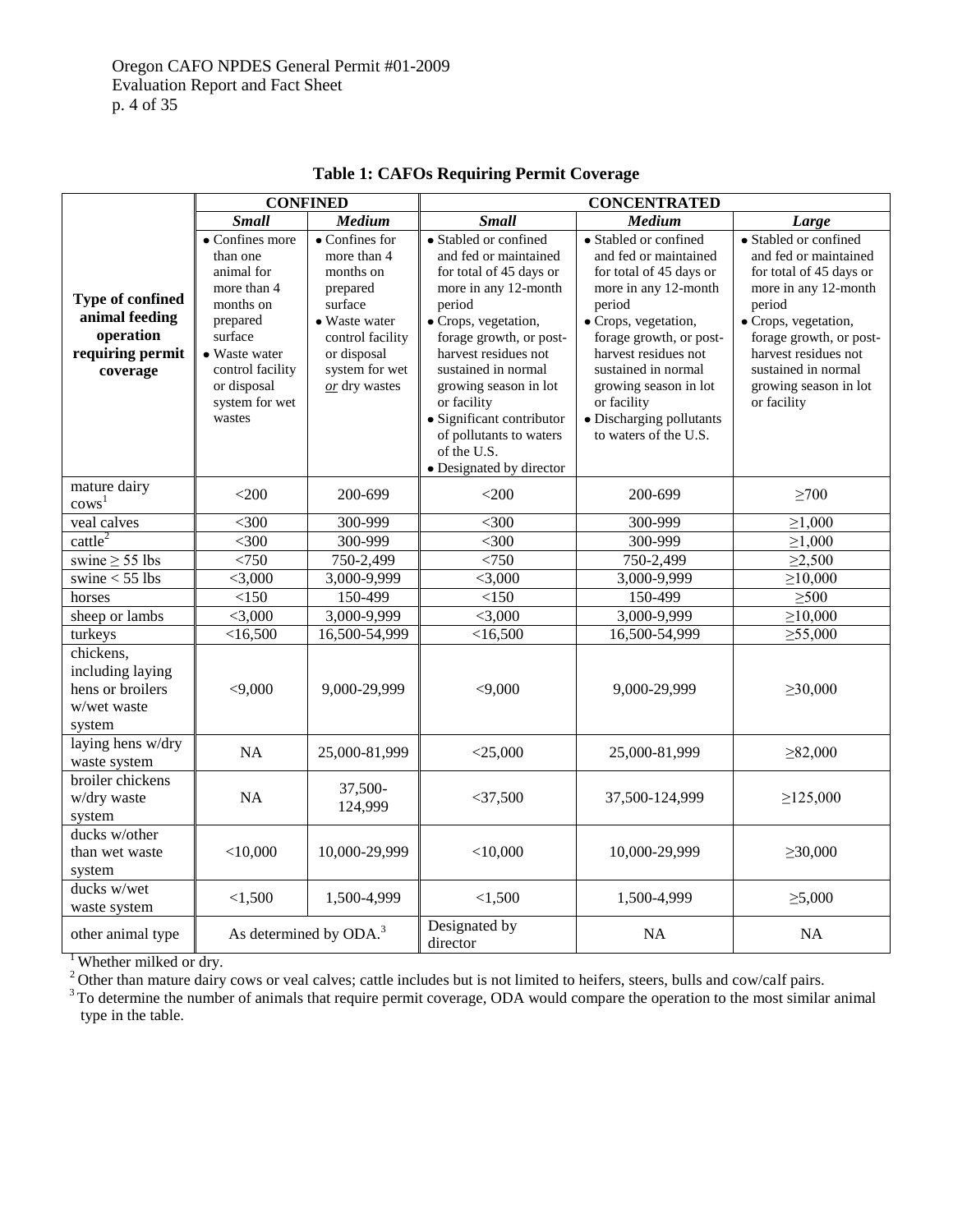## <span id="page-7-0"></span>**2. November 2008 EPA Adoption of Regulations for** *Concentrated Animal Feeding Operations*

## <span id="page-7-1"></span>**2.1 Overview**

In February 2003, EPA revised federal regulations for animal feeding operations (68 Federal Register 7176, Feb. 12, 2003). Industry organizations and environmental groups responded to the regulations by filing petitions for judicial review of certain aspects of the 2003 rule. The case was brought before the U.S. Court of Appeals for the Second Circuit and on February 25, 2005 the court ruled on the petitions in *Waterkeeper Alliance et al. v. EPA*, 399 F.3d 486 (2<sup>nd</sup> Cir. 2005). The court's decision made several key changes to the NPDES permit program for *concentrated animal feeding operations* and EPA adopted regulation in November 2008 (73 Federal Register 70418, Nov. 20, 2008) to implement the court's decision. The changes most relevant to implementation of Oregon's CAFO program are discussed below; other changes are discussed in the remainder of this document.

## <span id="page-7-2"></span>**2.2 "Duty to Apply" Invalid**

Previously, EPA required all animal feeding operations defined as *concentrated* (see *[Table 1:](#page-6-0)  [CAFOs Requiring Permit Coverage](#page-6-0)*, p. [4,](#page-6-0) for more detail) to apply for NPDES permit or demonstrate that they have no potential to discharge to waters of the U.S. (primarily surface waters). This was commonly known as the "duty to apply" provision of the federal rules. The court found that EPA exceeded its statutory authority with this approach and only actual or proposed discharges to waters of the U.S. are subject to NPDES permitting requirements. To address the court's decision, EPA proposed a change to federal regulation in June 2006 (71 Federal Register 37744, June 30, 2006) to remove the "duty to apply" provision and finalized the change in their November 2008 regulation.

## <span id="page-7-3"></span>**2.3 Oregon Response to Invalidation of "Duty to Apply"**

The court's invalidation of EPA's "duty to apply" provision and the 2008 EPA regulation do not have a big impact on Oregon's program because state statutory authority to regulate animal feeding operations is broader than the authority given to EPA by the Clean Water Act (CWA). Oregon Revised Statute (ORS) 468B.050 and 468B.215 allow ODA and DEQ to regulate animal feeding operations smaller than the federal animal number thresholds and provide protection for groundwater as well as surface water. In addition, the state permitting requirement for animal feeding operations is not contingent on an actual discharge to surface waters, rather a permit is required based on how long animals are confined and whether waste water control facilities are present at the operation.

In Oregon, ODA and DEQ regulate a majority of CAFOs with CAFO NPDES General Permit #01 even though some CAFOs are not required by federal regulation to obtain an NPDES permit. This approach was developed in 2003 for the following reasons:

- The general permit approach is administratively more efficient for ODA and DEQ to  $\bullet$ implement. Increased efficiency allows ODA to focus on technical assistance, inspection, and enforcement rather than developing individual permits.
- A permit holder who is in compliance with the terms of the general permit is in compliance for  $\bullet$ purposes of enforcement with the CWA [Sections  $301,302,306,307,318,403$  and  $405(a)$  –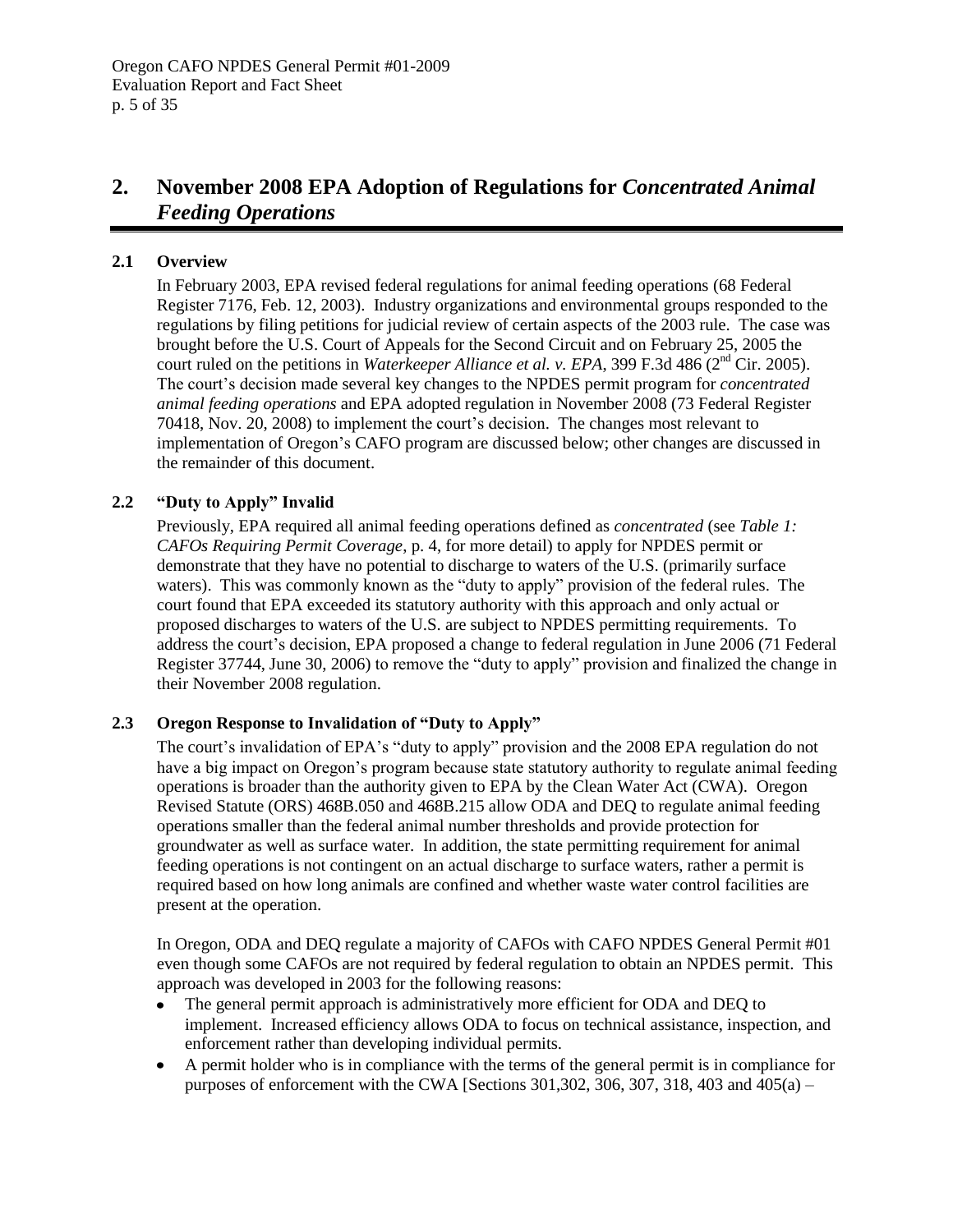(b)] and ORS 468B.030, 468B.035, and 468B.048, and is subject to enforcement actions by ODA, DEQ, or citizens only upon noncompliance with permit conditions.

The option to apply for an individual NPDES or state individual Water Pollution Control Facilities (WPCF) permit is still available to owners or operators of a regulated CAFO who do not want to register under the general permit.

The court decision did cause some confusion over when an Oregon CAFO meets the federal definition of a *large, medium, or small concentrated animal feeding operation* and how ODA and DEQ would characterize different operations. As a result, the general permit was revised to provide more detail on the types of CAFOs that need permit coverage in Oregon. No change was made to the universe of CAFOs needing permit coverage. See section [6.4,](#page-18-0) p. [16,](#page-18-0) for more information on this revision.

## <span id="page-8-0"></span>**2.4 Animal Waste Management Plans: Public Notice and Enforceable Effluent Limitation**

The court also determined that nutrient management plans (animal waste management plans or AWMPs in Oregon) must be made available to the public for review. The November 2008 regulation adopted by EPA provided further direction on this issue. As a result, ODA and DEQ developed a public participation process prior to granting NPDES general permit coverage and for proposed changes to an AWMP, which is detailed in the general permit. For more information on public participation, see section 6.4, p. [19.](#page-21-0)

Additionally, the court determined that AWMPs must be made part of the permit and enforceable as an "effluent limitation." No changes are necessary to the general permit to respond to this decision because Oregon's general permit has always required the permittee to comply with all terms and conditions of its approved AWMP and specifies that failure of the permittee to comply with its AWMP is a violation of the permit; however, a statement was added to S3.A.2 of the general permit to clarify that the permittee's ODA-approved AWMP is incorporated into the general permit by reference. For more information on the AWMP requirement, see sectio[n 6.6,](#page-27-0) p. [25.](#page-27-0)

## <span id="page-8-1"></span>**3. CAFO Activities and Pollutants**

## <span id="page-8-2"></span>**3.1 Regulated Activities**

The general permit continues to regulate manure, litter, and process waste water from CAFO activities. CAFO activities include the confinement of animals for meat, milk, or egg production and the stabling of animals in pens, barns, or houses where the animals are fed or maintained at the place of confinement. Generally, animals are congregated in confined areas along with their feed and manure, and feed is brought to the animals rather than the animals grazing or otherwise seeking feed in pastures. Process waste water and wastes may include:

- Spillage or overflow from animal watering systems that comes into contact with manure, litter  $\bullet$ or bedding.
- Water from washing, cleaning, or flushing of pens, barns, manure pits, or other CAFO facilities.
- Water from direct contact washing or spray cooling of animals.
- Water from dust control.
- Washing and cleaning of the milking system and waste milk.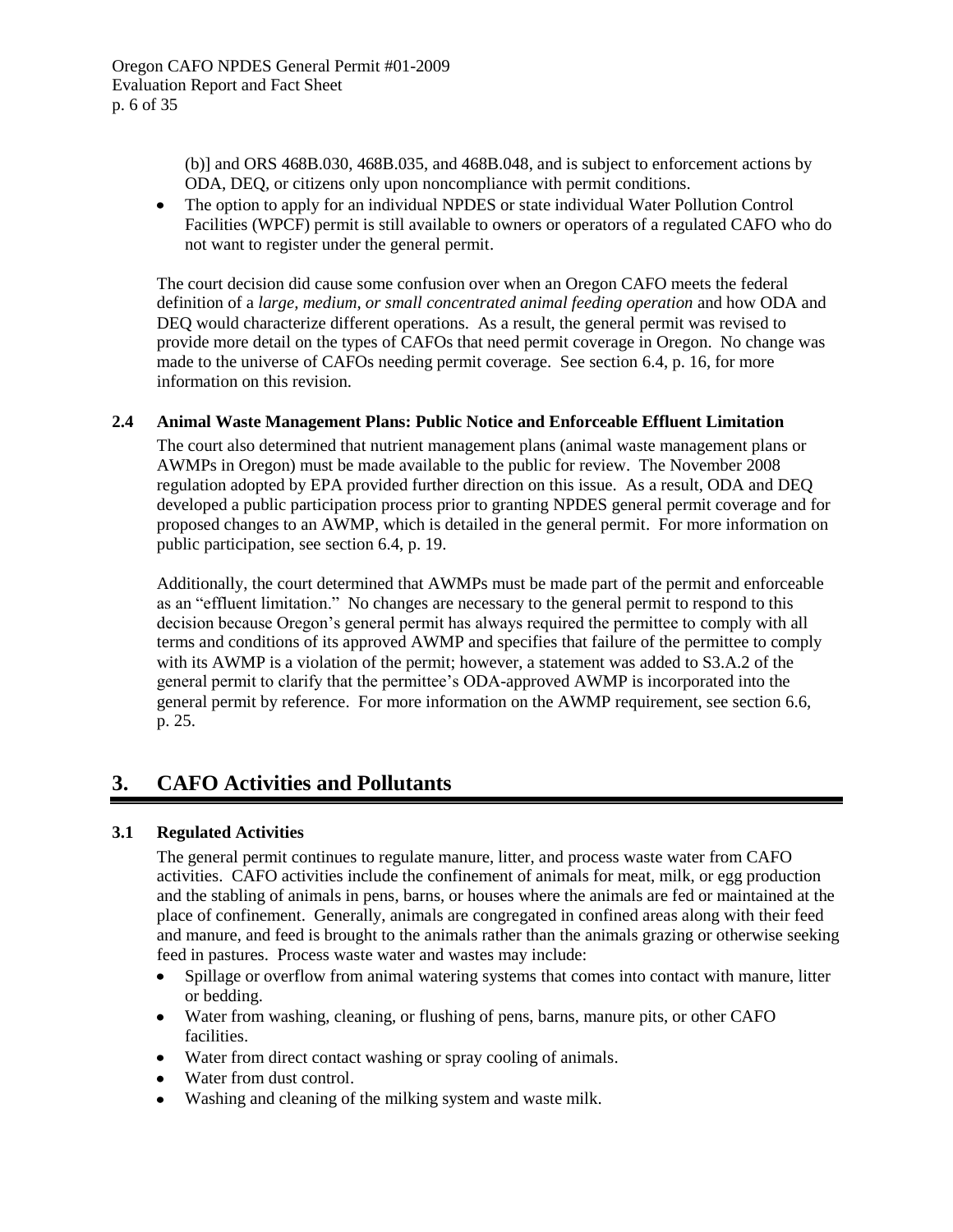Any water that comes into contact with raw materials, products, or byproducts including manure, litter, feed, milk, or bedding.

## <span id="page-9-0"></span>**3.2 CAFO Pollutants**

The most common pollutants in the process wastes and waste water include biochemical oxygen demand (BOD), total suspended solids (TSS), nutrients (nitrogen and phosphorous compounds), and bacteria. BOD demand depletes dissolved oxygen in water, using the oxygen that would normally be needed to support aquatic life. Nutrients also exert a demand for oxygen by increasing algae and aquatic plant growth and dissolved oxygen levels will decrease when the algae and plants decompose. The lowering of dissolved oxygen levels in streams and lakes can also cause fish kills. Other forms of nitrogen can also have negative effects: ammonia at high levels in surface water can be toxic to fish, and high nitrate levels in drinking water can be toxic to humans. Bacteria, viruses, and parasites found in animal waste can increase the risk of waterborne diseases. Fecal coliform and *E. coli* bacteria are commonly used as biological indicators to assess whether there is a threat to public health or beneficial uses of a water body (i.e., recreational, industrial, domestic drinking water supply, or agricultural uses).

#### <span id="page-9-1"></span>**3.3 Estimate of CAFO Wastes**

At the time the general permit was initially proposed for renewal (September 2008), 581 animal facilities were registered to CAFO NPDES General Permit #01, which included 316 dairy, 41 poultry, 162 beef and dairy heifer, and 62 other operations. ODA estimates that these CAFOs generate 10 million tons of waste on a yearly basis.

## <span id="page-9-2"></span>**4. Applicability of Antidegradation Policy and TMDLs**

#### <span id="page-9-3"></span>**4.1 Antidegradation policy review**

The antidegradation policy in OAR 340-041-0004 requires that degradation of existing water quality be prevented unless necessary for economic and social benefit. DEQ has determined that renewal of this general permit is consistent with the antidegradation policy and will not degrade existing water quality because: 1) the permit prohibits discharge in most cases and, when discharges are allowed, they must not cause or contribute to a violation of state water quality standards, and 2) there is no on-going discharge.

#### <span id="page-9-4"></span>**4.2 Antidegradation policy: Special policies and guidelines (OAR 340-041-0350)**

To preserve or improve the existing high quality water for municipal water supplies, recreation and preservation of aquatic life in the Clackamas River, McKenzie River (above Hayden Bridge) and North Santiam River subbasins, OAR 340-041-0350 *The Three Basin Rule* prohibits new or increased waste discharges in these subbasins. As discussed in the previous section, the general permit renewal maintains the existing permit's discharge limitations and prohibitions. OAR 340- 041-0350(5) allows renewal of permits within these three basins provided there is no increase in discharge load. Since the general permit requires that wastes be applied on land at agronomic rates and discharge is essentially prohibited, there will be no environmentally significant increase in discharge load. New CAFOs also will be allowed to register under the general permit provided that their waste loads are applied on land at agronomic rates. Application on land at agronomic rates is not considered an increase in wasteload pursuant to OAR 340-041-0350(5)(c).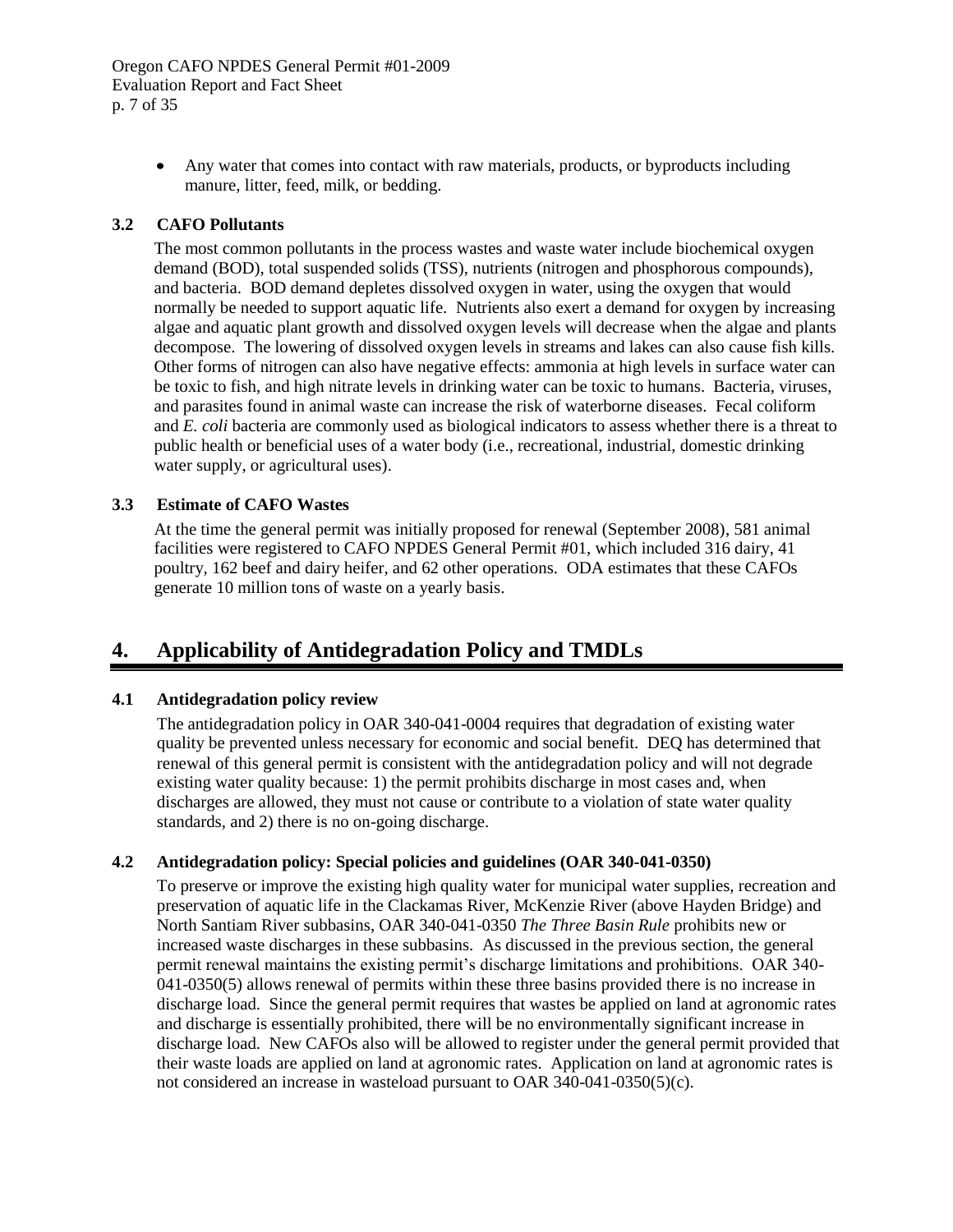## <span id="page-10-0"></span>**4.3 Total Maximum Daily Loads (TMDLs)**

OAR 340-045-0035(3) requires DEQ to explain: 1) if a proposed permit renewal will allow the discharge of pollutants that could affect parameters for which a water body may be water quality limited under Section 303(d)(1) of the Clean Water Act, and 2) if the permit does allow such discharge, how DEQ can allow it. As explained below, the general permit does not allow this type of discharge.

The CAFOs covered by the general permit have the potential to discharge a variety of pollutants (see section [3.2,](#page-9-0) p. [7\)](#page-9-0) to receiving streams throughout the state. Many of these streams are listed as water quality limited for dissolved oxygen, temperature, and bacteria. However, the general permit continues to prohibit any discharge that will cause or contribute to the violation of water quality standards and only allows discharges in the event of a 25-year, 24-hour or larger rainfall event. In addition, discharges may only occur from a facility if that facility has been properly, designed, constructed, operated, and maintained to contain all process-generated waste water plus the runoff from a 25-year, 24-hour rainfall event. ODA and DEQ do not expect water bodies to fail to meet water quality standards as a result of CAFO discharges during large rainfall events because of high flows in the receiving water body and the diluted nature of discharges should they occur. Discharges are also not expected during summer months, when water bodies are typically limited for dissolved oxygen, temperature, and bacteria, because of fewer rain events.

As provided in the 2003 general permit and maintained in the renewal, permit coverage may be terminated if TMDLs are established that identify a CAFO's discharge during large rainfall events as a contributor to a stream that is water quality limited. In these situations, an individual permit or different general permit may be required that would include waste load allocations for the applicable CAFO(s).

## <span id="page-10-1"></span>**5. Application Process**

## <span id="page-10-2"></span>**5.1 Renewal Application**

ODA provided renewal applications to existing permittees in late June 2008; renewal applications were due on July 31, 2008. ODA and DEQ administratively extended permit coverage for permittees with properly completed applications submitted before the July 31, 2008 expiration date of the 2003 general permit. Permittees with administratively extended permit coverage may continue to operate under the existing permit until they receive notification from ODA that they have been registered to the renewed permit. Permittees that do not meet the deadline or do not submit a complete application will need to submit an *ODA Application to Register* (*ATR*) discussed below and are subject to enforcement action if they operate without a permit.

## <span id="page-10-3"></span>**5.2 New Applications:** *Application to Register* **(***ATR***)**

ODA will provide the *ATR* form to new applicants. Applicants must certify that all of the information provided in the *ATR* is true, accurate, and complete. Applicants must provide the following information:

- (a) Legal name and address of applicant and name of owner, if different.
- (b) Information about the corporate structure of the applicant and owner.
- (c) Facility information, including name, address, and latitude and longitude of production area or entrance to production area.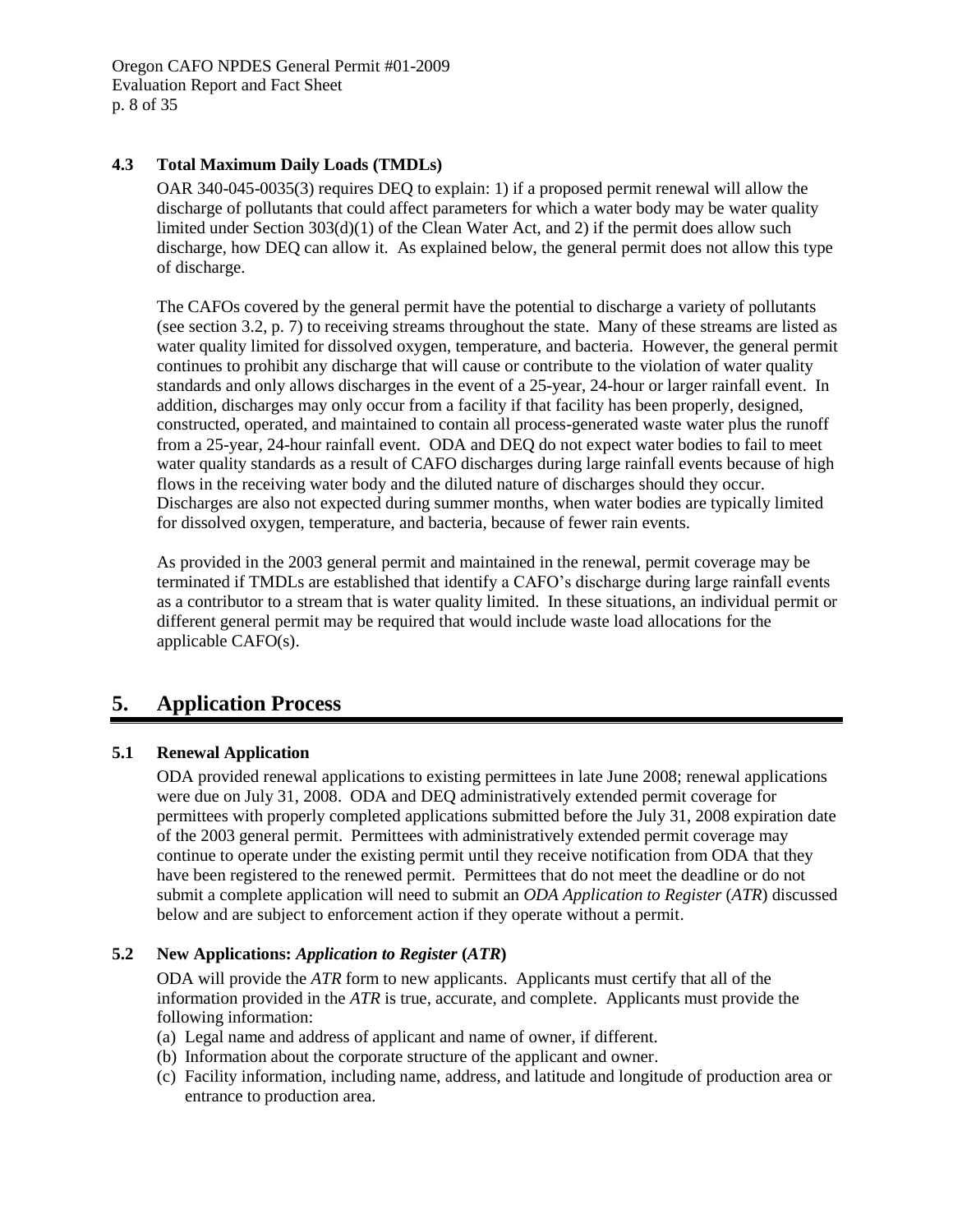- (d) Identity of receiving streams.
- (e) A topographic map of the geographic area in which the CAFO is located showing the specific location of the production area.
- (f) Specific information about the number and type of animals, whether in open confinement and/or housed under roof (e.g., beef cattle, broilers, layers, swine weighing 55 pounds or more, swine weighing less than 55 pounds, mature dairy cows, dairy heifers, veal calves, sheep and lambs, horses, ducks, turkeys, other).
- (g) The type of containment and storage (e.g., anaerobic lagoon, roofed storage shed, storage ponds, underfloor pits, above ground storage tanks, below ground storage tanks, concrete pad, impervious soil pad, other) and total capacity for manure, litter, and process waste water storage (tons/gallons).
- (h) The total number of acres under control of the applicant available for land application of manure, litter, or process waste water.
- (i) Estimated amount of manure, litter, and process waste water generated per year.
- (j) Estimated amount of manure, litter, and process waste water transferred to other persons per year (tons/gallons).
- (k) Animal waste management plan (AWMP).

## <span id="page-11-0"></span>**5.3 ODA Notice of Permit Registration**

When the general permit is renewed, an *ODA Notice of Registration*, *Oregon CAFO General Permit Summary,* and copy of the renewed general permit will be issued to permittees that submitted a complete renewal application. The *Oregon CAFO General Permit Summary* provides a summary of permit terms and permit conditions to be used as a quick reference guide. This same process will be used for new applicants. The *Notice of Registration* will contain the following:

- Legal name of CAFO owner or operator, CAFO name, address, and contact information.
- Effective date of registration.
- Maximum number of animals the operation is permitted to allow at the facility based on the  $\bullet$ information provided in the *ATR* or renewal application.
- Regulatory status of the CAFO (see section 6.4, S1.C, p. [17,](#page-19-0) for more information).

## <span id="page-11-1"></span>**6. Discussion of Permit Renewal**

## <span id="page-11-2"></span>**6.1 Permit Outline**

The CAFO NPDES general permit is organized as follows:

- Face page (identifies the type of permit, statutory authority for permit issuance, issuance date,  $\bullet$ and expiration date)
- Table of contents  $\bullet$
- Definitions
- Special Conditions 1 (S1): Permit Coverage
- Special Conditions 2 (S2): Discharge Limitations and Operating Requirements
- Special Conditions 3 (S3): Animal Waste Management Plan
- Special Conditions 4 (S4): Monitoring, Inspection, Recordkeeping, and Reporting Requirements
- General Conditions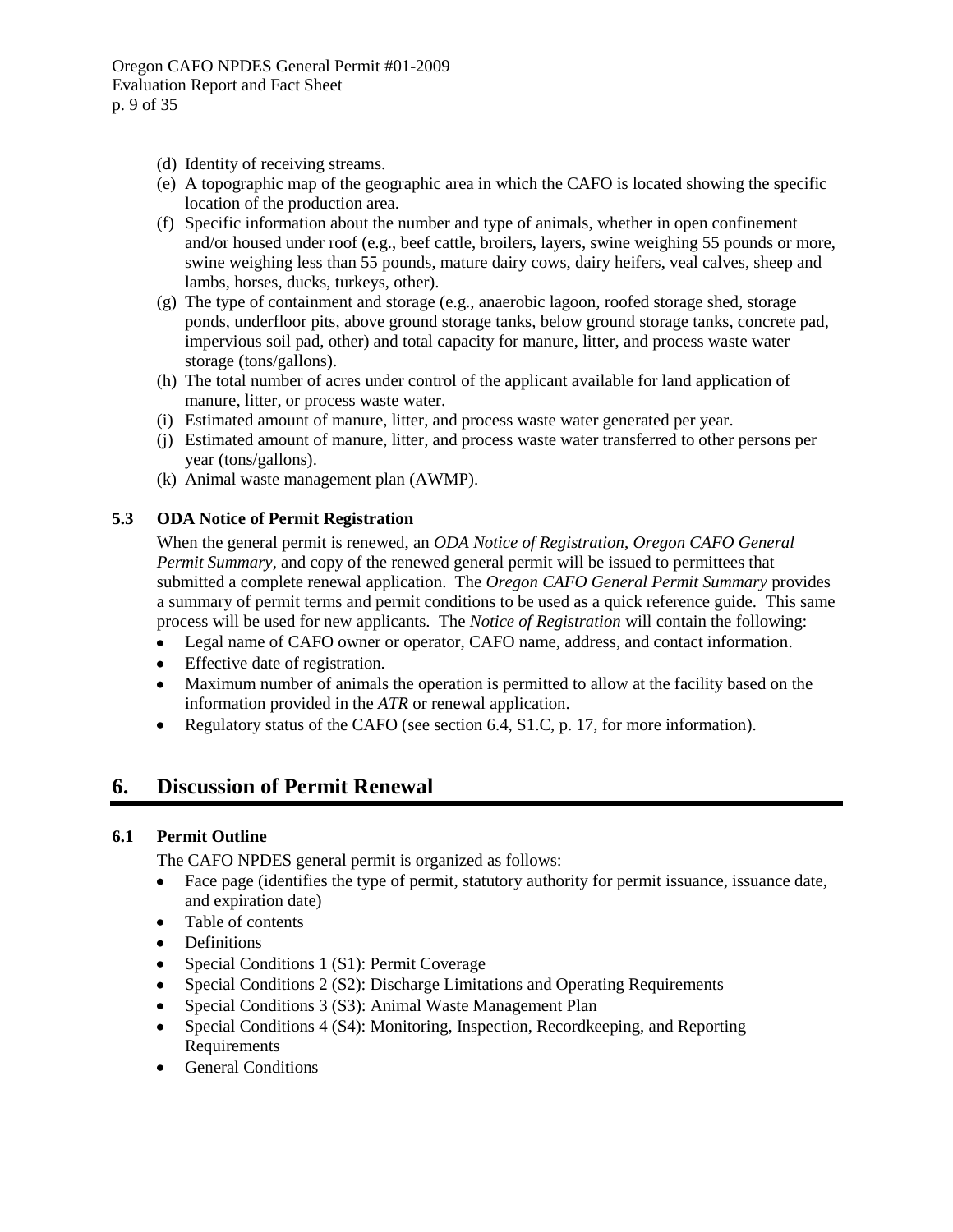Note: The special conditions are unique to this general permit, whereas the general conditions are required in all NPDES permits.

## <span id="page-12-0"></span>**6.2 Summary of Changes to 2003 General Permit**

Table 2 below provides a summary of the changes to the 2003 general permit.

<span id="page-12-1"></span>

| <b>ISSUE</b>                                                            | <b>EXISTING PERMIT</b>                                                                                                                                                                                                                                                                                                                                                                              | <b>FINAL PERMIT</b>                                                                                                                                                                                                                                                                                                                        | <b>FOR MORE</b><br>INFO.                                                                 |
|-------------------------------------------------------------------------|-----------------------------------------------------------------------------------------------------------------------------------------------------------------------------------------------------------------------------------------------------------------------------------------------------------------------------------------------------------------------------------------------------|--------------------------------------------------------------------------------------------------------------------------------------------------------------------------------------------------------------------------------------------------------------------------------------------------------------------------------------------|------------------------------------------------------------------------------------------|
| Definitions                                                             | Detailed and at end of<br>S1. Permit Coverage.                                                                                                                                                                                                                                                                                                                                                      | Definitions moved to its own<br>section at front of permit.<br>References replace detail when<br>applicable. Added definition of<br>frozen soil, saturated soil, small<br>and medium confined animal<br>feeding operations, setback,<br>vegetative buffer, and waters of<br>the U.S. Removed definitions<br>that are no longer applicable. | Section 6.3, p. 14                                                                       |
| <b>S1. PERMIT COVERAGE</b>                                              |                                                                                                                                                                                                                                                                                                                                                                                                     |                                                                                                                                                                                                                                                                                                                                            |                                                                                          |
| When is a<br>Permit<br>Required?<br>Schedule to<br><b>Obtain Permit</b> | Schedules for the following:<br>All newly constructed<br>1.                                                                                                                                                                                                                                                                                                                                         | Insertion of table to clarify when<br>a permit is required.<br>Simplified:<br>Proposed facilities or<br>1.                                                                                                                                                                                                                                 | Section 6.4, p. 16,<br>$SIA$ When is a<br>Permit Required<br>Section 6.4, p. 16,<br>S1.C |
| Coverage                                                                | <b>CAFOs</b><br>Existing CAFOs that met<br>2.<br>the previous definition of<br>concentrated AFOs<br>3. Existing CAFOs newly<br>defined as concentrated<br>AFOs as of April 14, 2003<br>4. Existing CAFOs that<br>become defined as<br>concentrated AFOs after<br>April 14, 2003<br>5. All other existing CAFOs<br>that are not concentrated<br><b>AFOs</b><br>6. AFOs designated by the<br>director | facilities electing coverage:<br>ATR & AWMP due 180 days<br>before commencing operation<br>2. Renewals: Renewal<br>application due according to<br>date specified by ODA but no<br>later than expiration date of<br>permit.                                                                                                                | Requirements and<br>Schedule to<br><b>Obtain Permit</b><br>Coverage                      |
| Explanation of<br>need to request<br>confidentiality                    | Not included.                                                                                                                                                                                                                                                                                                                                                                                       | Included because of new public<br>notice provision, see below.                                                                                                                                                                                                                                                                             | Section 6.4, p. 18,<br>S1.G Request for<br>Confidentiality                               |

|  | Table 2: Summary of Changes to 2003 General Permit |  |  |
|--|----------------------------------------------------|--|--|
|  |                                                    |  |  |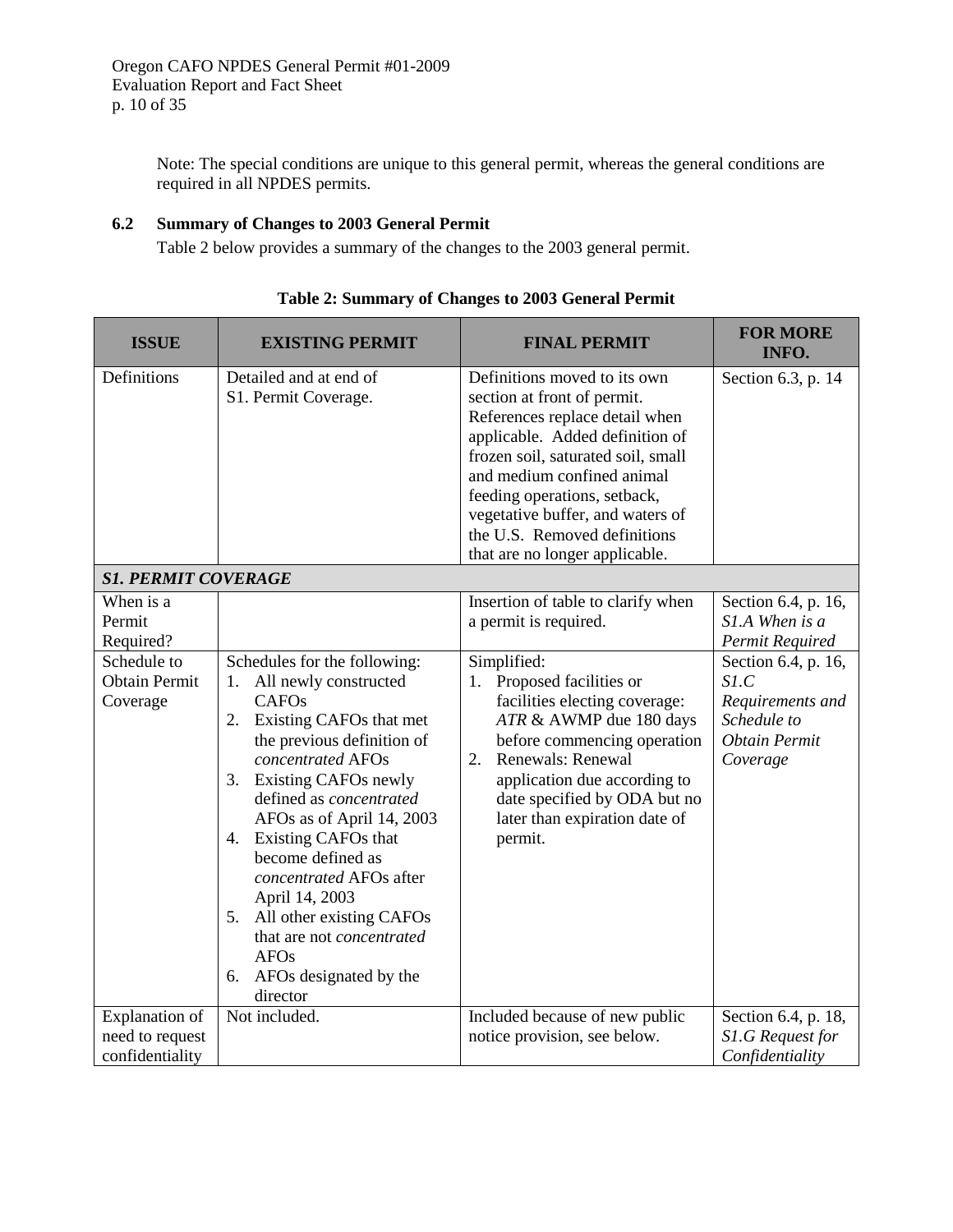| <b>ISSUE</b>                                                             | <b>EXISTING PERMIT</b>                                                                                                                                               | <b>FINAL PERMIT</b>                                                                                                                                                                                                                                                                                                                                                                                                                                                                                                                                                                                                                                                                                                                                                                                                                                                                                                                                                                                                                                                                                                                                                                              | <b>FOR MORE</b><br>INFO.                                                         |
|--------------------------------------------------------------------------|----------------------------------------------------------------------------------------------------------------------------------------------------------------------|--------------------------------------------------------------------------------------------------------------------------------------------------------------------------------------------------------------------------------------------------------------------------------------------------------------------------------------------------------------------------------------------------------------------------------------------------------------------------------------------------------------------------------------------------------------------------------------------------------------------------------------------------------------------------------------------------------------------------------------------------------------------------------------------------------------------------------------------------------------------------------------------------------------------------------------------------------------------------------------------------------------------------------------------------------------------------------------------------------------------------------------------------------------------------------------------------|----------------------------------------------------------------------------------|
| Public<br>participation<br>(public notice<br>and hearing<br>opportunity) | Issuance of general permit<br>1.<br>was noticed to the public<br>and hearings were held.<br>Individual registrations to<br>2.<br>general permit were not<br>noticed. | (Note: The general permit<br>renewal was noticed to the public<br>and a hearing provided.)<br>1. To comply with 2008 EPA<br>federal regulation, individual<br>ATRs and their AWMPs must<br>be noticed. Permit requires:<br>Public notice for 35 days<br>$\bullet$<br>of new registrations<br>(detailed information<br>provided) through<br>newspaper, website, and<br>email.<br>Expedited public notice<br>for 35 days for renewal<br>registrations (facility<br>name and county<br>provided) through email<br>and website.<br>Opportunity for public<br>hearing.<br>2008 EPA federal regulation<br>2.<br>also requires public notice of<br>"substantial changes" to<br>AWMP for concentrated<br>animal feeding operations.<br>Permit requires:<br>Public notice for 35 days<br>through email and<br>website when "substantial<br>changes" are proposed.<br>Opportunity for public<br>hearing.<br>3.<br>ODA and DEQ developed list<br>of "substantial changes" for<br>small and medium confined<br>animal feeding operations.<br>Permit requires:<br>Public notice for 14 days<br>through email and<br>website when "substantial<br>changes" are proposed.<br>Opportunity for public<br>hearing. | Section 6.4, p. 19,<br>S1.H Public<br>Notice and<br>Participation<br>Requirement |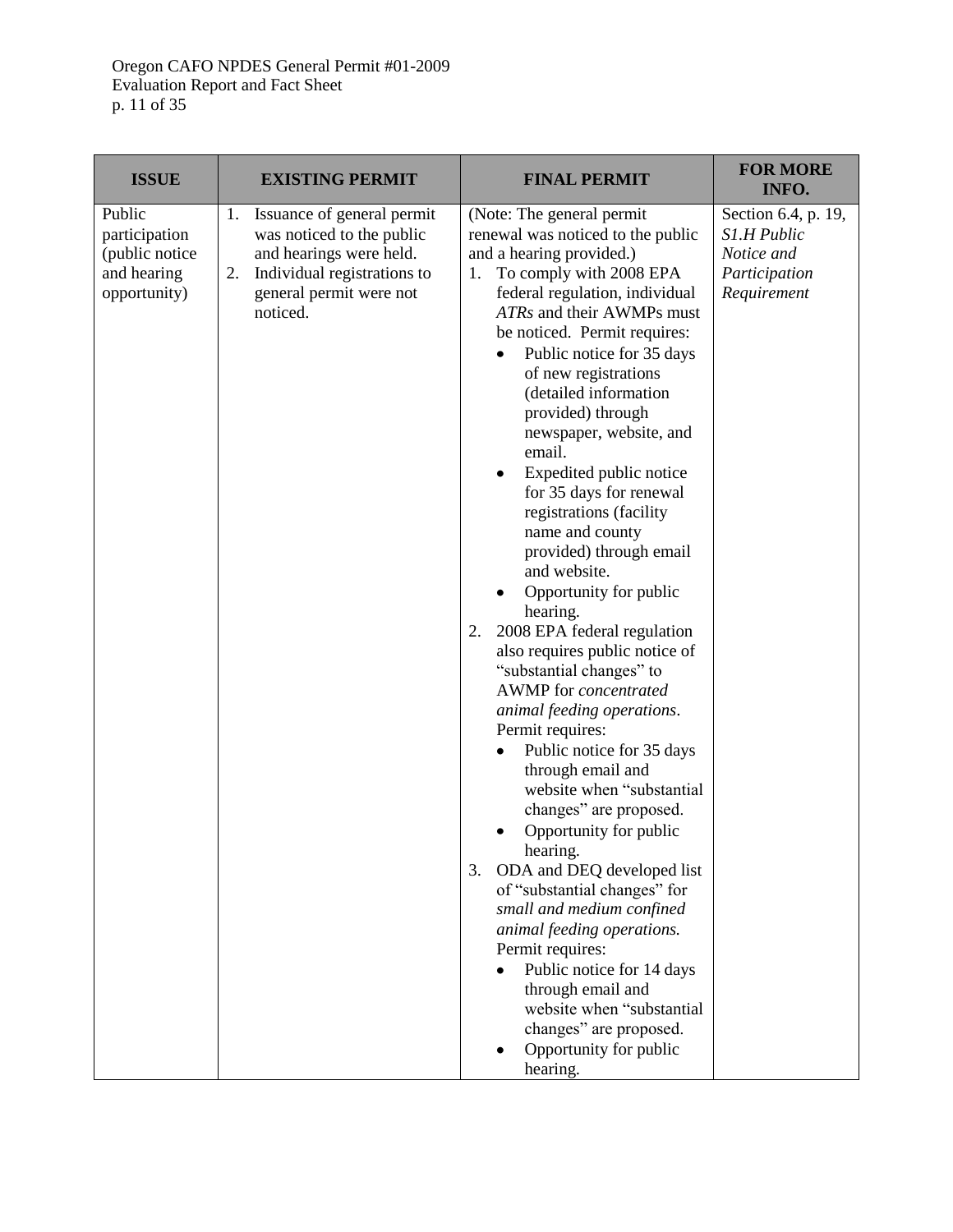| <b>ISSUE</b>                                                                      | <b>EXISTING PERMIT</b>                                                                                                                          | <b>FINAL PERMIT</b>                                                                                                                                                                                                                                                                                                                 | <b>FOR MORE</b><br>INFO.                                                                                                                              |
|-----------------------------------------------------------------------------------|-------------------------------------------------------------------------------------------------------------------------------------------------|-------------------------------------------------------------------------------------------------------------------------------------------------------------------------------------------------------------------------------------------------------------------------------------------------------------------------------------|-------------------------------------------------------------------------------------------------------------------------------------------------------|
| S2. DISCHARGE LIMITATIONS AND OPERATING REQUIREMENTS                              |                                                                                                                                                 |                                                                                                                                                                                                                                                                                                                                     |                                                                                                                                                       |
| New source<br>swine, poultry,<br>and veal large<br>concentrated<br>AFO limitation |                                                                                                                                                 | Removed reference to 100 year,<br>24-hr rainfall event as a result of<br>2008 EPA federal regulation.                                                                                                                                                                                                                               | Section 6.5, p. 22,<br>S2.B Production<br>Area Limitations,<br>New source swine,<br>poultry, and veal<br>concentrated<br>animal feeding<br>operations |
| Applications to<br>frozen soil                                                    |                                                                                                                                                 | New requirement to include<br>frozen soil application procedures<br>in AWMP.                                                                                                                                                                                                                                                        | Section 6.5, p. 22,<br>S <sub>2</sub> .C <sub>Land</sub><br>Application<br>Limitations                                                                |
| Applications to<br>saturated soils                                                |                                                                                                                                                 | Clarification that in some cases an<br>application to saturated soils may<br>be a desired alternative to<br>allowing waste storage facilities<br>to overflow directly to surface<br>waters. In these situations, the<br>application is considered an<br>"upset" and general condition<br>G18 must be followed.                      | Section 6.5, p. 22,<br>S2.C Land<br>Application<br>Limitations                                                                                        |
| Setback<br>requirement                                                            | Large concentrated animal<br>feeding operation requirement<br>for 100ft setback, 35ft<br>vegetative buffer, or<br>demonstration of alternative. | Setback requirement expanded to<br>all CAFOs, but no size<br>specification for non-large<br>concentrated animal feeding<br>operations.                                                                                                                                                                                              | Section 6.5, p. 24,<br>S2.J Setback<br>Requirement                                                                                                    |
| Manure, litter,<br>or process<br>waste water<br>transfer                          |                                                                                                                                                 | Clarification that permittee retains<br>responsibility for manure, litter,<br>or process waste water until<br>transfer or export is completed<br>with the required documentation.<br>Specifies that large concentrated<br>animal feeding operation must<br>have current manure nutrient<br>analysis from the previous 12<br>months. | Section 6.5, p. 25,<br>S2.K Manure<br>Litter, or Process<br>Waste Water<br><b>Transfers</b>                                                           |
| Proper disposal<br>of other wastes                                                |                                                                                                                                                 | Moved condition to properly<br>dispose of wastes other than<br>manure, litter, and process waste<br>water from S3.C AWMP Elements<br>to this section.                                                                                                                                                                               | Section 6.5, p. 25,<br>S2.L Proper<br>Disposal of Other<br>Waste                                                                                      |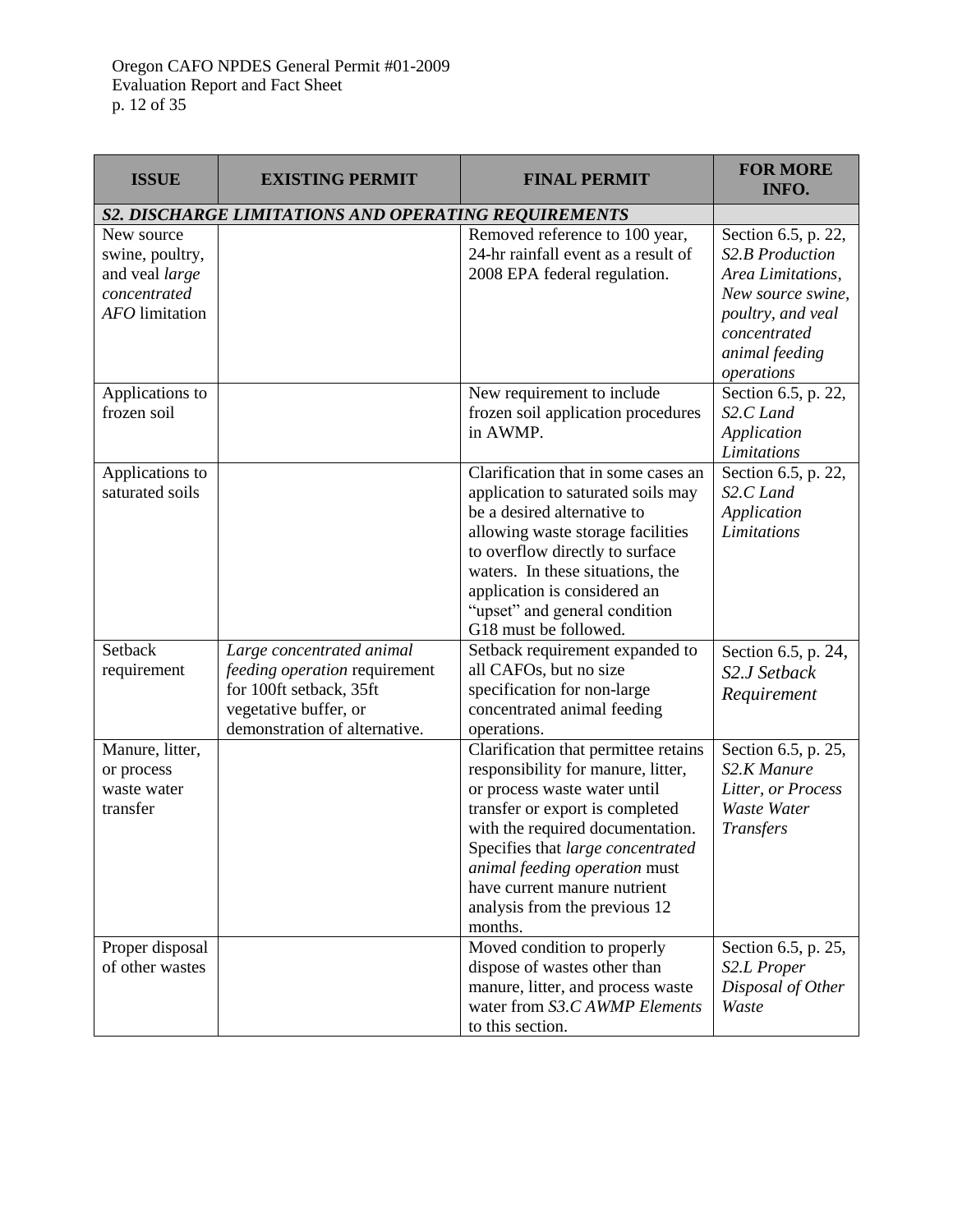| <b>ISSUE</b>                                       | <b>EXISTING PERMIT</b>                                     | <b>FINAL PERMIT</b>                                                                                                                                                                                                                                                                                                                                                     | <b>FOR MORE</b><br>INFO.                                                         |
|----------------------------------------------------|------------------------------------------------------------|-------------------------------------------------------------------------------------------------------------------------------------------------------------------------------------------------------------------------------------------------------------------------------------------------------------------------------------------------------------------------|----------------------------------------------------------------------------------|
|                                                    | <b>S3. ANIMAL WASTE MANAGEMENT PLANS</b>                   |                                                                                                                                                                                                                                                                                                                                                                         |                                                                                  |
| <b>AWMP</b><br>implementation<br>and<br>compliance | December 31, 2006 due date for<br>implementation of AWMPs. | December 31, 2006 due date<br>applicable for most CAFOs under<br>existing general permit. Under<br>revised permit, AWMPs from<br>new applicants and revisions to<br>existing AWMPs must be<br>implemented by February 27,<br>2009. New applicants<br>commencing activities after<br>February 27, 2009 must have<br><b>ODA-approved AWMP</b><br>implemented at start-up. | Section 6.6, p. 25,<br>S3.A AWMP<br>Implementation<br>and Compliance             |
| <b>AWMP</b><br>elements                            |                                                            | More information on land<br>application protocols that need to<br>be detailed added. Compost<br>management plan requirement if<br>applicable under OAR 340-096<br>included. Added requirements for<br>frozen soil applications and<br>requirement to include procedures<br>for transfer or export of manure,<br>litter, or process waste water.                         | Section 6.6, p. 25,<br>S3.C AWMP<br>Elements                                     |
|                                                    |                                                            | S4 MONITORING, INSPECTION, RECORDKEEPING, AND REPORTING REQUIREMENTS                                                                                                                                                                                                                                                                                                    |                                                                                  |
| Analytical<br>monitoring<br>requirements           |                                                            | No major changes. Reformatted<br>into a table and additional<br>information added on specific<br>parameter to be analyzed and<br>sample method references<br>provided.                                                                                                                                                                                                  | Section 6.7, p. 30,<br>S4.A Monitoring<br>Requirements                           |
| Inspection<br>requirements                         |                                                            | No major changes. Reformatted<br>into a table and clarification<br>added that equipment used for<br>land application need only be<br>inspected when in use.                                                                                                                                                                                                             | Section 6.7, p. 31,<br>S4.B Inspection<br>Requirements                           |
| Recordkeeping<br>and reporting<br>requirements     |                                                            | No major changes. Reformatted<br>into a table and deleted<br>requirement to maintain animal<br>mortality management and<br>practices because it is required in<br>AWMP.                                                                                                                                                                                                 | Section 6.7, p. 31,<br>S4.C<br>Recordkeeping<br>and Availability<br>Requirements |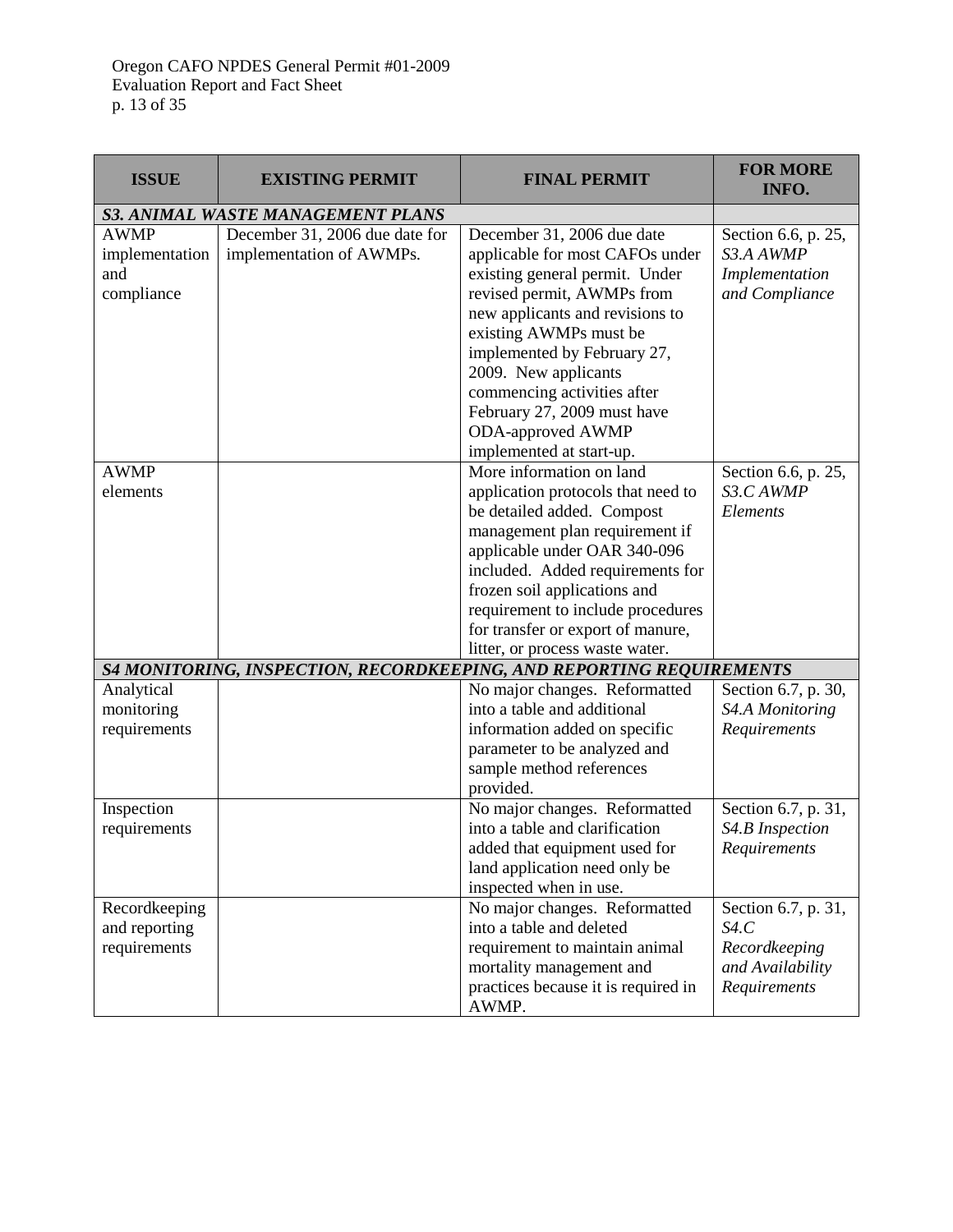| <b>ISSUE</b>              | <b>EXISTING PERMIT</b>         | <b>FINAL PERMIT</b>                                               | <b>FOR MORE</b><br>INFO. |
|---------------------------|--------------------------------|-------------------------------------------------------------------|--------------------------|
| Annual report             |                                | Added requirements to report                                      | Section 6.7, p. 32,      |
|                           |                                | number of animals by type                                         | S4.D Reporting           |
|                           |                                | averaged over the year and                                        | Requirements             |
|                           |                                | estimate of total manure, bedding,                                |                          |
|                           |                                | litter, process waste water, and                                  |                          |
|                           |                                | other material that comes into                                    |                          |
|                           |                                | contact with manure.                                              |                          |
|                           |                                | Certification statement                                           |                          |
|                           |                                | requirement that information is                                   |                          |
|                           |                                | true, accurate, and complete also                                 |                          |
|                           |                                | added. Additional reporting                                       |                          |
|                           |                                | requirement for <i>concentrated</i>                               |                          |
|                           |                                | <i>operations</i> that discharge or                               |                          |
|                           |                                | propose to discharge to report                                    |                          |
|                           |                                | data collected throughout the                                     |                          |
|                           |                                | previous calendar year.                                           |                          |
| Additional                |                                | Added statement to notify                                         | Section 6.7, p. 34,      |
| monitoring                |                                | permittees that if they have two or                               | S4.E Additional          |
|                           |                                | more discharges within a 24                                       | Monitoring               |
|                           |                                | month period that are not                                         |                          |
|                           |                                | associated with a 25-year, 24-hour                                |                          |
|                           |                                | or greater rainfall event, ODA                                    |                          |
|                           |                                | may require surface water and/or                                  |                          |
|                           |                                | groundwater quality monitoring<br>or transfer the permittee to an |                          |
|                           |                                | individual permit.                                                |                          |
| <b>GENERAL CONDITIONS</b> |                                |                                                                   |                          |
| General                   | Some federal requirements only | Provided federal requirements in                                  | Section 6.8              |
| conditions                | referenced.                    | detail. Eliminated of state                                       | General                  |
|                           |                                | requirements if duplicated in                                     | Conditions, p. 34        |
|                           |                                | federal requirements.                                             |                          |

## <span id="page-16-0"></span>**6.3 Definitions**

The definitions section was moved to the front of the general permit and into its own section to make it easier to use. In addition, several definitions were shortened by only providing a reference to the applicable state or federal citation where the definition was originally developed. This was done to shorten the document as well as to clarify that the definitions in ORS, OAR, and CFR are binding.

In addition, the following changes were made to the definitions:

A. *Animal feeding operation* and *concentrated animal feeding operation* were deleted from the definitions because they are cited and explained further in condition S1.A of the revised permit.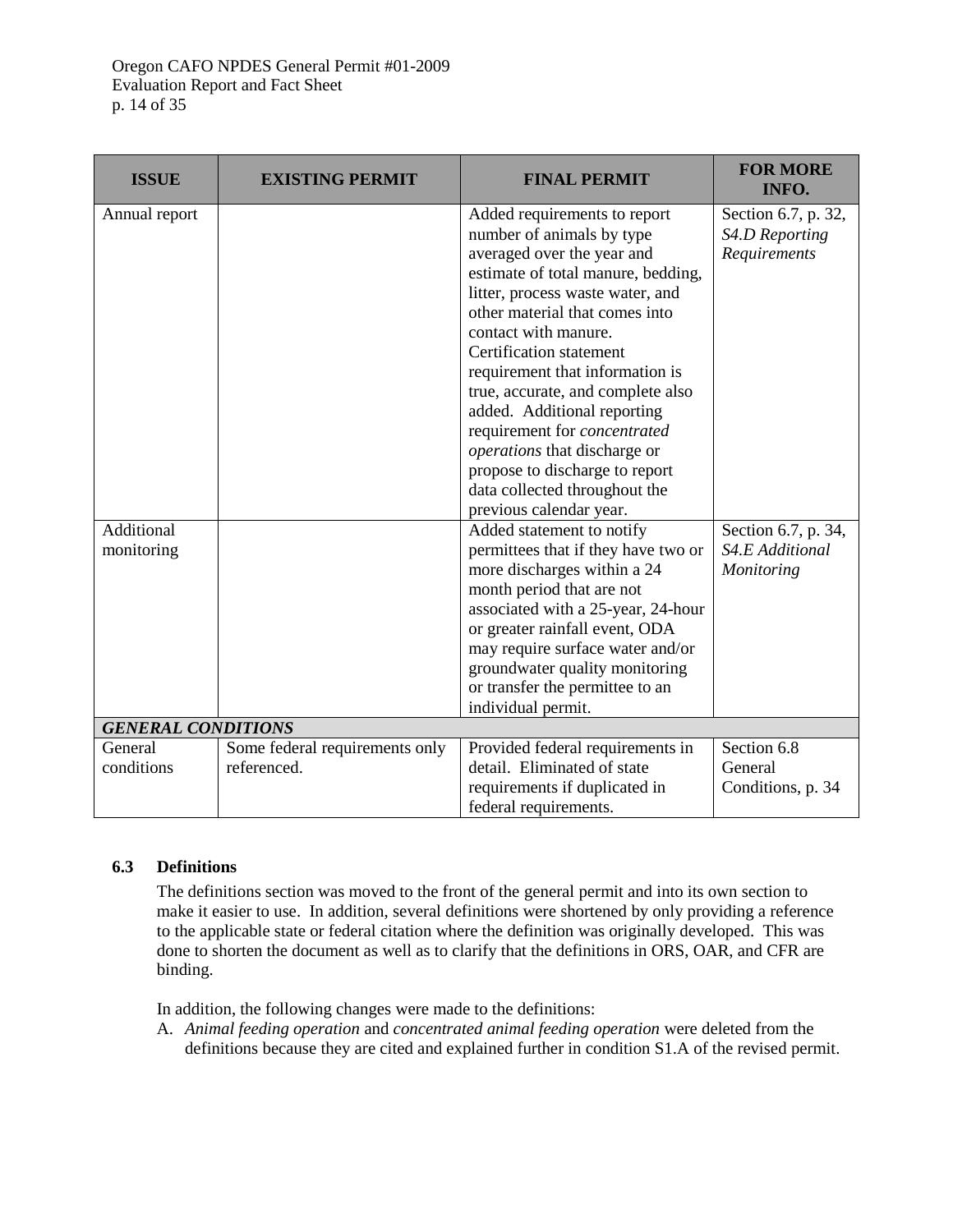- B. Definition for *saturated soil* was added as follows because it was previously omitted: *"Saturated soil" means soil with all available pore space filled that has reached its maximum retentive capacity as defined in "Qualitative Description of Soil Wetness" (Brady, N. and Weil, R., p. 201).*
- C. Three new definitions were added to the permit because they are new terms used in the permit: 1) *"Frozen soil" means soil that has a soil temperature of 32° F (or 0° C) or less in any three* 
	- *(3) continuous inches of the top twelve (12) inches of soil.*
	- 2) *"Medium confined animal feeding operation" means a confined animal feeding operation that meets the animal numbers specified in any of the following categories. A medium confined animal feeding operation is only required to apply for this permit if it confines for more than four (4) months and has a waste water control facility or disposal system for wet or dry wastes. (See Table 1: CAFOs Requiring Permit Coverage.)*
		- *a. 200 to 699 mature dairy cattle, whether milked or dry;*
		- *b. 300 to 999 veal calves;*
		- *c. 300 to 999 cattle other than mature dairy cows or veal calves. Cattle includes but is not limited to heifers, steers, bulls and cow/calf pairs;*
		- *d. 750 to 2,499 swine each weighing 55 pounds or more;*
		- *e. 3,000 to 9,999 swine each weighing less than 55 pounds;*
		- *f. 150 to 499 horses;*
		- *g. 3,000 to 9,999 sheep or lambs;*
		- *h. 16,500 to 54,999 turkeys;*
		- *i. 9,000 to 29,999 laying hens or broilers if the operation uses waste water control facilities for wet waste;*
		- *j. 37,500 to 124,999 chickens (other than laying hens), if the operation uses waste water control facilities for wet waste;*
		- *k. 25,000 to 81,999 laying hens if the operation does not use waste water control facilities for wet waste;*
		- *l. 10,000 to 29,999 ducks if the operation does not use waste water control facilities for wet waste; or*
		- *m. 1,500 to 4,999 ducks if the operation uses waste water control facilities for wet waste.*
		- *n. For other animal types, ODA will determine the appropriate animal numbers by comparing the operation to the most similar animal type listed above.*
	- 3) *"Small confined animal feeding operation" means a confined animal feeding operation with animal numbers below the medium confined animal feeding operation levels that is not designated as a small concentrated animal feeding operation. A small confined animal feeding operation is only required to apply for this permit if it confines for more than four (4) months and has a waste water control facility or disposal system for wet wastes. (See Table 1: CAFOs Requiring Permit Coverage.)*
- D. "100 year, 24 hour rainfall event" was removed because it is no longer referenced in the permit (see the discussion in *New source swine, poultry, and veal large concentrated animal feeding operations*, p. [22,](#page-24-0) in section [6.5,](#page-23-0) for more detail).
- E. "Underground water" was removed because the term is not used in the permit.
- F. "Discharge of pollutants" and "manure" definitions were clarified.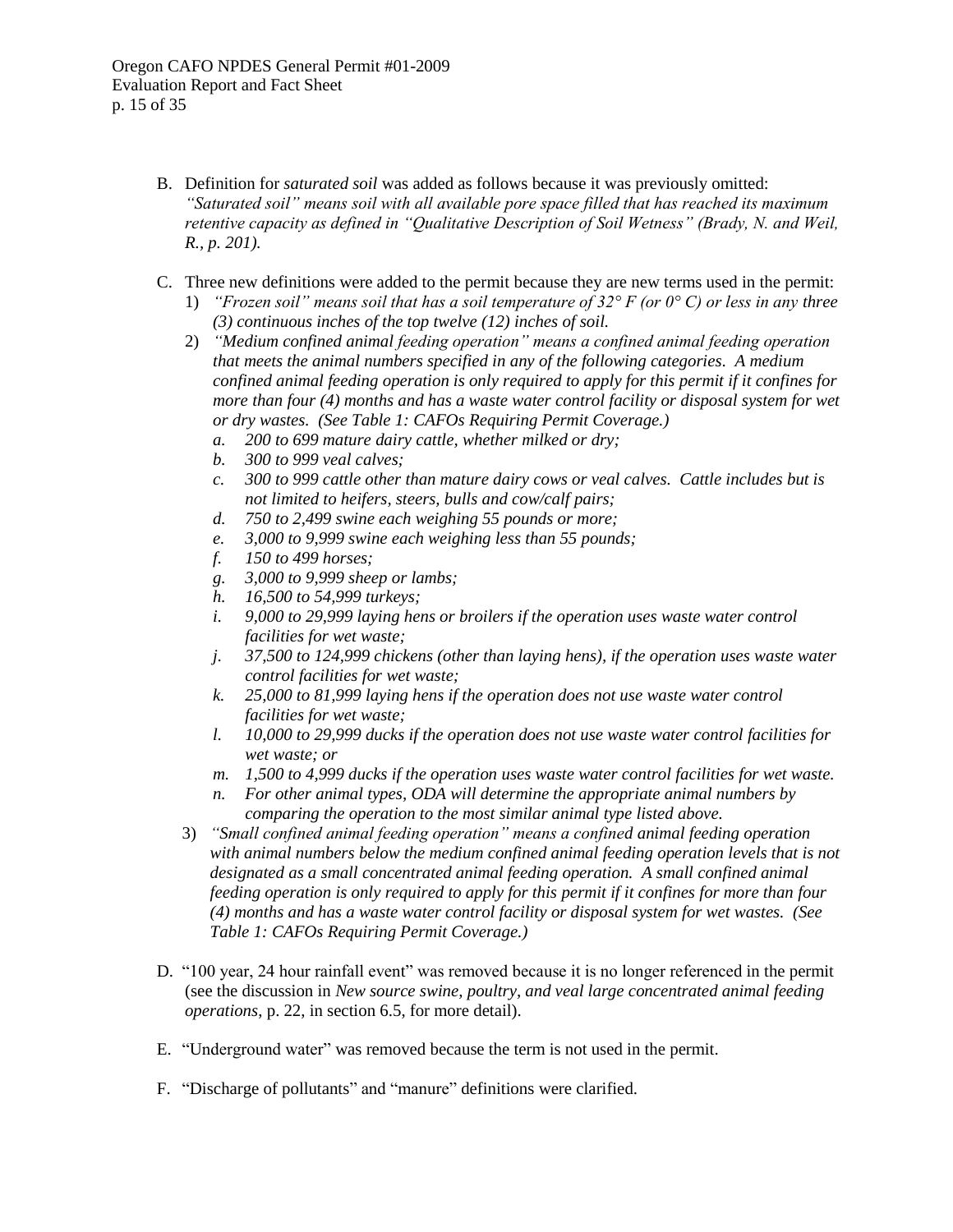Oregon CAFO NPDES General Permit #01-2009 Evaluation Report and Fact Sheet p. 16 of 35

- G. In response to comments received on the proposed permit, three definitions were added for clarification of the following terms that are used in the general permit. See the *Summary of comments and response to comments received for the proposed renewal of CAFO NPDES General Permit #01-2009*, June 29, 2009, for more information.
	- 1) *"Setback" as defined at 40 CFR §412.4(b)(1) means a specified distance from surface waters or potential conduits to surface waters where manure, litter, and process waste water may not be land applied. Examples of conduits to surface waters include but are not limited to: Open tile line intake structures, sinkholes, and agricultural well heads.*
	- 2) *"Vegetative buffer" as defined at 40 CFR §412.4(b)(2) means a narrow, permanent strip of dense perennial vegetation established parallel to the contours of and perpendicular to the dominant slope of the field for the purposes of slowing water runoff, enhancing water infiltration, and minimizing the risk of any potential nutrients or pollutants from leaving the field and reaching surface waters.*
	- 3) "*Waters of the U.S." is defined at 40 CFR §122.2.*

## <span id="page-18-0"></span>**6.4 Special Conditions: S1. Permit Coverage**

## *S1.A When is a Permit Required?*

The intent of this section remains the same as the 2003 general permit; however, the general permit was revised to provide more detail on the types of CAFOs that need permit coverage. A statement describing the policy of the state of Oregon for regulation of CAFOs was also included as discussed previously in section [1.2,](#page-3-2) p. [1](#page-3-2) of this document. The permit now states that any person who owns or operates a CAFO defined as follows is required to obtain coverage under this permit:

- *Small confined animal feeding operation* that confines animals for more than four (4) months and has a waste water control facility or disposal system for wet wastes.
- *Medium confined animal feeding operation* that confines animals for more than four (4) months and has a waste water control facility or disposal system for wet *or* dry wastes.
- *Small, medium, or large concentrated animal feeding operation* defined in 40 CFR §122.23.  $\bullet$

A table similar to *[Table 1: CAFOs Requiring Permit Coverage](#page-6-0)*, p. [4,](#page-6-0) was also inserted into the permit to provide more detail on each of the categories described above. Any person who owns or operates a CAFO as described above is required to obtain coverage under the general permit unless an individual permit is obtained.

## *S1.B Election of Permit Coverage*

This permit condition existed in the 2003 general permit and was moved into its own section. It was reworded to clarify that any person who owns or operates a CAFO that is not required to obtain general permit coverage may elect to be covered by the general permit. It also specifies that such person would be subject to the terms and conditions of the permit unless and until permit coverage is terminated.

## <span id="page-18-1"></span>*S1.C Requirements and Schedule to Obtain Permit Coverage (formerly S1.B Schedule for General Permit Coverage)*

This section of the general permit was revised to address renewal applications and remove application schedules that are no longer relevant. No change was made to the application schedule for proposed CAFOs; however, persons electing to be covered by the general permit are now required to submit an application at least 180 days before permit coverage is desired. This is an increase from the previous 90 days to better reflect the time needed by ODA to review and approve an AWMP and public notice a new application. The schedule now reads as follows: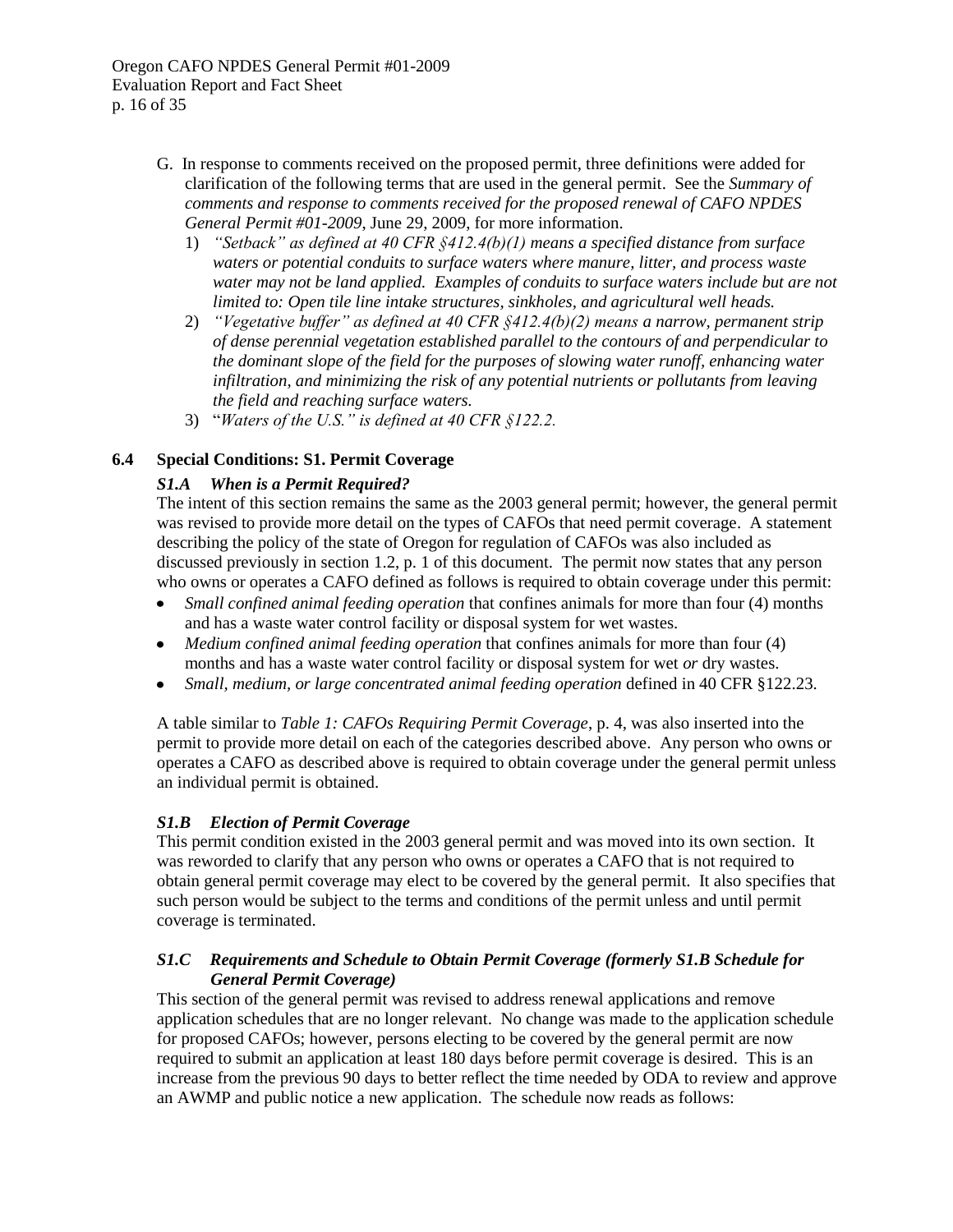- $\bullet$ Application for Proposed CAFO To obtain permit coverage, any person proposing a new CAFO that is regulated by this permit or electing to be covered by this permit must submit an *ODA Application to Register (ATR)*  and Animal Waste Management Plan (AWMP) at least 180 days prior to the time that the operation commences.
- Future Renewal of General Permit  $\bullet$

To renew permit coverage, the permittee must submit a renewal application by the date specified by ODA but no later than the expiration date of this permit.

In addition, the following two permit conditions in the 2003 general permit were included in this section to improve the organization of the general permit:

S1.C.3 (formerly S1.C.4)

ODA will notify the applicant in writing if permit coverage is approved or denied. Permit coverage does not begin until this written notice is provided by ODA to the applicant. Written notification will include an *ODA Notice of Registration* that will include the following:

- (a) The owner or operator's legal name;
- (b) Facility name and location;
- (c) Contact information, including mailing address and telephone number;
- (d) Effective date of permit coverage;
- (e) Maximum number of animals allowed at the facility; and
- <span id="page-19-0"></span>(f) Regulatory status of the operation.
	- (i) ODA will use the following classifications for regulatory status:
		- *(1) Large concentrated AFO* as defined in 40 CFR §122.23(b)(4);
		- *(2) Medium concentrated AFO* as defined in 40 CFR §122.23(b)(6);
		- *(3) Small concentrated AFO* as designated by the director pursuant to OAR 603- 074-0012;
		- *(4) Medium confined animal feeding operation* as defined in this permit; or
		- *(5) Small confined animal feeding operation* as defined in this permit.
	- (ii) A *small or medium confined animal feeding operation* will be categorized as *concentrated* if:
		- *(1)* A discharge to waters of the U.S. occurs that is not allowed by this general permit, and
		- *(2)* The operator does not or cannot make the change(s) necessary to prevent such discharge from recurring to the satisfaction of ODA.

Note: S1.C.3.f was further expanded in response to public comment to provide additional information on how ODA will categorize different operations. See the *Summary of comments and response to comments received for the proposed renewal of CAFO NPDES General Permit #01-2009*, June 29, 2009, for more information.

S1.C.4 (formerly S1.C.5)  $\bullet$ 

Coverage under this permit will be cancelled upon the issuance of an individual permit.

## *S1.D General Permit Coverage (formerly S1.C)*

In addition to moving the condition of how ODA determines an operation's regulatory status (discussed above) out of this section of the permit, the section was revised as follows: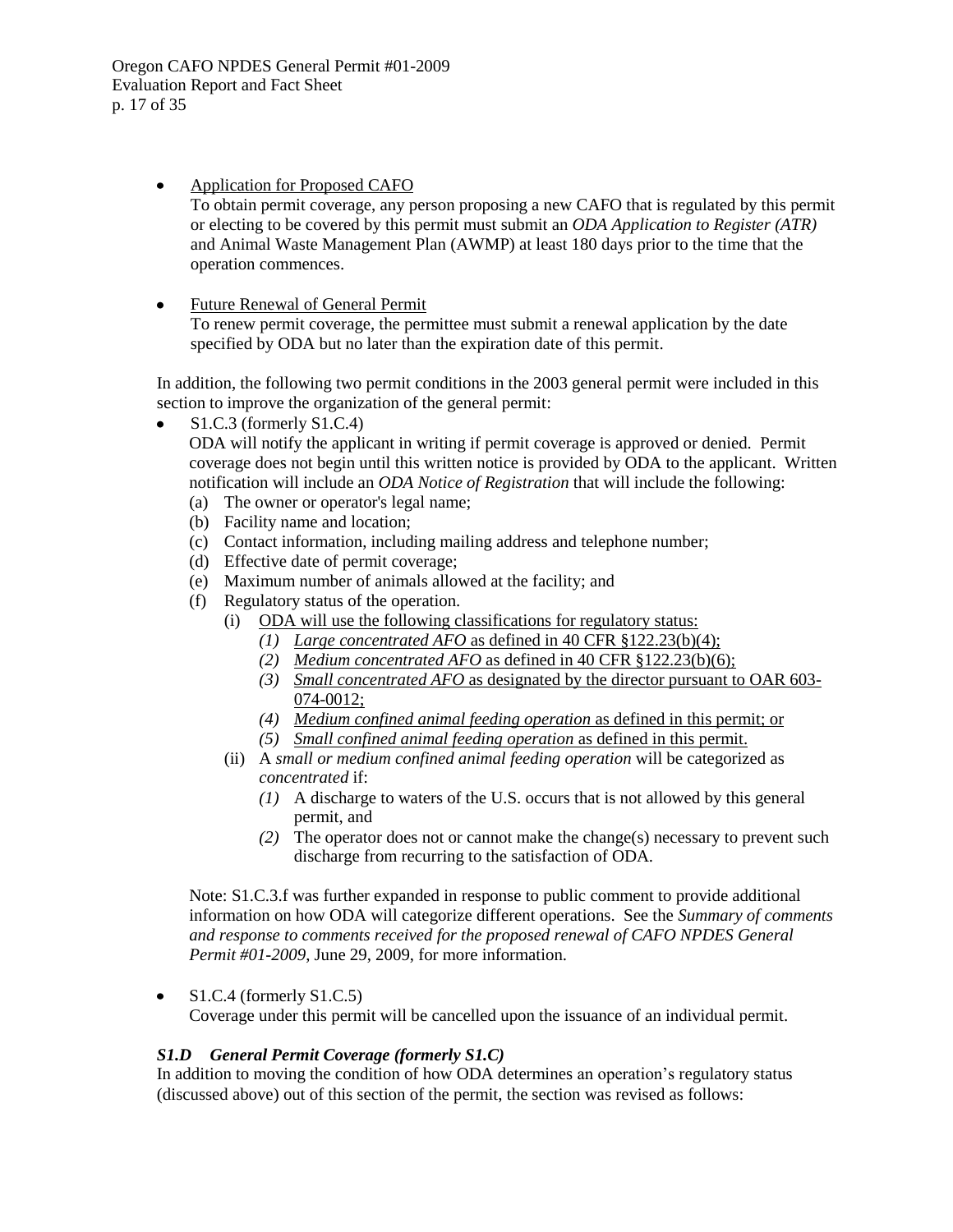Oregon CAFO NPDES General Permit #01-2009 Evaluation Report and Fact Sheet p. 18 of 35

- As discussed previously in section [1.2,](#page-3-2) p. [1](#page-3-2) of this document, a statement was included to  $\bullet$ describe the purpose of the general permit and clarify that discharges of manure, litter, or process waste water to waters of the state are only expected to occur under extreme weather conditions and as limited by the conditions of the general permit.
- Clarified that the general permit covers the discharges of only those pollutants resulting from  $\bullet$ processes, wastes, and operation identified in the AWMP. The previous permit referred to pollutants identified in the permit application process, but ODA and DEQ determined that it is preferable to refer to the AWMP because it more detailed than the *ATR*.
- Removed the condition that specifies that the permit does not cover activities or discharges  $\bullet$ otherwise under an individual NPDES of WPCF permit until the individual permit expires or is cancelled and general permit because it was redundant. Interaction between individual and general permit coverage is already discussed in S1.C.4 and S1.F.

This section continues to specify the following:

- That the permit does not cover disposal of human wastes or systems that mix human wastes.
- $\bullet$ Provides that a permittee in compliance with the permit during its term is considered to be in compliance, for purposes of enforcement, with state water quality laws and relevant sections of the CWA except for any toxic effluent standard and prohibitions imposed under section 307 of the CWA and groundwater protection requirements established under OAR 340-040.

## *S1.E Request for Cancellation (formerly S1.D)*

This section of the general permit remains mostly unchanged except for a few clarifications. It specifies that the permittee may request in writing that permit coverage be cancelled if:

- Conditions or standards have changed so that the source or activity no longer qualifies for general permit coverage; *or* ("or" was added in the permit condition to indicate that either condition could quality for permit cancellation)
- The facility no longer has animals on site and waste storage facilities have been properly decommissioned according to Natural Resources Conservation Service (NRCS) code 360 (the reference to this code was updated in the permit condition to the January 2006 version); and
- The permittee certifies that it will not commence operations regulated by the general permit at  $\bullet$ the same location without making a new application for registration under the general permit or application for an individual permit.

ODA will respond to a written request for cancellation by conducting a site inspection and a review of the permittee's file. ODA will also notify the permittee in writing of its determination to grant or deny the request with an explanation of why the request is denied.

## *S1.F Individual Permit Coverage (formerly S1.E)*

Except for renumbering and updating the rule citation, no changes were made to this section of the general permit. This condition specifies that the director may require any person to obtain an individual permit pursuant to OAR 340-045-0033(10).

## <span id="page-20-0"></span>*S1.G Request for Confidentiality*

This section is new to the general permit. It was added to highlight the requirements in EPA's regulations and Oregon statutes relating to public requests for records relating to registrations under the permit. Under EPA's regulation, the name and address of an applicant or registrant, application and attachments to an application submitted to ODA, and discharge data cannot be kept confidential [40 CFR §122.7(b)and (c)]. Under Oregon law, certain other records, reports or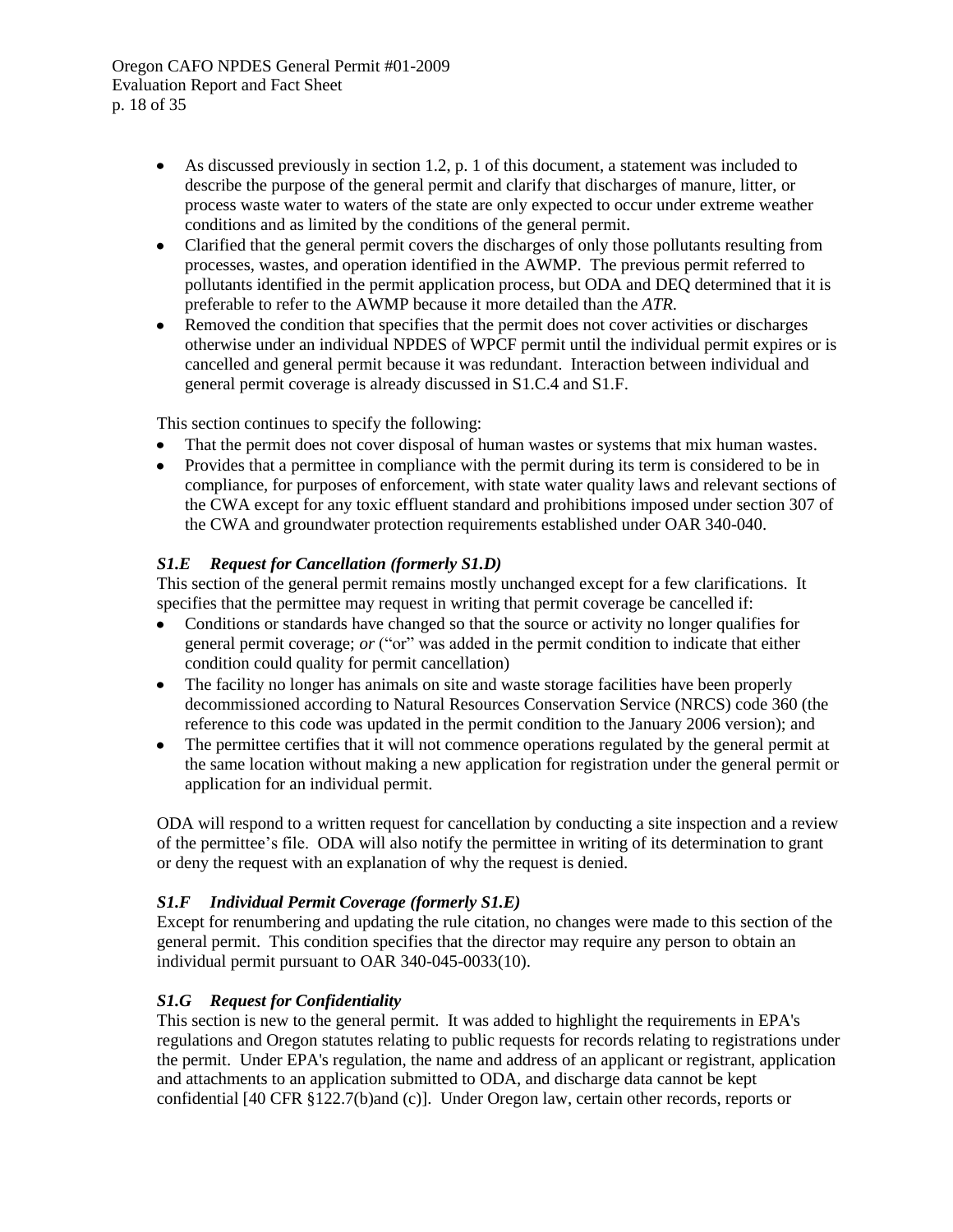information may be protected as a trade secret under appropriate circumstances if the permit applicant or registrant requests nondisclosure under the procedures set out in the statute [ORS 468.095(2)].

## <span id="page-21-0"></span>*S1.H Public Notice and Participation Requirement*

As discussed in section [2.4,](#page-8-0) *[Animal Waste Management Plans: Public Notice and Enforceable](#page-8-0)  [Effluent Limitation](#page-8-0)*, p[. 6,](#page-8-0) the U.S. Court of Appeals for the Second Circuit determined that AWMPs required by NPDES permits must be made available to the public for review. EPA finalized the public notice requirements for *concentrated animal feeding operations* in their November 2008 regulation. As a result, ODA and DEQ require public notice and participation prior to approving new permit coverage, renewing permit coverage, or approving proposed substantial changes to AWMPs for *concentrated animal feeding operations* and expanded these requirements to *small and medium confined animal feeding operations* as detailed in *[Table 3: Public Notice and Participation](#page-22-0)  [Requirement](#page-22-0)* [below.](#page-22-0) For more information on "substantial changes" see section S3.D AWMP Updates, p. [28.](#page-30-0) The expansion of these requirements to *small and medium confined animal feeding operations* will require additional agency resources, but ODA and DEQ believe that the public is interested in the permitting process and may have additional information for agency consideration prior to granting permit coverage.

ODA may batch multiple notices as regionally appropriate. Application and permit documents (e.g., *ATR*, renewal application, AWMP) will be available for public review at ODA headquarters and appropriate field offices. If available, electronic copies of documents will be provided upon request. Public hearings will be scheduled if written requests for public hearing are received during the comment period from at least ten persons or from an organization or organizations representing at least ten persons. ODA will provide a minimum of 30 days notice of a hearing if one is scheduled and the public notice period will remain open for additional comments for at least 7 days after the public hearing. This notice period was extended to 30 days from the initial proposal of 14 days to comply with the 2008 EPA concentrated animal feeding operations rules.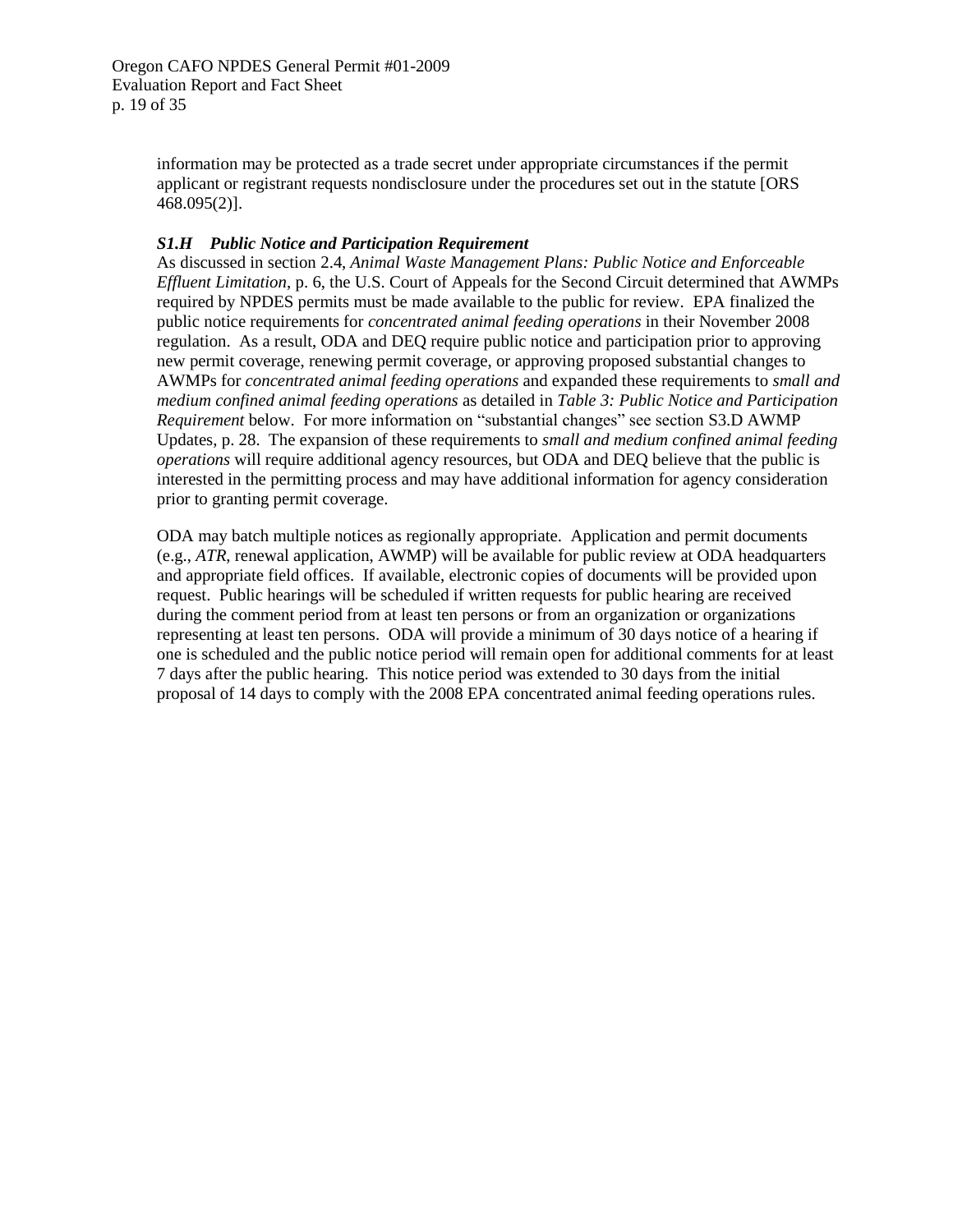<span id="page-22-0"></span>

|                                                                                                                                                                                                        | <b>All CAFOS</b>                                                                                                                                                                                                                                                                                                                                                                                                                                               |                                                                                                                                                                                                                                                                                                                                                                                                    | Small, Medium, or                                                                                                                                                                                                                                                                                                                                                                                                          | <b>Small or Medium</b>                                                                                                                                                                                                                                                                                                                                                                                                        |
|--------------------------------------------------------------------------------------------------------------------------------------------------------------------------------------------------------|----------------------------------------------------------------------------------------------------------------------------------------------------------------------------------------------------------------------------------------------------------------------------------------------------------------------------------------------------------------------------------------------------------------------------------------------------------------|----------------------------------------------------------------------------------------------------------------------------------------------------------------------------------------------------------------------------------------------------------------------------------------------------------------------------------------------------------------------------------------------------|----------------------------------------------------------------------------------------------------------------------------------------------------------------------------------------------------------------------------------------------------------------------------------------------------------------------------------------------------------------------------------------------------------------------------|-------------------------------------------------------------------------------------------------------------------------------------------------------------------------------------------------------------------------------------------------------------------------------------------------------------------------------------------------------------------------------------------------------------------------------|
|                                                                                                                                                                                                        |                                                                                                                                                                                                                                                                                                                                                                                                                                                                |                                                                                                                                                                                                                                                                                                                                                                                                    | <b>Large Concentrated</b>                                                                                                                                                                                                                                                                                                                                                                                                  | <b>Confined</b>                                                                                                                                                                                                                                                                                                                                                                                                               |
| Permit<br><b>Action</b>                                                                                                                                                                                | (a) Receipt of <i>ATR</i> for<br>existing operation<br>not under permit or<br>new proposed<br>operation                                                                                                                                                                                                                                                                                                                                                        | Receipt of renewal<br>(b)<br>application                                                                                                                                                                                                                                                                                                                                                           | Receipt of<br>(c)<br>proposed<br>substantial change<br>to small, medium,<br>or large<br>concentrated<br>animal feeding<br>operation's AWMP<br>(see p. 28 for more<br>information on<br>substantial changes)                                                                                                                                                                                                                | Receipt of<br>(d)<br>proposed<br>substantial change<br>to small or medium<br>confined animal<br>feeding operation's<br>AWMP (see p. 28<br>for more information<br>on substantial<br>changes)                                                                                                                                                                                                                                  |
| <b>Public</b><br>Participation<br><b>Process</b>                                                                                                                                                       | Public notice of a<br>(i)<br>comment period of at<br>least 35 days<br>provided as follows:<br>Published in<br>regional<br>newspaper;<br>Posted on ODA<br>$\bullet$<br>and DEQ<br>websites; and<br>Emailed to<br>$\bullet$<br>interested<br>parties list<br>maintained by<br>ODA.<br>(ii) Opportunity for<br>public hearing.<br>(iii) A written response to<br>relevant comments<br>will be developed by<br>ODA and made<br>available to<br>interested parties. | Public notice of a<br>(i)<br>comment period of at<br>least 35 days<br>provided as follows:<br>Posted on ODA<br>and DEQ<br>websites; and<br>Emailed to<br>٠<br>interested<br>parties list<br>maintained by<br>ODA.<br>Opportunity for<br>(ii)<br>public hearing.<br>(iii) A written response to<br>relevant comments<br>will be developed by<br>ODA and made<br>available to<br>interested parties. | Public notice of a<br>(i)<br>comment period of<br>at least 35 days<br>provided as<br>follows:<br>Posted on<br>$\bullet$<br>ODA and DEQ<br>websites; and<br>Emailed to<br>$\bullet$<br>interested<br>parties list<br>maintained by<br>ODA.<br>(ii) Opportunity for<br>public hearing.<br>(iii) A written response<br>to relevant<br>comments will be<br>developed by ODA<br>and made available<br>to interested<br>parties. | Public notice of a<br>(i)<br>comment period of<br>at least 14 days<br>provided as<br>follows:<br>Posted on<br>$\bullet$<br>ODA and DEQ<br>websites; and<br>Emailed to<br>$\bullet$<br>interested<br>parties list<br>maintained by<br>ODA.<br>Opportunity for<br>(ii)<br>public hearing.<br>(iii) A written response<br>to relevant<br>comments will be<br>developed by ODA<br>and made available<br>to interested<br>parties. |
| <b>Contents of</b><br><b>Public Notice</b><br>Note: Access<br>to the AWMP<br>will also be<br>provided for<br>public<br>review;<br>however, not<br>all AWMPs<br>will be<br>available<br>electronically. | Name of operation<br>$\bullet$<br>Name of operator or<br>$\bullet$<br>owner if different<br>than operator,<br>mailing address, and<br>telephone number<br>Physical address of<br>$\bullet$<br>operation<br>Type of operation<br>$\bullet$<br>Number of animals<br>$\bullet$<br>proposed<br>Land Use<br>$\bullet$<br>Compatibility<br>Statement (LUCS)<br>Summary of AWMP<br>$\bullet$                                                                          | Name of operation<br>$\bullet$<br>City, county, and zip<br>٠<br>code<br>Permit registration<br>٠<br>number<br>Type of operation<br>$\bullet$                                                                                                                                                                                                                                                       | Name of operation<br>$\bullet$<br>City, county, and<br>$\bullet$<br>zip code<br>Permit registration<br>٠<br>number<br>Type of operation<br>$\bullet$<br>Overview of<br>$\bullet$<br>proposed<br>substantial change                                                                                                                                                                                                         | Name of operation<br>$\bullet$<br>City, county, and<br>$\bullet$<br>zip code<br>Permit registration<br>٠<br>number<br>Type of operation<br>$\bullet$<br>Overview of<br>$\bullet$<br>proposed<br>substantial change                                                                                                                                                                                                            |

**Table 3: Public Notice and Participation Requirement**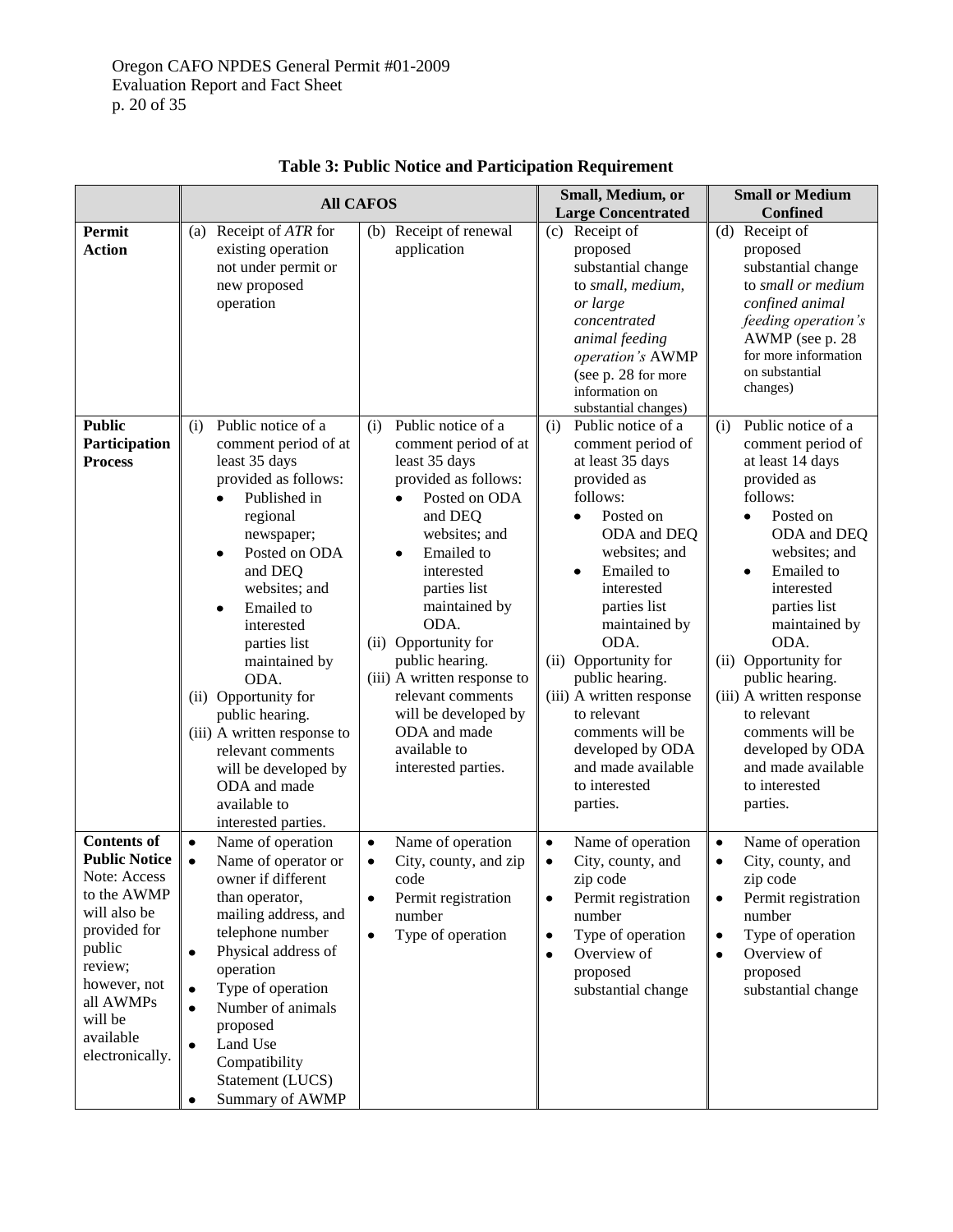## <span id="page-23-0"></span>**6.5 Special Conditions: S2. Discharge Limitations and Prohibitions**

## *S2.A Discharge Limitations*

The general permit continues to prohibit the discharge of process wastes to surface water or groundwater except as allowed by federal regulation. Discharges during the federally-allowed exception events must not cause or contribute to a violation of state water quality standards. There were no major changes to this section except for the clarification that process wastes includes manure, litter, and process waste water.

This limitation and the production area limitation discussed below are consistent with OAR 340- 051-0020(1), which states that "all confinement areas, manure handling and accumulation areas and disposal areas and facilities must be located, constructed, and operated such that manure, contaminated drainage waters or other wastes do not enter the waters of the state at any time, except as may be permitted by the conditions of a specific waste discharge permit issued in accordance with ORS 468B.050."

## *S2.B Production Area Limitations*

*Small and medium confined animal feeding operations* and *small, medium, and large concentrated* animal feeding operations, except for new source swine, poultry, and veal *large concentrated animal feeding operation*

The production area limitations for most CAFOs remain unchanged for the most part; however, an addition was made to add that the permittee must also operate the production area in accordance with the applicable inspection, maintenance, recordkeeping, and reporting requirements the general permit. Except for new source swine, poultry, and veal large *concentrated animal feeding operations*, CAFOs are prohibited from discharging to surface water except when rainfall events cause an overflow of waste management and storage facilities designed, constructed, operated, and maintained to contain all manure, litter, and process waste water including the contaminated runoff and direct precipitation from a 25-year, 24-hour rainfall event (defined by the National Weather Service). This means that if a facility is designed, constructed, operated, and maintained according to these requirements, a discharge from the facility would not automatically be a permit violation provided it does not cause or contribute to an instream violation of state water quality standards. However, if the facility is designed correctly but not properly managed, such a discharge may be considered a permit violation. As a result, operators must be vigilant in assuring that the waste management system is adequate and operating properly to comply with permit conditions.

The prohibition on discharge except during a 25-year, 24-hour rainfall event was developed by EPA as an effluent limitation guideline for *large concentrated animal feeding operations* and is detailed in 40 CFR Part 412. It represents the "best available technology economically achievable" or "BAT" for treatment of process waste water as determined by EPA. In the 2003 general permit, ODA and DEQ expanded this prohibition to all CAFOs regardless of size because ORS 468B.200 requires the protection of the quality of waters of the state by preventing animal wastes from discharging into waters of the state and OARs adopted in 1972 have regulated CAFOs with the goal of preventing discharges to surface water and groundwater.

In addition, consistent with ORS 468B.200 and OAR 340-051-0020(1), all authorized discharges from the CAFO production area must be properly land applied or otherwise handled in a way that minimizes impacts on surface water or groundwater of the state and seepage to groundwater from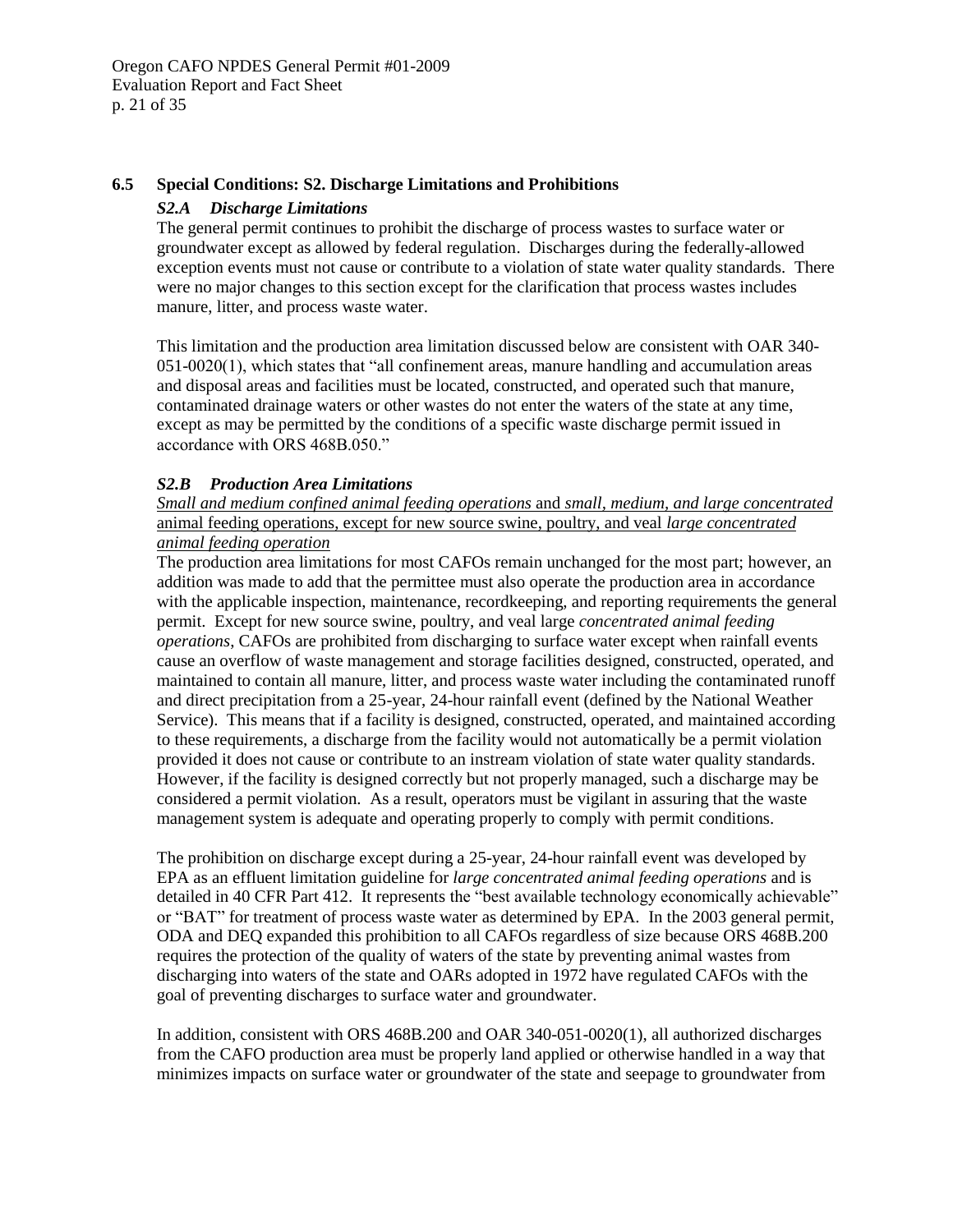waste storage or animal confinement facilities must not exceed design rates as approved by ODA or violate state groundwater quality protection standards.

#### <span id="page-24-0"></span>New source swine, poultry, and veal *large concentrated animal feeding operations*

In 2003, EPA adopted new regulations for "new source swine, poultry, and veal *large concentrated animal feeding operations*." For purposes of this general permit, a "new source" is a swine, poultry, and veal *large concentrated animal feeding operations* that commenced discharging after the April 14, 2003 adoption of the new federal regulations. Previously, these types of operations were held to the same standard discussed in the section above: discharge to surface waters was prohibited except when rainfall events caused an overflow of process waste water from a facility designed, constructed, operated, and maintained to contain all process-generated waste water plus the runoff and direct precipitation from a 25-year, 24-hour rainfall event. The new regulation held "new source" swine, poultry, and veal *large concentrated animal feeding operations* to a higher standard: discharge to surface waters is prohibited except when rainfall events cause an overflow from a 100-year, 24-hour rainfall event.

EPA determined that waste water control facilities designed to accommodate the 100-year, 24-hour rainfall event were technologically feasible and would not pose a barrier to entry into the swine, poultry and veal industry. EPA also found that it was common for such operations to construct facilities that keep animals in total confinement (covered housing) that were not exposed to rainfall or storm water runoff. In addition, many new operations are based on manure handling systems that greatly reduce or eliminate water use, such as hog and poultry high-rise houses, or that contain manure in covered or indoor facilities, such as underhouse pit storage systems and litter storage sheds. New facilities could also choose flush systems with lagoons that are covered or sited and designed to achieve total containment. Consistent with the 2003 EPA regulation, ODA and DEQ incorporated the 100-year, 24-hour rainfall event exception into the 2003 general permit.

Since the 2003 regulation was adopted, the Second Circuit Court in *Waterkeeper Alliance et al. v. EPA*, 399 F.3d 486 ( $2<sup>nd</sup>$  Cir. 2005) directed EPA to clarify the statutory and evidentiary basis for allowing the exception for a 100-year, 24-hour or larger rainfall event. The court noted that substantially preventing discharges is not the same a prohibiting them outright. As a result, the 2008 EPA regulation removed the reference to the 100-year rainfall event exception and replaced it with a provision that allows the director to establish best management practice (BMP) effluent limitations designed to ensure no discharge. To comply with the 2008 EPA regulation, ODA and DEQ removed the 100-yr rainfall event exception from the general permit.

## <span id="page-24-1"></span>*S2.C Land Application Limitations*

This section of the general permit continues to require that wastes be applied at agronomic rates and discharges to groundwater due to seepage beyond the root zone comply with groundwater standards. The following revisions were made to the permit:

- S2.C.1 was clarified to specify that wastes must be applied in agronomic rates "in accordance  $\bullet$ with its AWMP," not just proper agricultural practices.
- S2.C.2 from the 2003 permit, which is the requirement that applications be quantifiable, based on NRCS guidance, and account for all sources of nitrogen and phosphorus, was moved to S3.C as an element of the AWMP.
- S2.C.3 (formerly S2.C.4) was expanded to provide additional requirements for applications to frozen soil. The permit now requires that applications to frozen soil to be addressed in the permittee's AWMP. Additionally, the section of this condition that addressed applications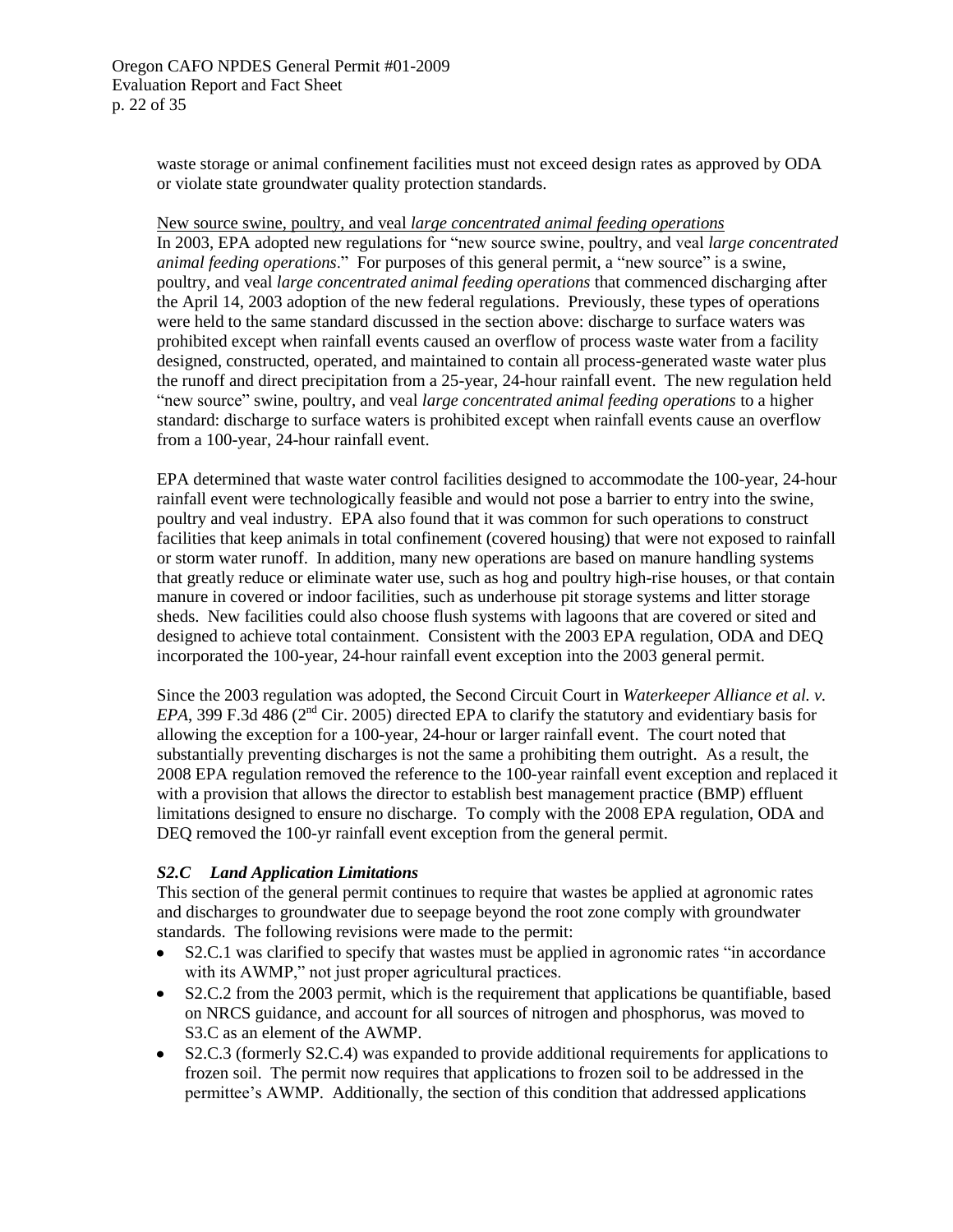during rainfall events was moved to a new condition S2.C.4.

 $\bullet$ S2.C.4 continues to prohibit applications to saturated soils or during events that are expected to result in saturated soils or runoff as previously required in S2.C.4; however, it now also recognizes that in some cases such an application may be a desired alternative to allowing waste storage or waste water control facilities to overflow. For example, land application to saturated soils to pond waste water onsite provides for greater protection of surface waters than a direct overflow of a waste storage tank to surface waters. In these cases, condition S2.C.4 clarifies that this type of land application will be considered an upset condition and the permittee must comply with the provisions of G18 Upset [40 CFR §122.41(n)].

## *S2.D Direct Access of Animals to Surface Waters of the State is Prohibited*

The permit continues to prohibit direct animal contact with surface waters of the state in the production area of the CAFO. Direct contact means any situation where animals in the production area have free access and are allowed to loiter or drop waste in surface waters. Direct animal contact with surface waters by animals on pasture or rangeland is not, by itself, a violation of the permit.

## *S2.E Waste Storage Facilities*

## Permit Conditions

There were no major changes to this section:

- S2.E.1 continues to require that adequate storage capacity for solid and liquid wastes be  $\bullet$ provided so that land application occurs only during periods when soil and weather conditions allow for agronomic application and are in compliance with the Land Application Limitations in permit condition S2.C.
- $\bullet$ S2.E.2 continues to require that the permittee site, design, construct, operate, and maintain all waste storage facilities consistent with the waste management plan. New and modified construction of waste facilities must be approved in advance and prior to construction by ODA in conformance with ORS 468B.055 and OARs 340-051 and 603-074
- S2.E.3 continues to require that the permittee with a *large concentrated animal feeding operation* have depth markers in all surface impoundments to indicate the maximum design volume, minimum capacity necessary to contain the applicable rainfall event, and the depth of manure and process waste water.

## More Information on Design and Construction Standards

All waste water control facilities and confined animal feeding operations must be designed, constructed, maintained, and operated in accordance with OAR 340-051. ODA will accept design and post-construction certification by a licensed engineer for:

- Earthen impoundments (e.g., ponds, basins and lagoons with permeable or impermeable  $\bullet$ liners)
- Earthen conveyances (e.g., ditches)
- Animal holding areas (e.g., lots, pens, exercise yards, alleys, and earthen-floored buildings within the production area)
- Primary storage structures for liquid and solid manure (e.g., concrete or steel tanks, earthen- or  $\bullet$ concrete-surfaced solid manure storage facilities). A primary storage structure is any storage structure intended to hold an operation's waste for a period of five or more days.

For CAFOs intending to use experimental or unproven treatment methods or technology, design and post-certification by a licensed engineer is not allowed. In these cases, the operator must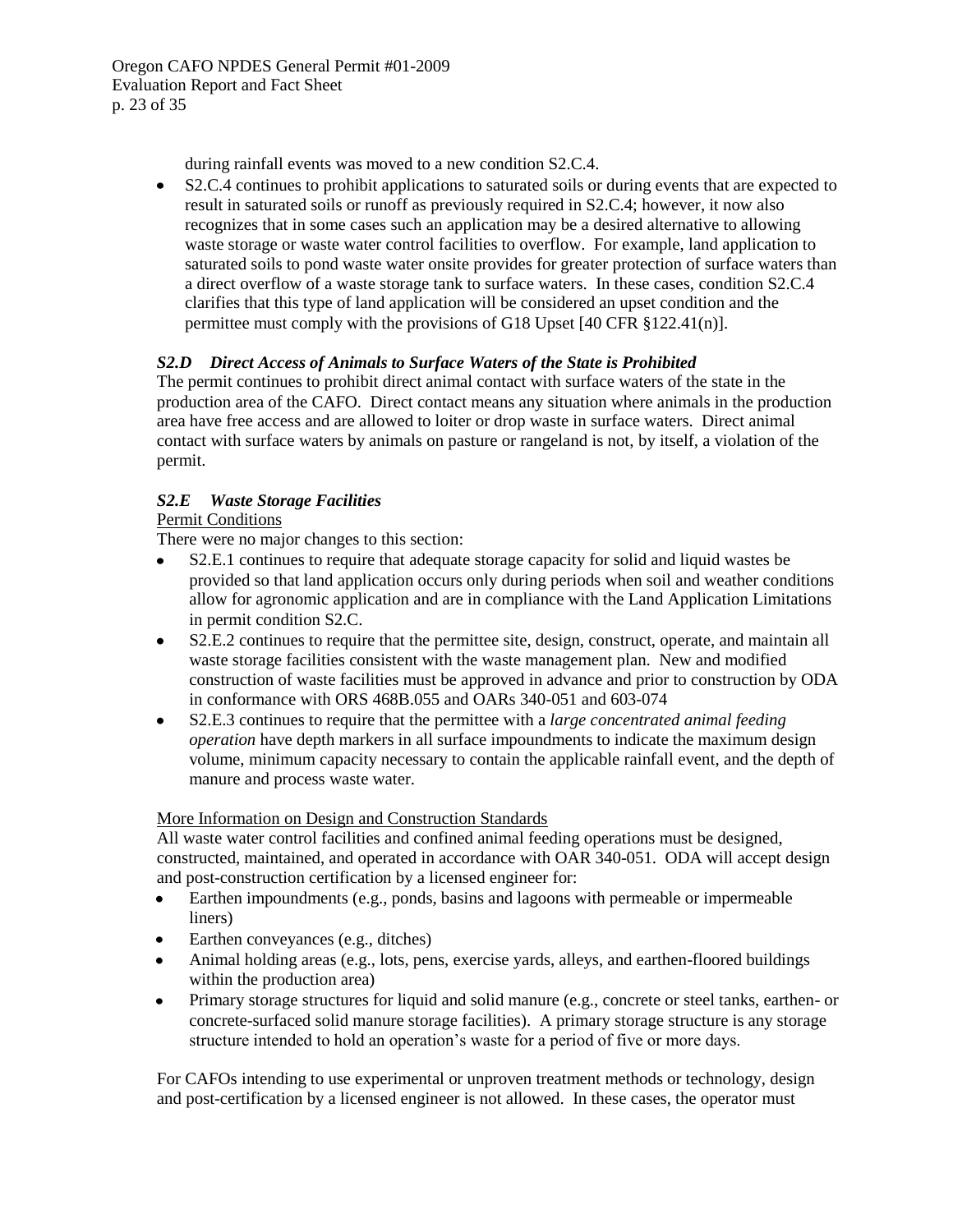contact ODA prior to construction for approval on a case-by-case basis. For all other modifications or new construction, no approval will be required. However, any such modification or construction must be described in the current, approved waste management plan, or a revised plan must be prepared and submitted to ODA for approval prior to construction.

## *S2.F Prevention of System Overloading*

There are no changes to this section of the permit. The permittee may not increase the number of animals over 10% or 25 animals, whichever is greater, of the maximum number assigned by ODA in the *Notice of Registration and General Permit Summary* until an updated plan is approved in writing by ODA. In addition, animal numbers must not exceed the capacity of the waste storage facilities or the maximum number of animals authorized under the permit holder's registration by ODA.

## *S2.G Handling of Animal Mortalities*

There are no changes to this section of the permit. The permittee must not dispose of animal mortalities in liquid manure or waste water control facilities. Animal mortalities must be handled in such a way as to prevent discharge of pollutants to surface water or groundwater.

## *S2.H Proper Operation and Maintenance*

There are no changes to this section of the permit. The permittee must at all times properly operate and maintain all facilities and systems used for process waste collection, storage and utilization, and correct any deficiencies found as soon as possible.

## *S2.I Maintaining Compliance if System Fails*

The permit continues to require that the permittee must control all applications and discharges upon reduction, loss, or failure of the waste storage or utilization facilities until the facilities are restored or an alternative method of storage or utilization is provided. The requirement that this condition applies only when the primary source of power is reduced, lost, or fails was removed because ODA and DEQ believe that the permittee should control application and discharges regardless of whether the reduction, loss, or failure of facilities is due to a loss of power or some other condition.

## <span id="page-26-0"></span>*S2.J Setback Requirement*

The setback requirement remains the same for *large concentrated animal feeding operations* in the general permit. In the land application areas, *large concentrated animal feeding operations* must maintain a setback area within 100 feet of any down-gradient surface waters, open tile line intake structures, sinkholes, well heads, or other conduits to surface waters where manure, litter, and other process waste waters are prohibited. As a compliance alternative and if demonstrated to the satisfaction of ODA, the *large concentrated animal feeding operation* may:

- a. Establish a 35-foot vegetated buffer where manure, litter, and other process waste waters are prohibited; or
- b. Demonstrate that a setback or vegetated buffer is not necessary or may be reduced *because implementation of alternative conservation practices or field-specific conditions will provide pollutant reductions equivalent or better than the reductions that would be achieved by the 100-foot setback*. (Note: The italicized text was added to the general permit in response to comments. See the *Summary of comments and response to comments received for the proposed renewal of CAFO NPDES General Permit #01-2009*, June 29, 2009, for more information.)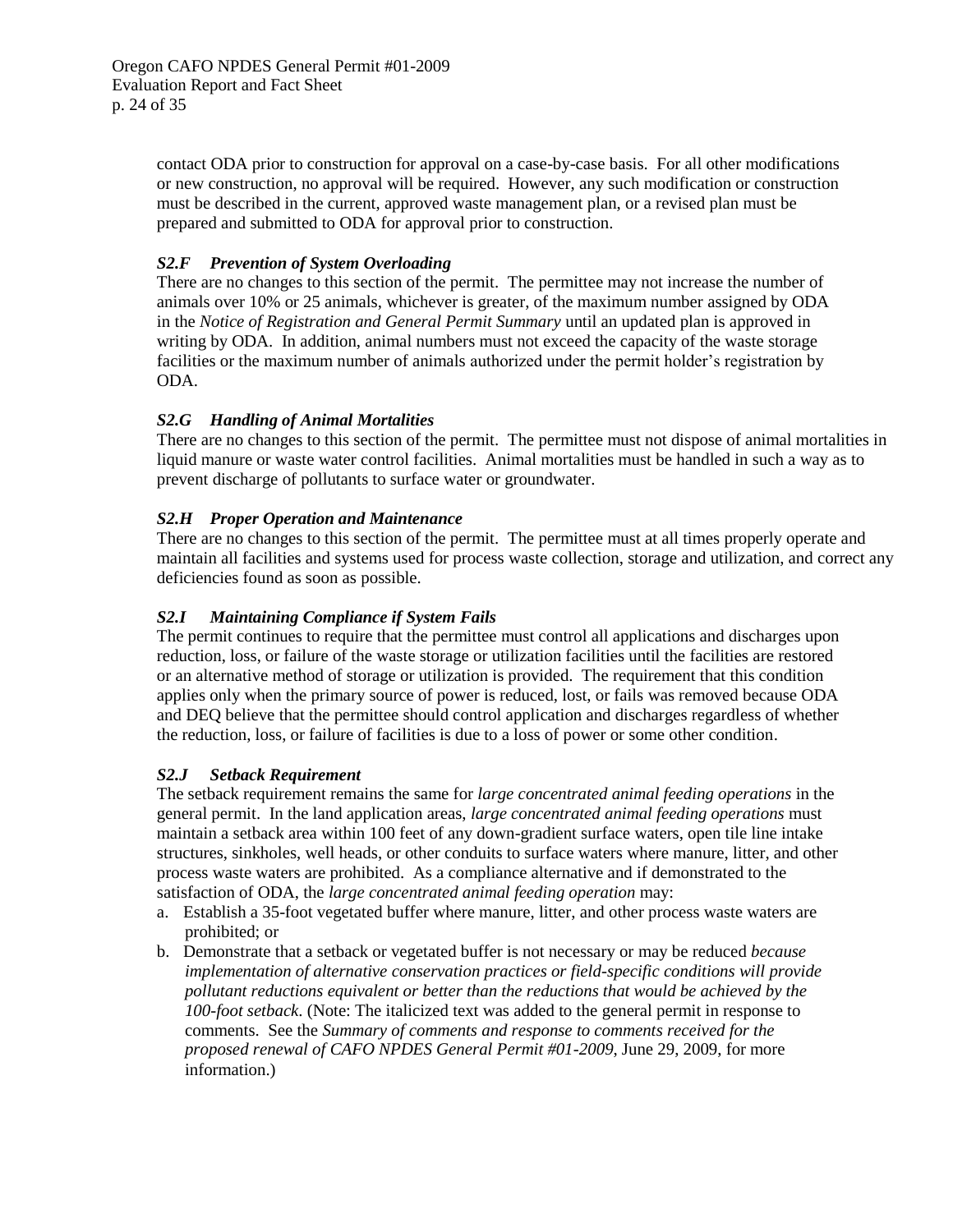A setback requirement was included for all other CAFOs of smaller sizes; however, a size requirement has not been specified. ODA expects to review and approve proposed setbacks for smaller CAFOs on a case-by-case basis in individual AWMPs. All CAFOs must include setback distances in their AWMPs.

## <span id="page-27-1"></span>*S2.K Manure, Litter, or Process Waste Water Transfers*

This condition was developed to incorporate condition S4.D in the 2003 general permit condition and expand on the requirements for manure, litter, and process waste water transfers:

- S2.K.1 now clarifies that the permittee retains responsibility of the manure, litter, or process  $\bullet$ waste water until the transfer or export is completed with the required documentation.
- S2.K.2 reminds the permittee that records are required as specified in permit condition S4.C.
- S2.K.3 is the former S4.D permit condition requiring that the permittee with a *large concentrated animal feeding operation* provide the recipient of manure, litter, or process waste water with a nutrient analysis prior to the transfer. The condition has expanded to specify that the nutrient analysis is for manure and must be from the previous 12 months.

## <span id="page-27-2"></span>*S2.L Proper Disposal of Other Wastes*

The condition to properly dispose of chemicals and other contaminants was moved from S3.C to this section and modified for clarification. *Other wastes* was also added to description and it was also made clear that any of these chemicals, contaminants, or other wastes must be identified in the AWMP if they are to be disposed of in a system that is designed to treat them.

## <span id="page-27-3"></span><span id="page-27-0"></span>**6.6 Special Conditions: S3. Animal Waste Management Plan**

#### *S3.A Animal Waste Management Plan (AWMP) Implementation and Compliance*

Consistent with the 2003 general permit, the renewed general permit requires that all permittees develop and implement an AWMP. In the general permit proposed for renewal, dates in S3.A were changed from December 31, 2006 to February 27, 2009 to reflect the change in the federal date for obtaining permit coverage and implementing an AWMP; however, the February 27, 2009 date was removed from the renewed general permit because the date has since passed. (Note: States may request that plans be submitted sooner and, as a result, the December 31, 2006 due date was valid for the Oregon small and medium confined animal feeding operations and concentrated animal feeding operations registered to the 2003 general permit.)

This section continues to require permittee compliance with all terms and conditions of its approved AWMP (see condition S3.A.3) and inform the permittee that absence of an AWMP or absence of ODA approval of an AWMP does not allow the permittee to violate other permit requirements (see condition S3.A.4). In response to comments from EPA, a statement clarifying that the ODA-approved AWMP is incorporated into the permit by reference was added to S3.A.3.

## *S3.B AWMP Submittal and Public Notice*

This section was revised to refer the permittee to S1.C for the schedule to submit its AWMP and S1.H for public notice and participation details.

## <span id="page-27-4"></span>*S3.C AWMP Elements*

Minor revisions were made to this section as follows:

S3.C.1 continues to require permittees to prepare their AWMPs in accordance with the terms and conditions of the permit and guidelines contained in OAR 340-051 and 603-074. AMWPs must conform to the Natural Resources Conservation Service (NRCS) conservation practice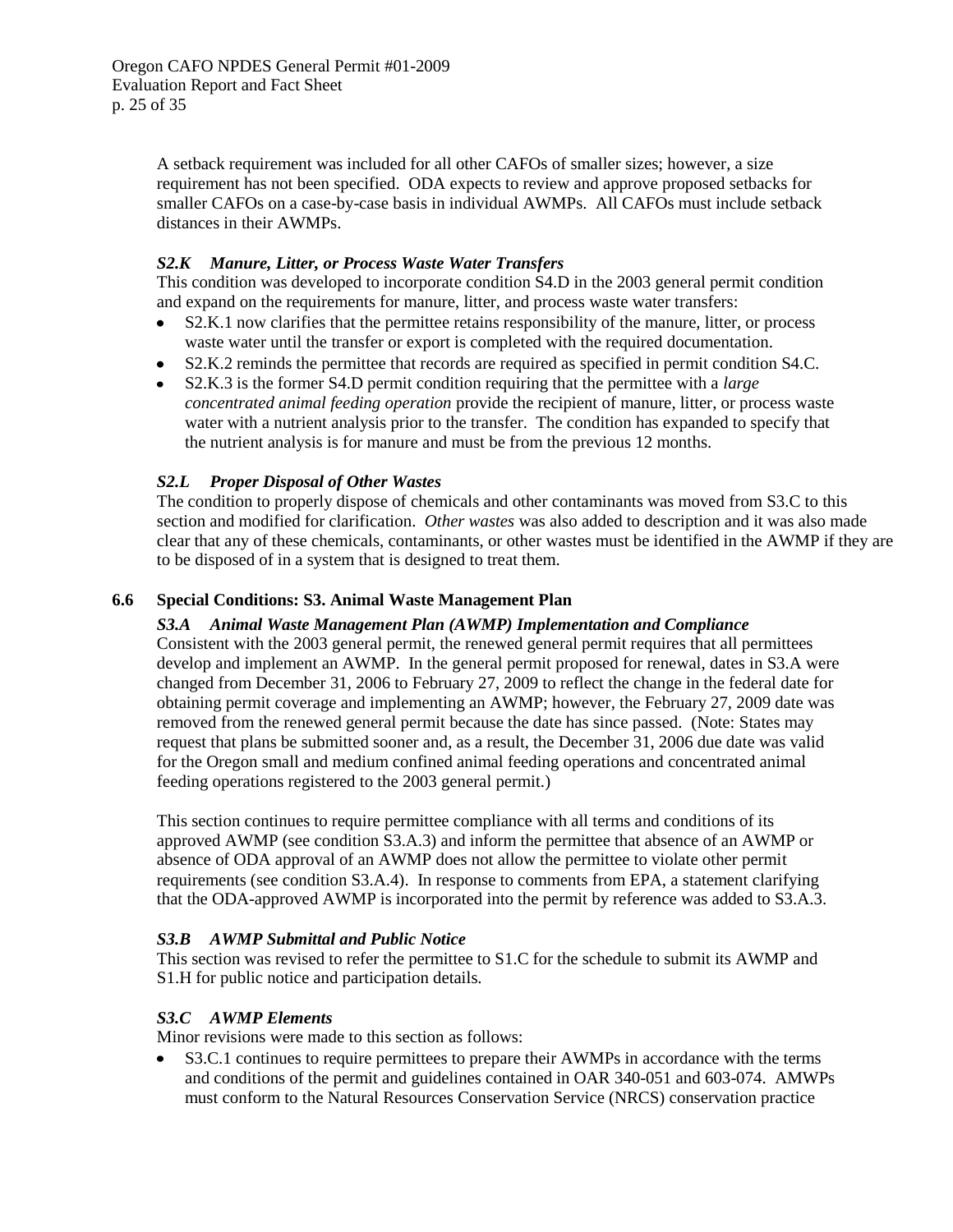standard guidance 590 for Oregon entitled *Nutrient Management*. 590 has since been updated to a May 2008 version and condition S3.C.1 was updated to reflect the new version of this guidance. ODA will continue to accept plans from NRCS-certified Comprehensive Nutrient Management Plan (CNMP) writers. Note: In the event of any inconsistency between the general permit and NRCS 590, the conditions of the general permit apply.

- S3.C.2 was unchanged; the permit continues to allow AWMPs to include a schedule for  $\bullet$ improvement projects.
- S3.C.3 was re-worded to clarify that the AWMP must to the extent applicable contain "procedures" to ensure that the elements are met. In addition, more information on the land application protocols that need to be detailed was added, including moving the requirement that applications be quantifiable and based on NRCS guidance from S2.C.2 in the 2003 general permit into this section. Also, a compost management plan requirement if applicable under OAR 340-096 was included. Finally, a section on requirements for frozen soil applications was added as well as a requirement to include procedures for transfer or export of manure, litter, or process waste water. This condition now reads as follows (major insertions are underlined; for detailed insertions and deletions, see the general permit):

#### *The AWMP must to the extent applicable include the following:*

- *(a) Ensure adequate collection, handling, and storage of manure, litter, and process waste water. Procedures to ensure collection, handling, and storage of contaminated storm water runoff from the production area, manure, litter, and process waste water in compliance with the requirements of S2 Discharge Limitation and Operating Requirements. Calculations used to determine that storage capacity exists must be provided, including a demonstration that facilities are at least designed and constructed to contain all manure, litter, process waste water, contaminated storm water runoff from the production area, and direct precipitation from a 25-year, 24 hour rainfall event.*
- *(b) Procedures to ensure proper operation and maintenance of the storage facilities.*
- *(c) Procedures for ensure proper management of animal mortalities. Animal mortalities may to ensure that they are not be disposed of in any liquid manure, storm water, or process waste water storage or treatment system that is not specifically designed to treat animal mortalities.*
- *(d) Procedures to ensure that clean water is diverted, as appropriate, from the production area.*
- *(e) Procedures to prevent direct contact of confined animals with surface waters.*
- *(f) Ensure that chemicals and other contaminants handled on-site, are not disposed of in any manure, litter, process waste water, or storm water storage or treatment system unless specifically designed to treat such chemicals and other contaminants.*
- *(g)(f) Identification of appropriate site-specific conservation practices to be implemented, including as appropriate, buffers, setback areas, or equivalent practices, to control runoff of pollutants to surface water and groundwater.*
- *(h)(g) Protocols to land apply manure, litter, or process waste water in accordance with site specific nutrient management practices that ensure appropriate agricultural utilization of the nutrients in the manure, litter, or process waste water. The protocols must include the following:*
	- *(i) The NRCS Phosphorous Index, USDA/NRCS Oregon Agronomy Technical Note #26, revised June 2008, must be completed for all fields that receive manure, litter or process waste water to determine if nitrogen or phosphorous*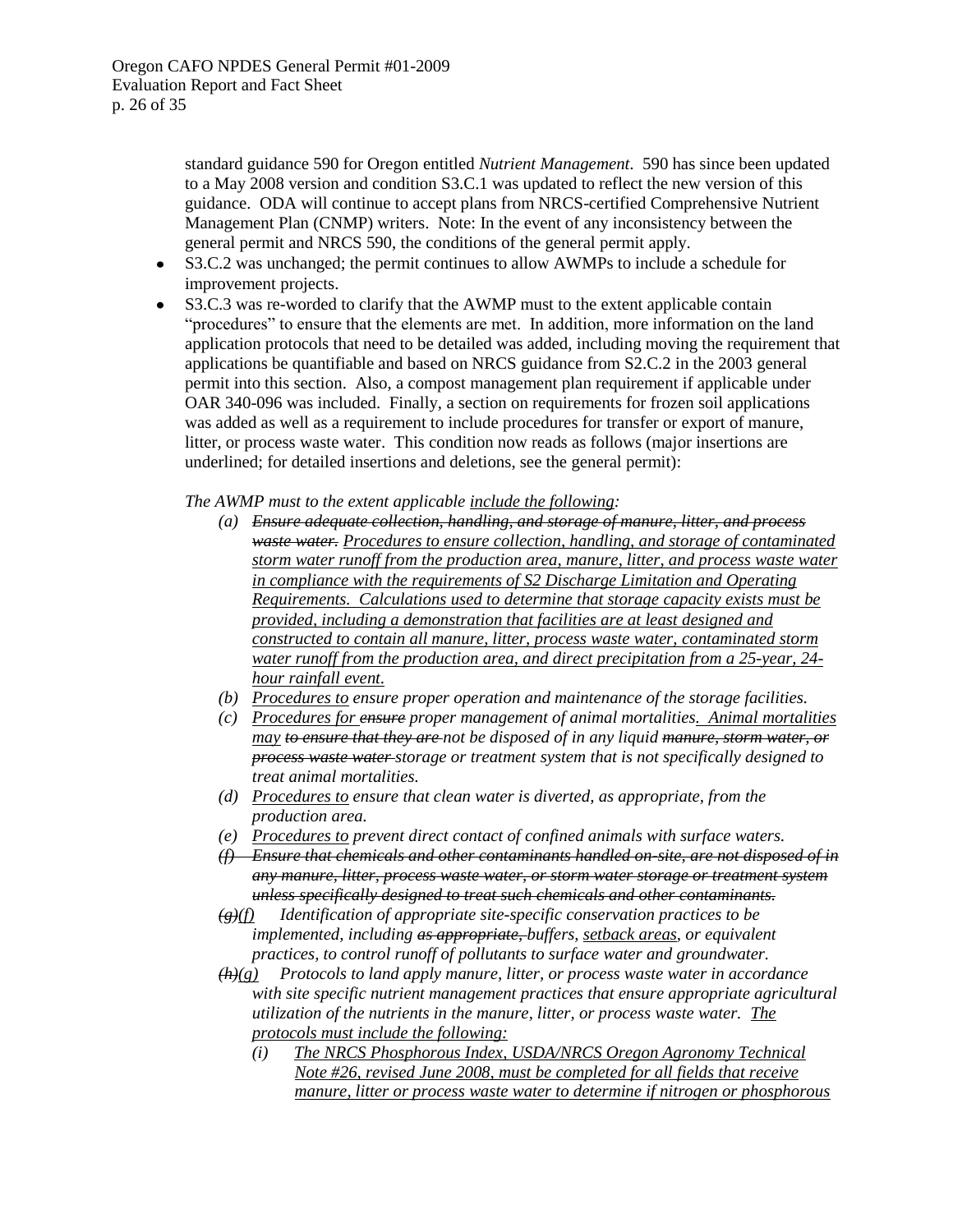*is the most limiting nutrient. The maximum nutrient application rate must be calculated for the most limiting nutrient (from Technical Note #26), and must account for all other nitrogen and phosphorus sources.* Note: The reference date was updated from October 2001 to June 2008 to reflect the update made by NRCS.

- *(ii) Expected crop yields.*
- *(iii) Calculations showing the total nitrogen and phosphorus to be applied annually to each field, including sources other than manure, litter, or process waste water.*
- *(iv) Annual manure application rates and an explanation of the basis for determining these rates. For large concentrated animal feeding operations, these rates must be based on actual test data. For other operations, data or "book values" from established reference sources (e.g., Oregon Animal Waste Management program) may be used instead of actual testing.*
- *(v) Method(s) used to apply manure, litter, or process waste water.*
- *(vi) Timing of manure, litter, and process waste water applications.* (This requirement was added in response to public comment and because it was mistakenly omitted in the proposed permit.)
- *(i)(h) For all operations, protocols for soil testing. For large concentrated animal feeding operations, protocols for appropriate testing of manure, litter, and process waste water, and soil. For other operations that are not required to test manure, litter, or process waste water, references used instead of actual testing data or test protocols if testing are not required but the references that are used to characterize manure, litter, or process waste water must be included.*
- *(j)(i)An Agricultural Compost Management Plan if required by OAR 340-096 for composting activities.*
- *(k)(j) Frozen soil application procedures if applications of manure, litter, or process waste water will be made to frozen soil. At a minimum, the following must be provided:*
	- *(i) Description of the potential receiving field(s), estimates of waste amounts and types, and estimated timing of applications.*
	- *(ii) Aerial photo(s) identifying all areas and surface water bodies within 1,000 ft. of the boundaries of the receiving field(s).*
	- *(iii) Soil map(s) identifying soil types for receiving field(s).*
	- *(iv) Topographic map(s) for receiving field(s).*
	- *(v) Description of the structural practices in place to ensure that no discharges to surface water occur during application and after the soil thaws.*
	- *(vi) Description of the method used to determine when soil is frozen and management practices to be followed when planning an application and during and after an application to frozen soil.*
	- *(vii) Description of monitoring and reporting requirements to ensure that the permittee is in compliance with frozen soil application procedures.*
- *(l)(k) Procedures for transfer or export of manure, litter, or process waste water.*

*(m)(l) Identification of specific records that will be maintained to document the implementation and management of the minimum elements described above.*

AWMPs must demonstrate that a CAFO will achieve an agronomic balance of nutrients land-applied with nutrients removed in harvested crops. ODA will typically require an agronomic balance for nitrogen and a phosphorus balance if the NRCS phosphorus index for the soil in land application field(s) is (are) exceeded.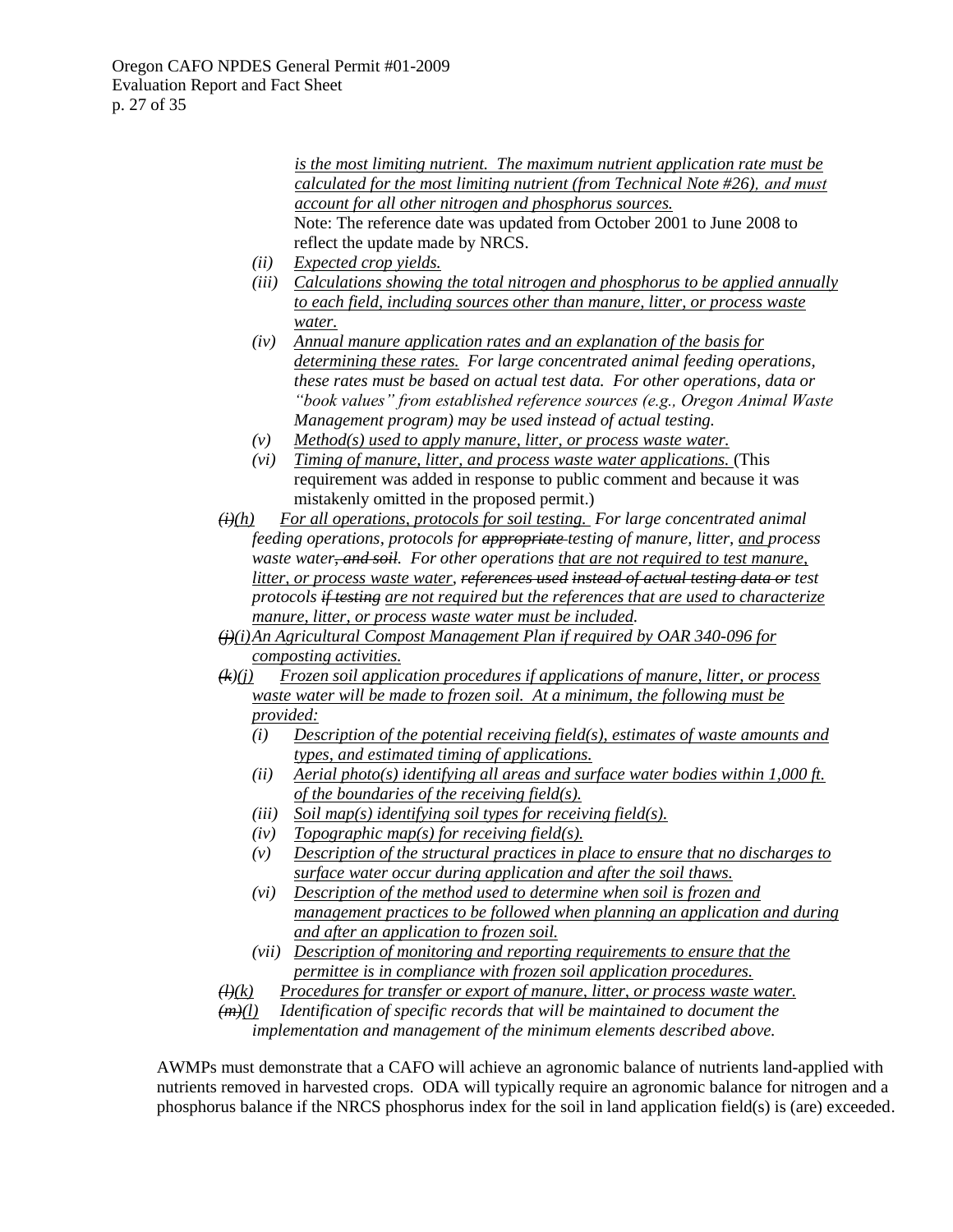A phosphorus balance may also be required if a CAFO is within a watershed that is designated by the state as water quality limited for phosphorus.

The level of detail of information required in AWMPs will depend on the size, complexity, and other specifics of each CAFO, and the need for additional or alternative information in an AWMP will continue to be established by ODA on a case-by-case basis as required as part of a corrective order or to account for extraordinary circumstances.

Once an AWMP is approved by ODA, the CAFO must be managed in compliance with the AWMP at all times. The application of process waste water more frequently than specified in the AWMP or at a concentration in excess of AWMP specifications or at times not specified in the AWMP would be a violation of the permit.

## <span id="page-30-0"></span>*S3.D AWMP Updates (formerly S3.D Plan Updates and Changes)*

This section of the permit was revised to address the 2008 federal regulation adopted by EPA for *small, medium, and large concentrated animal feeding operations* (73 Federal Register 70418, Nov. 20, 2008).

## Public Notice Requirements for *Small, Medium, and Large Concentrated Animal Feeding Operations*

The 2008 EPA regulations require that ODA and DEQ notify the public of proposed "substantial changes" to an AWMP for a *small, medium, or large concentrated animal feeding operation* prior to granting approval of the change. Consistent with federal regulation, the permit was revised to add the following as "substantial changes" for a *small, medium, or large concentrated animal feeding operation*:

- Addition of new land application areas not previously included in the AWMP, unless the land application area is covered by an existing AWMP that has already been incorporated into an existing NPDES permit and the application of manure, litter, or process waste water on the newly added land application area is in accordance with that existing NPDES permit.
- Any changes to the field-specific maximum annual rates for land application.
- Any changes to the maximum amounts of nitrogen and phosphorus derived from all sources for each crop.
- Addition of any crop or other uses not included in the AWMP and corresponding field-specific rates of application.
- A change in the type of manure system including but not limited to switching from a dry to a liquid manure system, switching from a liquid to a dry manure system, or changing the manure system to accommodate an animal species or type of operation not included in the scope of the current AWMP.
- Any changes that are likely to increase the risk of nitrogen and phosphorus transport to waters of the U.S. are considered substantial. (Note: ODA and DEQ originally proposed that a change in the type of manure system would be sufficient to address the federal regulation requiring public for changes that are like to increase the risk of nitrogen and phosphorus. However, upon comment by EPA and further discussion, ODA and DEQ determined that the specific federal requirement was needed in the permit.)

The permittee with a *small, medium, or large concentrated animal feeding operation* must submit any proposal to make substantial changes to its AWMP to ODA for approval at least 60 days in advance of the proposed changes. ODA will public notice the proposal as described in S1.H (see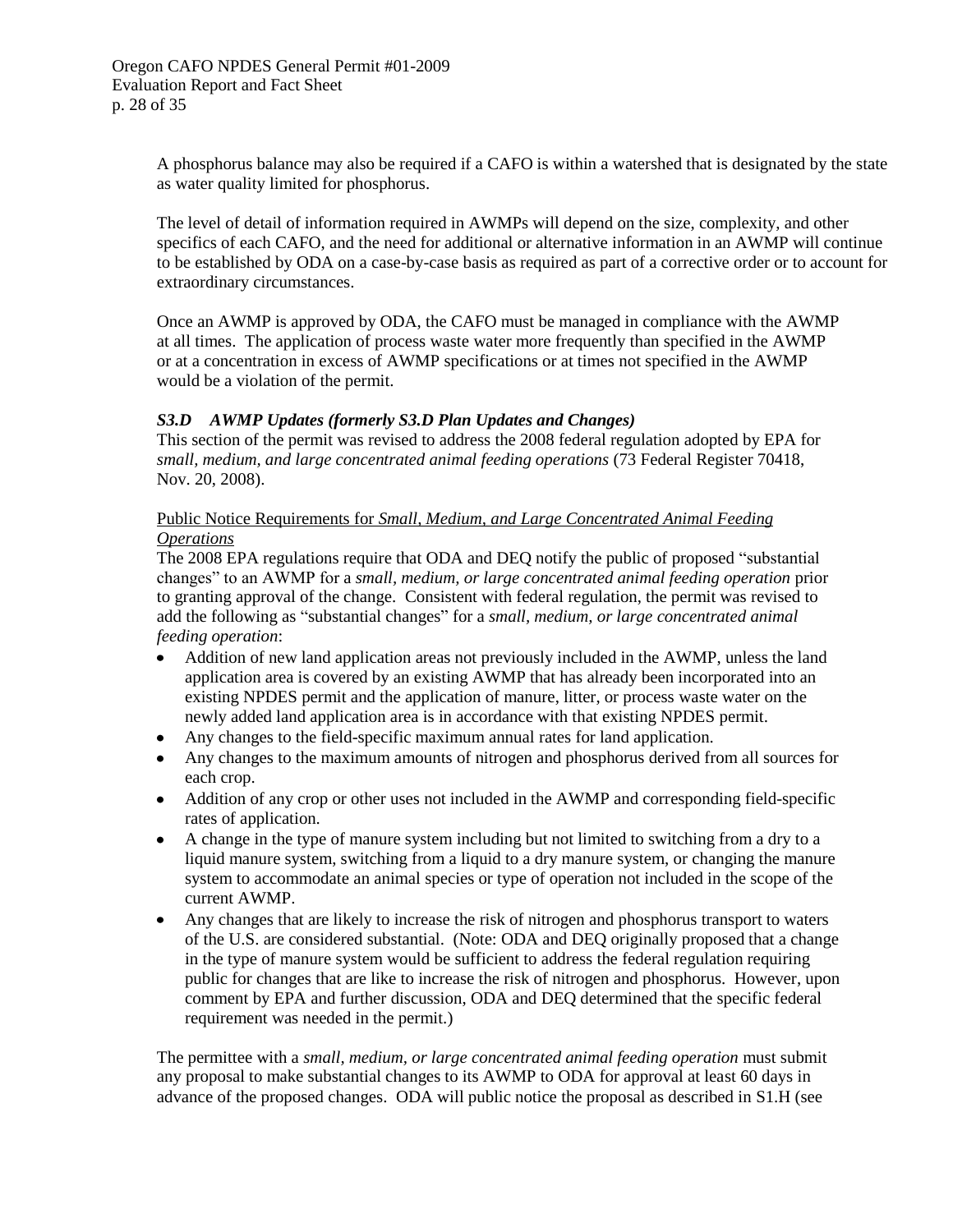p. [19\)](#page-21-0) for a minimum of 35 days. ODA will notify the permittee of its final decision concerning the proposed changes after the public notice period ends. The permittee may not implement a proposed change until ODA has approved it.

Public Notice Requirements for *Small and Medium Confined Animal Feeding Operations*

ODA and DEQ also developed a list of *substantial changes* for *small and medium confined animal feeding operations* that require public notice because EPA did not address these types of activities in their rulemaking. *Small and medium confined animal feeding operations* are different from *concentrated animal feeding operations* because they do not typically discharge to waters of the U.S. and are smaller in size than *large concentrated animal feeding operations*. As a result, they are less likely to have an impact on surface waters and a modified system for public notice is appropriate. "Substantial changes" for *small and medium confined animal feeding operations* include the following:

- A change in the type of manure system including but not limited to switching from a dry to a  $\bullet$ liquid manure system, switching from a liquid to a dry manure system, or changing the manure system to accommodate an animal species or type of operation not included in the scope of the current AWMP.
- An increase in maximum allowed animal numbers such that the operation becomes defined as a *large concentrated animal feeding operation*.

The permittee with a *small or medium confined animal feeding operation* must submit any proposal to make substantial changes to its AWMP to ODA for approval at least 45 days in advance of the proposed changes. ODA will public notice the proposal as described in S1.H (see p. [19\)](#page-21-0) for a minimum of 14 days. ODA will notify the permittee of its final decision concerning the proposed changes after the public notice period ends. The permittee may not implement a proposed change until ODA has approved it.

## ODA Approval for Non-Substantial Changes

Public notice of a non-substantial change described below is not required; however, *small, medium, and large concentrated animal feeding operations* and *small and medium confined animal feeding operations* must have the following non-substantial changes approved by ODA prior to implementation:

- An increase in animal numbers greater than 10% of the registrant's maximum allowed animal  $\bullet$ numbers.
- When facility expansions, production increases, or process modifications will result in new or increased generation of waste, litter, or process waste water beyond the scope of the current AWMP.

The permittee with a *small, medium, or large concentrated animal feeding operation* must submit any proposal to make non-substantial changes to its AWMP to ODA for approval at least 60 days in advance of the proposed changes unless a different timeframe is allowed by ODA. The permittee with a *small or medium confined animal feeding operation* must submit any proposal to make non-substantial changes to its AWMP to ODA for approval at least 45 days in advance of the proposed changes unless a different timeframe is allowed by ODA. ODA will notify the permittee of its final decision concerning the proposed changes after reviewing the proposal. The permittee may not implement a proposed change until ODA has approved it.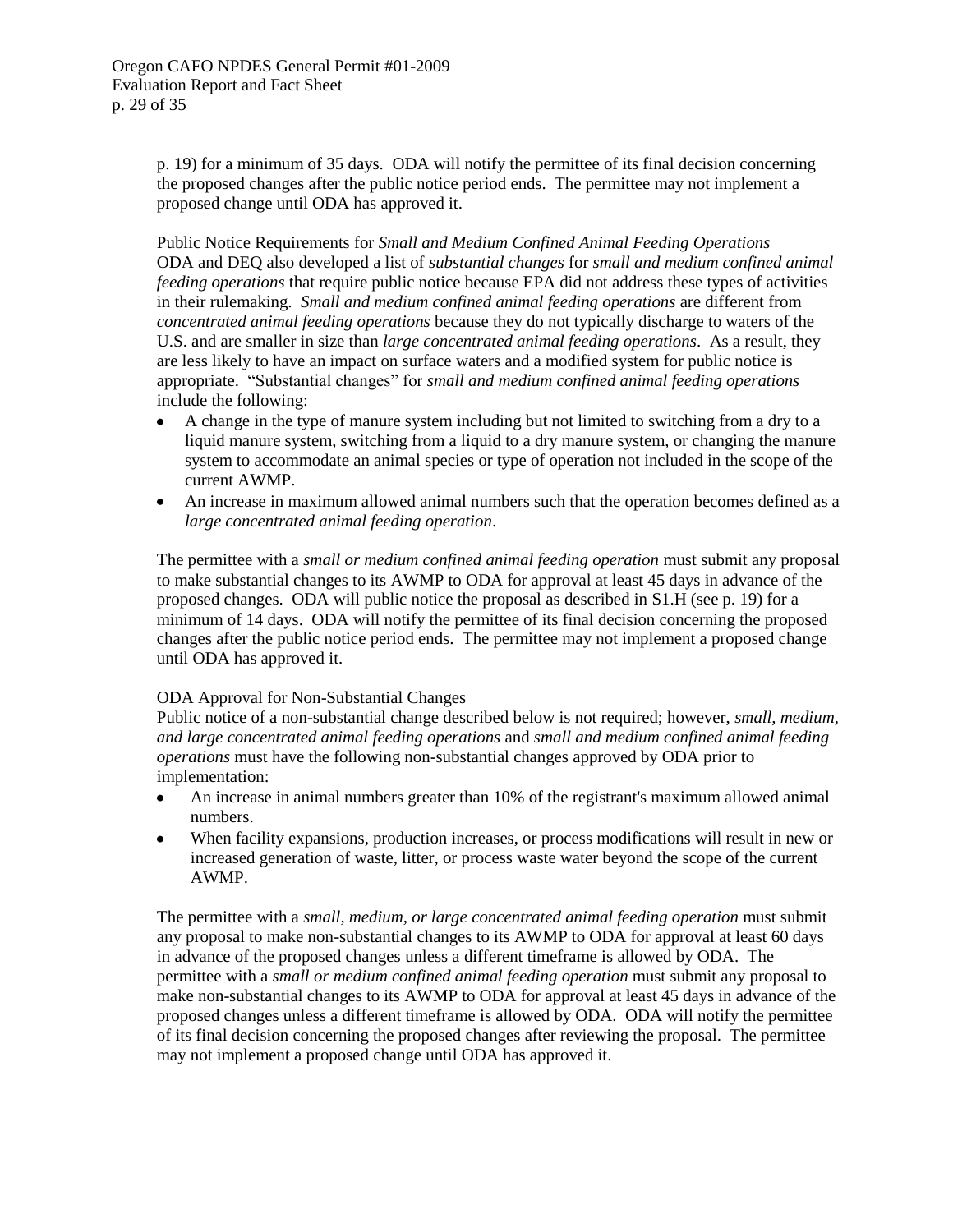#### <span id="page-32-1"></span><span id="page-32-0"></span>**6.7 Special Conditions: S4. Monitoring, Inspection, Recordkeeping, and Reporting Requirements**

## *S4.A Monitoring Requirements*

## Discharge Monitoring

The discharge monitoring requirements were not changed. Any discharge or runoff that is not allowed by the permit must be recorded and reported to ODA. The record must contain a description and cause of the discharge; the period of discharge, including exact dates, times, and duration of discharge; an estimate of the volume of the discharge; name or location or receiving water, and corrective steps taken to reduce, eliminate or prevent recurrence. In the event a discharge occurs, ODA must be notified within 24 hours of the event. A written report must be submitted to ODA within five (5) days. In the event of equipment failure, ODA must be notified within 24 hours.

#### Analytical Monitoring

The analytical monitoring requirements were not changed; however, additional information on the specific parameter to be analyzed was provided and references to sample method were included. The requirements are designed to provide the CAFO with information to assist in the development and evaluation of application rates required in the AWMP. This section was also reformatted into tables for easier reading. Monitoring is required as follows:

| <b>Sample Type</b>                                        | <b>Analytical</b><br><b>Parameter</b>             | <b>Minimum Frequency</b>                                                                             | <b>Sample Method</b>                                                                                          |
|-----------------------------------------------------------|---------------------------------------------------|------------------------------------------------------------------------------------------------------|---------------------------------------------------------------------------------------------------------------|
| Manure, litter,<br>and process<br>waste water             | Total nitrogen<br>(i)<br>Total phosphorus<br>(ii) | Annually                                                                                             | Sample according to<br>guidance contained<br>in NRCS 590 or<br>633 practice<br>standard.                      |
| Exported<br>manure, litter,<br>and process<br>waste water | Total nitrogen<br>(i)<br>Total phosphorus<br>(ii) | Annually                                                                                             | Sample according to<br>guidance contained<br>in NRCS 590 or<br>633 practice<br>standard.                      |
| Soil from land<br>application<br>area(s)                  | Total nitrogen<br>(i)<br>Total phosphorus<br>(ii) | Once every 5 years from all<br>fields where manure, litter,<br>or process waste water is<br>applied. | Sample according to<br>guidance contained<br>in PNW 570-E, EM<br>8832-E, or NRCS<br>590 practice<br>standard. |

*Large concentrated animal feeding operations only*

#### *All other operations*

| <b>Sample Type</b>                       | Analytical<br><b>Parameter</b>          | <b>Minimum Frequency</b>                                                                             | <b>Sample Method</b>                                                                                          |
|------------------------------------------|-----------------------------------------|------------------------------------------------------------------------------------------------------|---------------------------------------------------------------------------------------------------------------|
| Soil from land<br>application<br>area(s) | Total nitrogen<br>(ii) Total phosphorus | Once every 5 years from all<br>fields where manure, litter,<br>or process waste water is<br>applied. | Sample according to<br>guidance contained<br>in PNW 570-E, EM<br>8832-E, or NRCS<br>590 practice<br>standard. |

Note: In the event of any inconsistency between the monitoring requirements of the general permit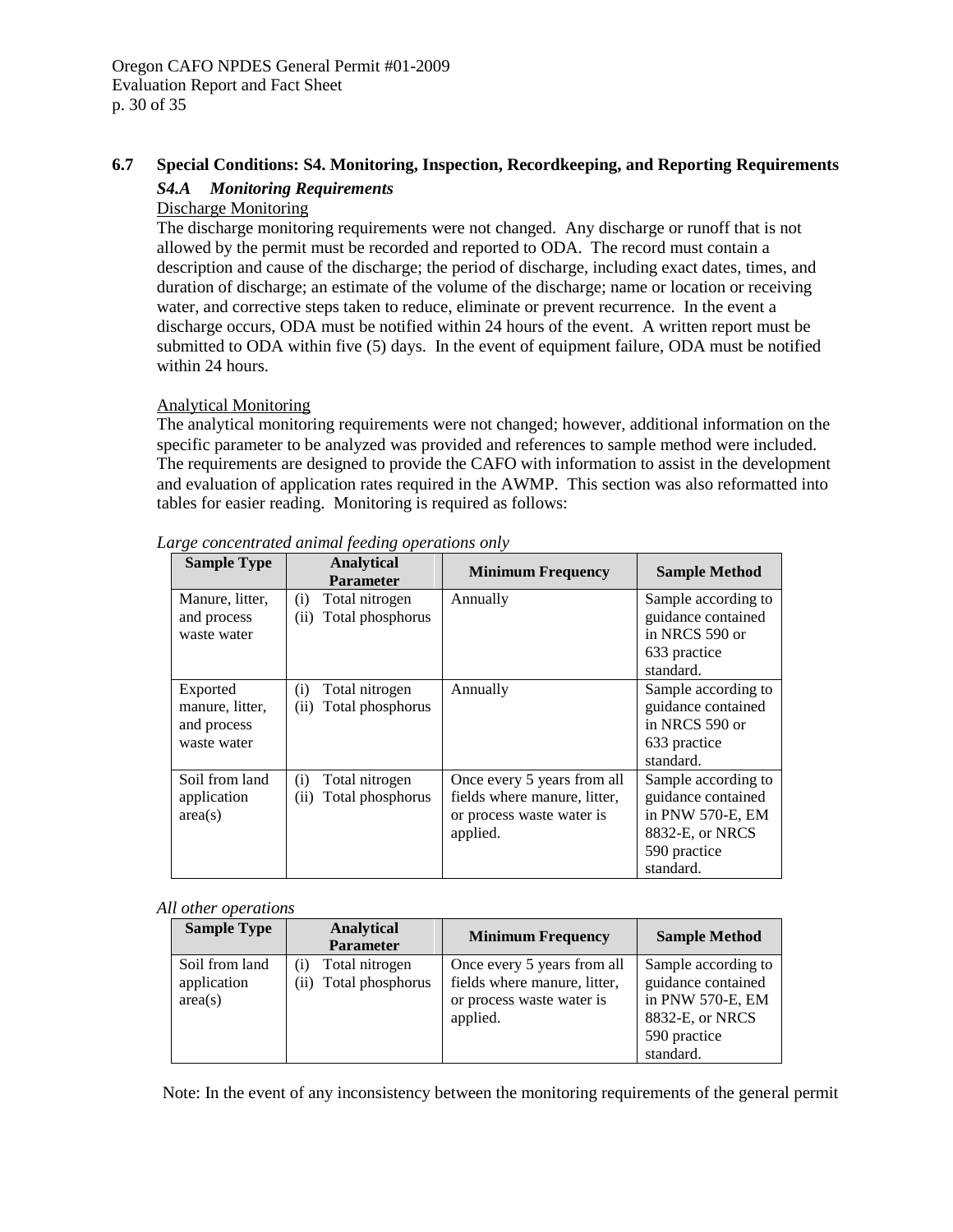and NRCS 590, the monitoring requirements of the general permit apply. The permittee should be aware that NRCS 590 monitoring frequencies may need to be followed to access or maintain federal funds.

## <span id="page-33-0"></span>*S4.B Inspection Requirements*

The inspection requirements were not changed; however, they were reformatted into a table for easier reading and clarification added that equipment used for land application need only be inspected when in use. Inspections are required as follows:

| <b>Item</b>                                    | <b>Large Concentrated</b> | <b>Other Operations</b> |
|------------------------------------------------|---------------------------|-------------------------|
| (a) Storm water diversion devices, runoff      | Weekly and record         | Periodically            |
| diversion structures, animal waste storage     | results                   |                         |
| structures, and devices channeling             |                           |                         |
| contaminated storm water to waste water and    |                           |                         |
| manure storage and containment structures      |                           |                         |
| (b) Water lines, including drinking water or   | Daily and record results  | Periodically            |
| cooling water lines                            |                           |                         |
| (c) Equipment used for land application of     | Daily when equipment is   | Periodically when       |
| manure, litter, or process waste water         | in use and record results | equipment is in use     |
| (d) Liquid impoundments for manure and process | Weekly and record depth   | Periodically            |
| waste water                                    | of manure and process     |                         |
|                                                | waste water according to  |                         |
|                                                | depth marker required by  |                         |
|                                                | general permit condition  |                         |
|                                                | S2.E.3.                   |                         |

Any deficiencies found as a result of these inspections must be corrected as soon as possible. The permittee with a *large concentrated animal feeding operation* must record any actions taken to correct these deficiencies and, if deficiencies are not corrected within 30 days, provide an explanation of the factors preventing immediate correction.

## <span id="page-33-1"></span>*S4.C Recordkeeping and Availability Requirements*

The recordkeeping and availability requirements were not changed. All required records must be kept and maintained at the facility for a period of five years and must be available to ODA upon request. Recordkeeping requirements were reformatted into a table for easier reading, and the requirement to maintain animal mortality management and practices was deleted because it is already a requirement in the AWMP. The following recordkeeping is required:

|     | <b>Item or Parameter</b>                                                                                                                          | <b>Large Concentrated</b> | <b>Other Operations</b> |
|-----|---------------------------------------------------------------------------------------------------------------------------------------------------|---------------------------|-------------------------|
| (a) | Expected crop yields.                                                                                                                             | Required                  | Required                |
| (b) | Date, amount, and nutrient loading of manure,<br>litter, or process waste water applied to each<br>field.                                         | Required                  | Required                |
| (c) | Weather conditions at the time of application<br>and 24 hours before and after application.                                                       | Required                  | Not required            |
|     | (d) Explanation of the basis for determining<br>annual manure application rates, as provided<br>in the technical standards established by<br>ODA. | Required                  | Required                |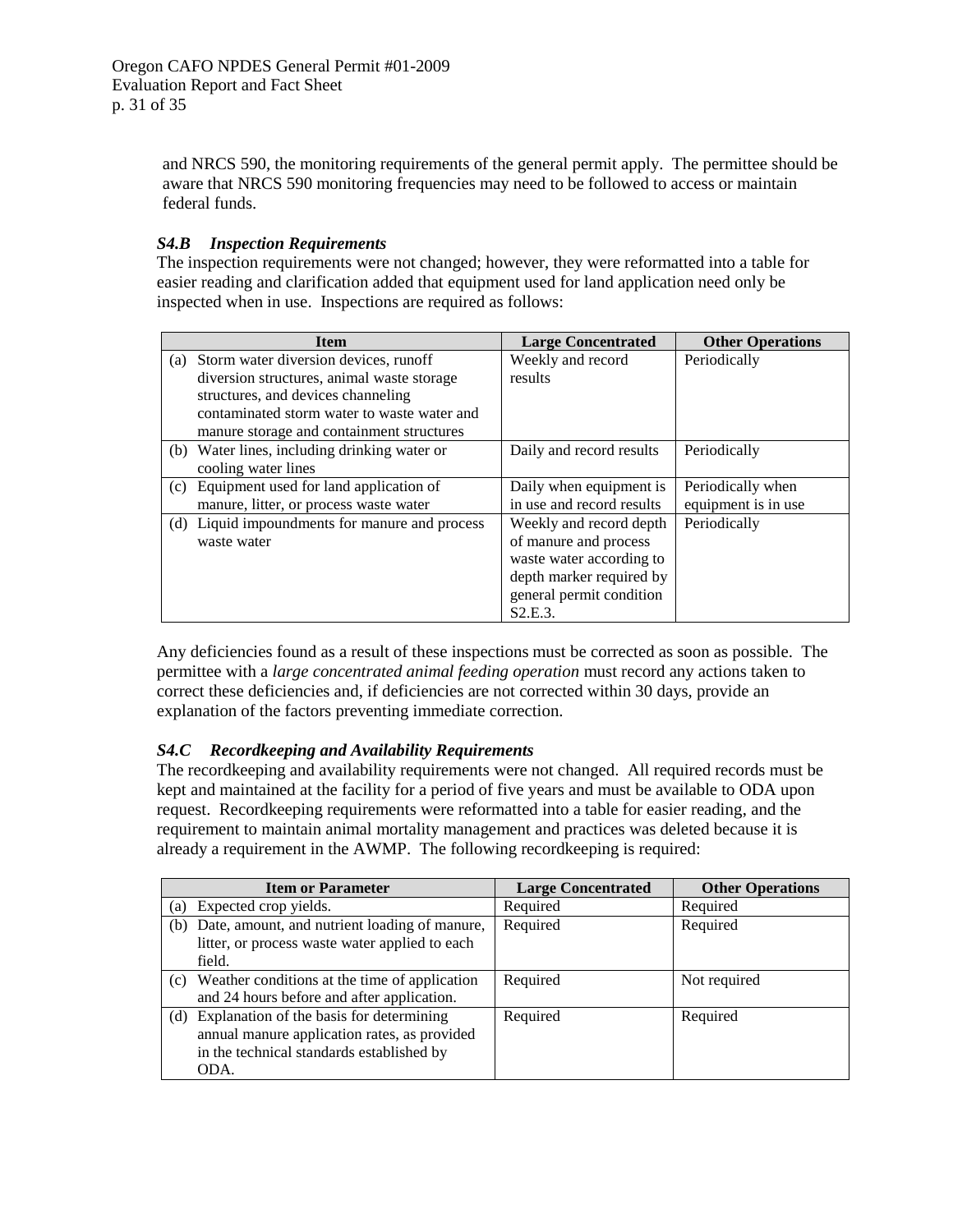| <b>Item or Parameter</b> |                                                                                                                                                                                | <b>Large Concentrated</b>                                                                                                                                                                                                                               | <b>Other Operations</b> |
|--------------------------|--------------------------------------------------------------------------------------------------------------------------------------------------------------------------------|---------------------------------------------------------------------------------------------------------------------------------------------------------------------------------------------------------------------------------------------------------|-------------------------|
|                          | (e) Calculations showing the total nitrogen and<br>phosphorus to be applied annually to each<br>field, including sources other than manure,<br>litter, or process waste water. | Required                                                                                                                                                                                                                                                | Required                |
| (f)                      | Total amount of nitrogen and phosphorus<br>actually applied annually to each field,<br>including documentation of calculations of<br>the total amount applied.                 | Required                                                                                                                                                                                                                                                | Required                |
| (g)                      | $Method(s)$ used to apply the manure, litter, or<br>process waste water.                                                                                                       | Required                                                                                                                                                                                                                                                | Required                |
| (h)                      | Total amount of manure or waste water<br>transferred or exported to other persons.                                                                                             | Required. Also include:<br>Date and amount of<br>(i)<br>each transfer or<br>export<br>(ii) Name and address of<br>each recipient<br>(iii) Copy of the manure<br>nutrient analysis<br>conducted provided<br>to the recipient [see<br>S <sub>2</sub> .K.3 | Required                |
| (i)                      | Description of actions taken to correct<br>deficiencies discovered during inspections.                                                                                         | Required (see general<br>permit condition S4.B.2)                                                                                                                                                                                                       | Not required            |

## <span id="page-34-0"></span>*S4.D Reporting Requirements*

## S4.D.1 24-hour Reporting

An addition to permit condition S4.D.1 was made to make the permittee aware of additional situations when 24-hour reporting to ODA is required. The addition refers the permittee to condition G2.6, which requires that the permittee notify ODA within 24 hours and provide a written report within 5 days of *any* permit noncompliance that may endanger public health or the environment. As discussed previously in Section [6.7](#page-32-0) Monitoring Requirements, p[. 30,](#page-32-0) the permit continues to require that the permittee notify ODA within 24 hours of a discharge to surface water or groundwater occurs that is not allowed by the permit and submit a written report within five days to ODA. The information to be submitted is listed in Section [6.7.](#page-32-0) The permittee must also report to ODA within 24 hours of becoming aware of any significant physical failure at any time of a waste water control facility required under this permit.

## S4.D.2 Annual Report

There were a few minor revisions to this section. Additional reporting requirements were added and several clarifications were made. ODA and DEQ believe the additional requirements are necessary to better determine if a CAFO is in compliance with its AWMP. All facilities must still provide an annual report to ODA by March 15 of each year for the previous calendar year. The report may be consolidated and incorporated into the annual inspection process, but the operator has the obligation to create and maintain the record and submit it to ODA unless instructed by ODA to do otherwise (e.g., the inspector may collect the report during an annual inspection). The following revisions were made to the annual reporting requirement in condition S4.D.2.a (major insertions are underlined; for detailed insertions and deletions, see the general permit):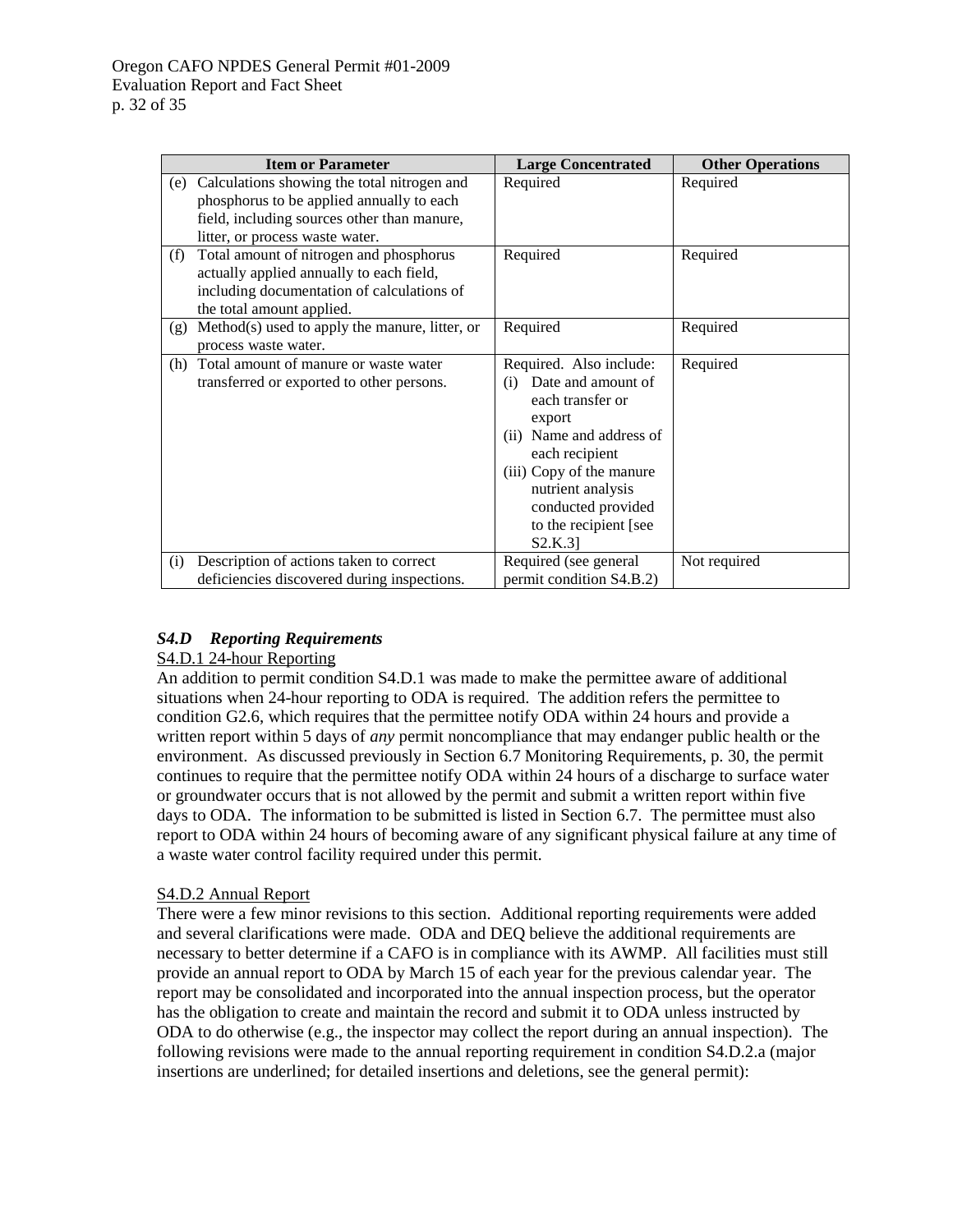- (i) *Maximum number and type of animals approved by ODA in the permittee's Notice of Registration, whether in open confinement or housed under roof (e.g., beef cattle, broilers, layers, swine weighing 55 pounds or more, swine weighing less than 55 pounds, mature dairy cows, dairy heifers, veal calves, sheep and lambs, horses, ducks, turkeys, other).*
- (ii) *Actual number of animals by type at the CAFO averaged over the year.*
- (iii) *Estimated amount of total manure, bedding, litter, process waste water, and other material that comes in contact with manure generated by the CAFO (tons, gallons, cubic feet, or cubic yards).*
- (iv) *Estimated amount of total manure, bedding, litter, process waste water, and other material that comes in contact with manure transferred to other persons by the permittee (tons, gallons, cubic feet, or cubic yards).*
- (v) *Estimated amount of manure, bedding, litter, process waste water, and other material that comes in contact with manure applied to land by the permittee (tons, gallons, cubic feet, or cubic yards).*
- (vi) *Total number of acres for land application covered by the AWMP developed in accordance with the terms of this permit.*
- (vii) *Total number of acres under control of the permittee that were used for land application of manure, litter, and process waste water in the previous 12 months.*
- (viii) *Summary of all manure, litter, and process waste water, and contaminated storm water discharges from the production area that have occurred, including date, time and approximate volume.*
- (ix) *A statement indicating whether the AWMP was developed or approved by a certified waste management planner.*
- (x) *As required by 40 CFR §122.42(e)(4)(viii), the concentrated animal feeding operation that discharges or proposes to discharge to waters of the U.S. must also report the following:*
	- *(1) Actual crop(s) planted and actual yield(s) for each field.*
	- *(2) Actual nitrogen and phosphorus content of the manure, litter, and process waste water.*
	- *(3) Data used and results of calculations based on protocol in the ODA-approved AWMP.*
	- *(4) Amount of manure, litter, and process waste water applied to each field.*
	- *(5) Results of soil testing for nitrogen and phosphorus if testing was performed.*
	- *(6) Amount of any supplemental fertilizer applied.*

(Note: The condition above was added in response to comment from EPA. ODA and DEQ originally proposed that this information be maintained onsite and available upon request; however, federal regulations specifically require that the information be submitted in the permittee's annual report for concentrated animal feeding operations that discharge or propose to discharge to waters of the U.S. A concentrated animal feeding operation proposes to discharge if it is designed, constructed, operated, or maintained such that a discharge will occur. Operations that do not discharge or propose to discharge are not required to submit this information. For example, a large concentrated animal feeding operation that does not discharge or propose to discharge, is not required to submit this information in its annual report.)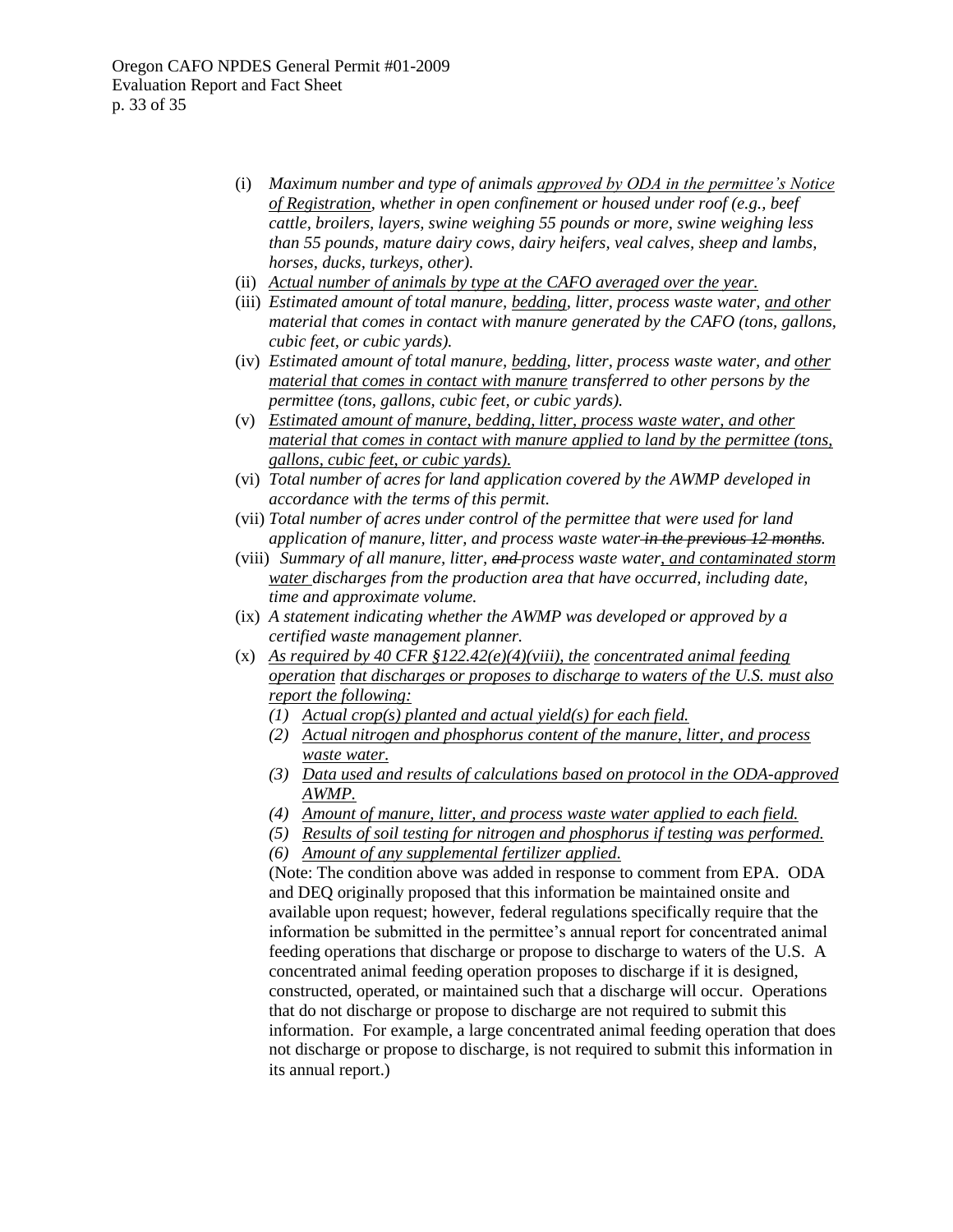In addition, the following certification statement was added to the permit as condition S4.D.2.b to ensure that the permittee provides true, accurate, and complete information:

*The annual report must be signed and certified by the permittee or permittee's authorized representative with the following statement: "I certify, under penalty of law, that this document and all attachments were prepared under my direct supervision in accordance with a system designed to assure that qualified personnel properly gather and evaluate the information submitted. Based on my inquiry of the person or persons who manage the system, or those persons directly responsible for gathering the information, the information submitted is, to the best of my knowledge and belief, true, accurate, and complete. I am aware that there are significant penalties for submitting false information, including the possibility of fines and imprisonment for knowing violations."*

## <span id="page-36-3"></span>*S4.E Additional Monitoring*

The permit continues to allow in condition S4.E.1 the establishment of specific monitoring requirements a case-by-case basis for certain facilities, such as those located in groundwater management areas, or those that have been issued a corrective order relating to waste management. ODA may establish these requirements by administrative order.

To provide additional protection to the environment, condition S4.E.2 was added as follows:

*If a permittee experiences two or more discharges within a 24 month period that are not associated with a 25-year, 24-hour or greater rainfall event, ODA may require surface water and/or groundwater quality monitoring or transfer the permittee to an individual permit. Monitoring for the following parameters may be required: bacteria, total suspended solids, total Kjeldahl nitrogen, biochemical oxygen demand, and other nutrient indicators. If ODA waives the additional monitoring requirements because such monitoring would be impracticable or not likely to produce useful information, ODA will set out the basis for the decision in writing and make the decision available to interested parties.*

## <span id="page-36-0"></span>**6.8 General Conditions**

The federal requirements in this section of the renewed general permit that were previously referenced in the 2003 general permit are now detailed. Changes made to the general conditions were not tracked to shorten the general permit for review purposes; however, a manual comparison of the 2003 general permit and 2009 renewal may still be made. The general conditions are not repeated or discussed in detail in this document because they are standard permit conditions required by 40 CFR §122.41 and §122.42, OAR, or previously required by the 2003 general permit.

## <span id="page-36-1"></span>**7. Public Comment Period and Response to Comments**

## <span id="page-36-2"></span>**7.1 Public Comment Period**

The public comment period opened on Monday, February 2, 2009 and closed on Monday, March 16, 2009 at 5:00 p.m. Public notice was sent to interested parties on ODA and DEQ mailing lists, posted on ODA and DEQ websites, and published in the Salem newspaper. During this time